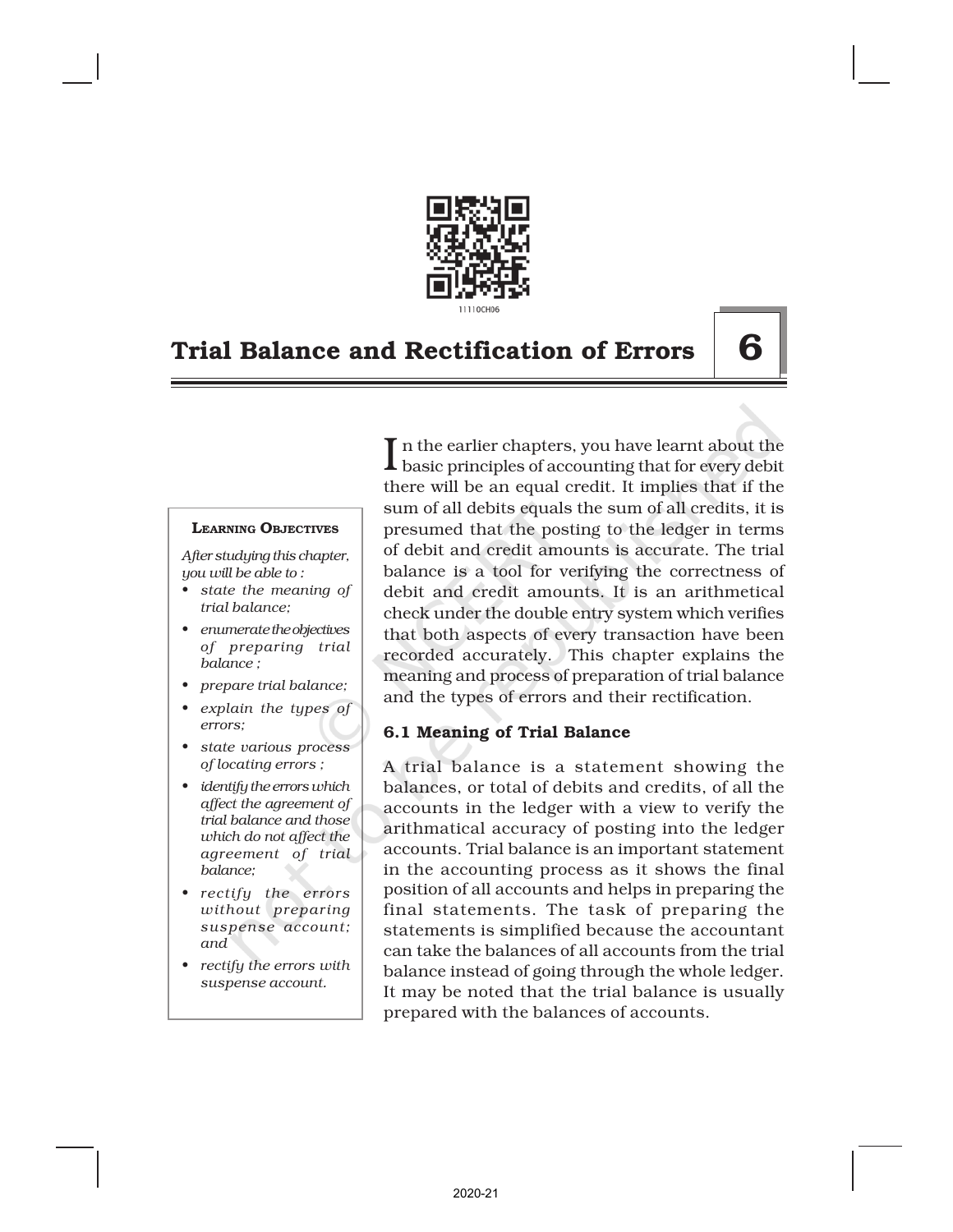| Account Title | L.F. | Debit<br><b>Balance</b><br>₹ | Credit<br><b>Balance</b><br>₹ |  |
|---------------|------|------------------------------|-------------------------------|--|
|               |      |                              |                               |  |
|               |      |                              |                               |  |
| Total         |      |                              |                               |  |

Trial Balance of ......as on March 31, 2014

Fig. 6.1: *Showing format of a trial balance*

It is normally prepared at the end of an accounting year. However, an organisation may prepare a trial balance at the end of any chosen period, which may be monthly, quarterly, half yearly or annually depending upon its requirements.

In order to prepare a trial balance following steps are taken:

- Ascertain the balances of each account in the ledger.
- List each account and place its balance in the debit or credit column, as the case may be. (If an account has a zero balance, it may be included in the trial balance with zero in the column for its normal balance).
- Compute the total of debit balances column.
- Compute the total of the credit balances column.
- Verify that the sum of the debit balances equal the sum of credit balances. If they do not tally, it indicate that there are some errors. So one must check the correctness of the balances of all accounts. It may be noted that all assets expenses and receivables account shall have debit balances whereas all liabilities, revenues and payables accounts shall have credit balances (refer figure 6.2).

## 6.2 Objectives of Preparing the Trial Balance

The trial balance is prepared to fulfill the following objectives :

- 1. To ascertain the arithmetical accuracy of the ledger accounts.
- 2. To help in locating errors.
- 3. To help in the preparation of the financial statements. (Profit & Loss account and Balance Sheet).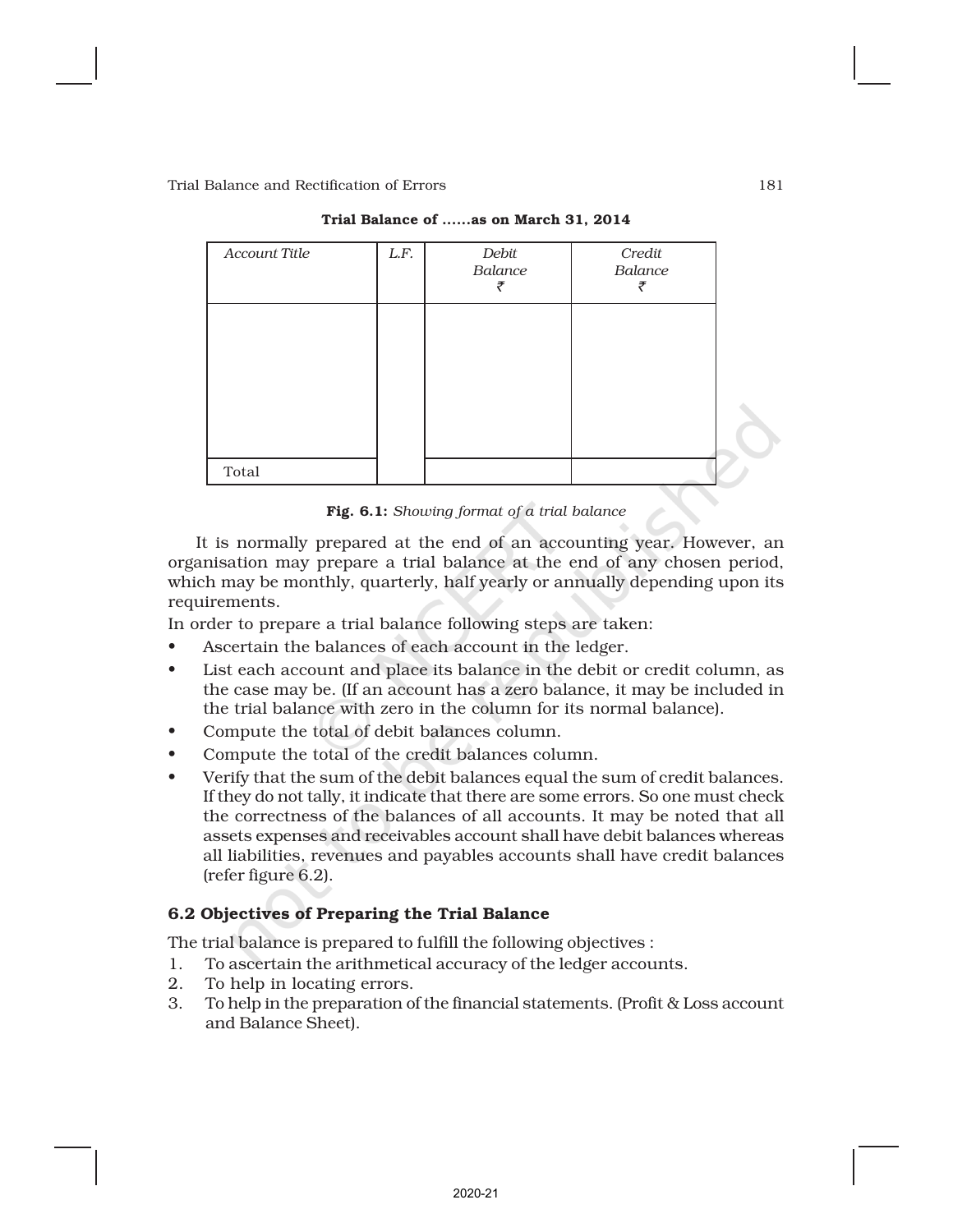182 Accountancy

| <b>Account Title</b>           | L.F. | Debit<br>Balance | Credit<br><b>Balance</b> |  |
|--------------------------------|------|------------------|--------------------------|--|
|                                |      | ₹                | ₹                        |  |
|                                |      |                  |                          |  |
| Capital                        |      |                  |                          |  |
| Land and Buildings             |      |                  |                          |  |
| Plant and Machinery            |      |                  |                          |  |
| Equipment                      |      |                  |                          |  |
| <b>Furniture and Fixtures</b>  |      |                  |                          |  |
| Cash in Hand                   |      |                  |                          |  |
| Cash at Bank                   |      |                  |                          |  |
| <b>Debtors</b>                 |      |                  |                          |  |
| <b>Bills Receivable</b>        |      |                  |                          |  |
| <b>Stock of Raw Materials</b>  |      |                  |                          |  |
| <b>Stock of Finished Goods</b> |      |                  |                          |  |
| Purchases                      |      |                  |                          |  |
| Carriage Inwards               |      |                  |                          |  |
| Carriage Outwards              |      |                  |                          |  |
| <b>Sales</b>                   |      |                  |                          |  |
| Sales Return                   |      |                  |                          |  |
| Purchases Return               |      |                  |                          |  |
| <b>Interest Paid</b>           |      |                  |                          |  |
| Commission/Discount Received   |      |                  |                          |  |
| <b>Salaries</b>                |      |                  |                          |  |
| Long Term Loan                 |      |                  |                          |  |
| <b>Bills Payable</b>           |      |                  |                          |  |
| Creditors                      |      |                  |                          |  |
| <b>Advances from Customers</b> |      |                  |                          |  |
| Drawings                       |      |                  |                          |  |
| <b>Total</b>                   |      | <b>XXX</b>       | <b>XXX</b>               |  |
|                                |      |                  |                          |  |

## *6.2.1 To Ascertain the Arithmetical Accuracy of Ledger Accounts*

As stated earlier, the purpose of preparing a trial balance is to asceitain whether all debits and credit are properly recorded in the ledger or not and that all accounts have been correctly balanced. As a summary of the ledger, it is a list of the accounts and their balances. When the totals of all the debit balances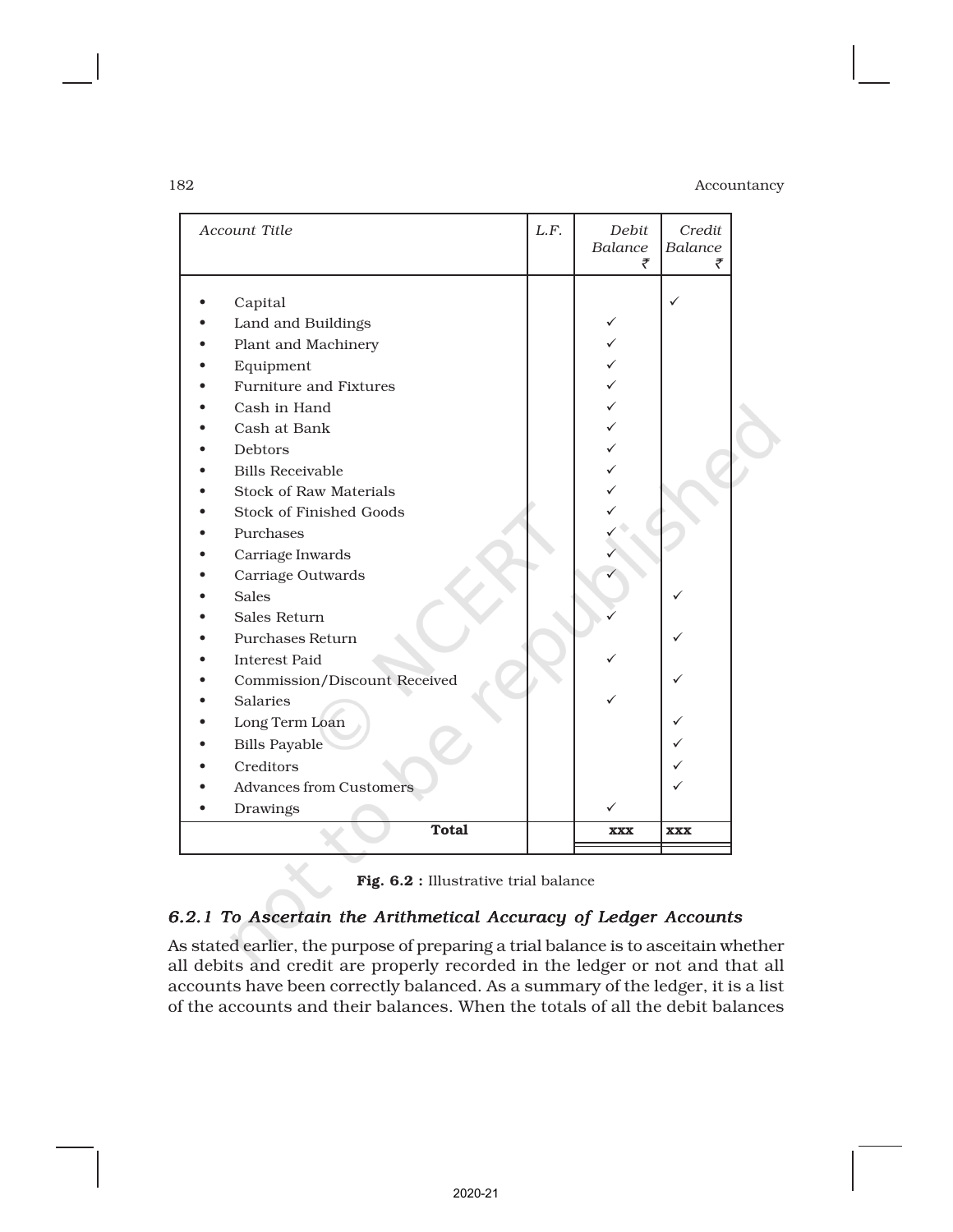and credit balances in the trial balance are equal, it is assumed that the posting and balancing of accounts is arithmetically correct. However, the tallying of the trial balance is not a conclusive proof of the accuracy of the accounts. It only ensures that all debits and the corresponding credits have been properly recorded in the ledger.

## *6.2.2 To Help in Locating Errors*

When a trial balance does not tally (that is, the totals of debit and credit columns are not equal), we know that at least one error has occured. The error (or errors) may have occured at one of those stages in the accounting process: (1) totalling of subsidiary books, (2) posting of journal entries in the ledger, (3) calculating account balances, (4) carrying account balances to the trial balance, and (5) totalling the trial balance columns.

It may be noted that the accounting accuracy is not ensured even if the totals of debit and credit balances are equal because some errors do not affect equality of debits and credits. For example, the book-keeper may debit a correct amount in the wrong account while making the journal entry or in posting a journal entry to the ledger. This error would cause two accounts to have incorrect balances but the trial balance would tally. Another error is to record an equal debit and credit of an incorrect amount. This error would give the two accounts incorrect balances but would not create unequal debits and credits. As a result, the fact that the trial balance has tallied does not imply that all entries in the books of original record (journal, cash book, etc.) have been recorded and posted correctly. However, equal totals do suggest that several types of errors probably have not occured.

## *6.2.3 To Help in the Preparation of the Financial Statements*

Trial balance is considered as the connecting link between accounting records and the preparation of financial statements. For preparing a financial statement, one need not refer to the ledger. In fact, the availability of a tallied trial balance is the first step in the preparation of financial statements. All revenue and expense accounts appearing in the trial balance are transferred to the trading and profit and loss account and all liabilities, capital and assets accounts are transferred to the balance sheet.

(Preparation of the financial statements is explained in chapters, 9 and 10).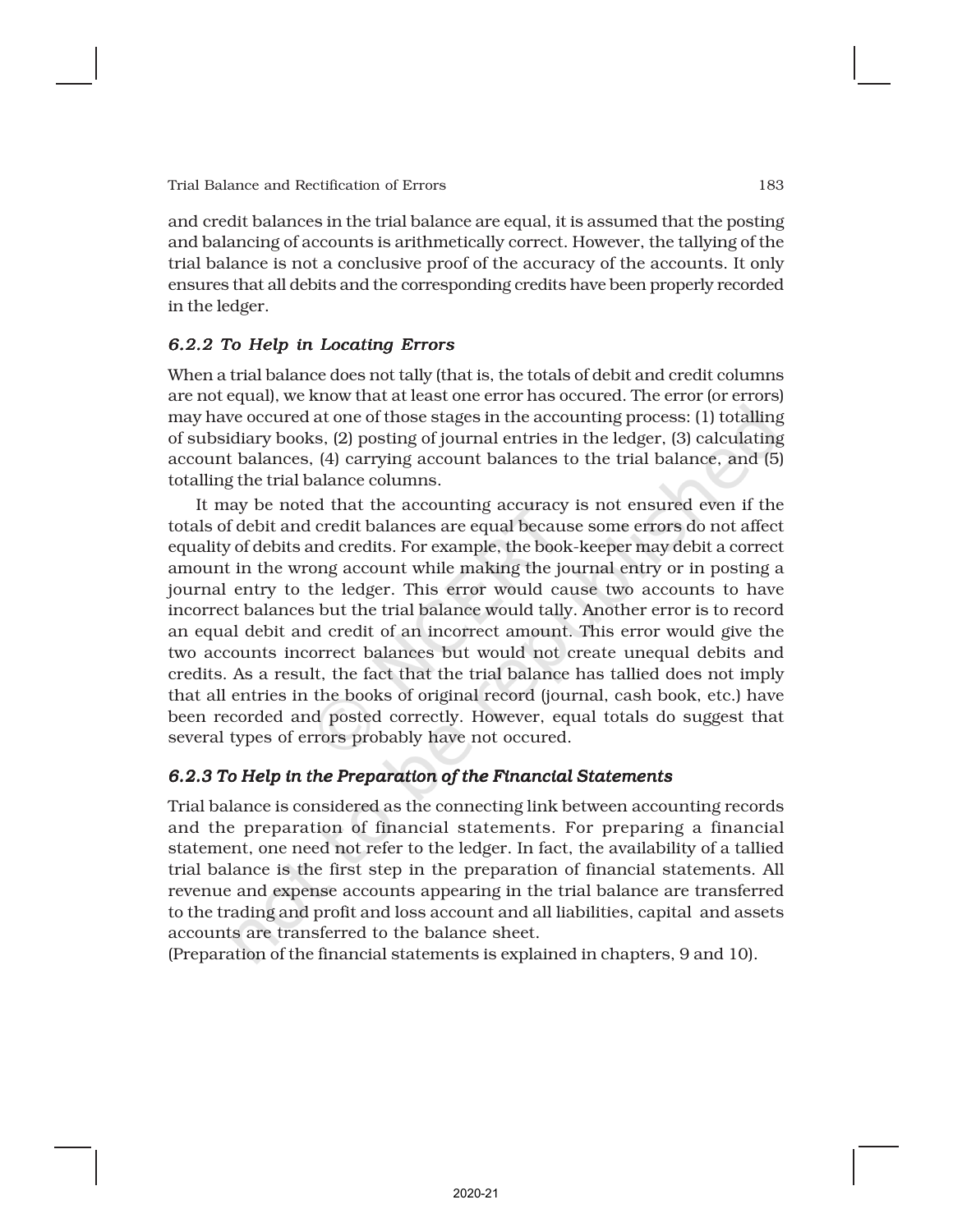## 6.3 Preparation of Trial Balance

Theoritically spreading, a trial balance can be prepared in the following three ways:

- (i) Totals Method
- (ii) Balances Method
- (iii) Totals-cum-balances Method

## *6.3.1 Totals method*

Under this method, total of each side in the ledger (debit and credit) is ascertained separately and shown in the trial balance in the respective columns. The total of debit column of trial balance should agree with the total of credit column in the trial balance because the accounts are based on double entry system. However, this method is not widely used in practice, as it does not help in assuming accuracy of balances of various accounts and and preparation of the fianancial statements.

## *6.3.2 Balances Method*

This is the most widely used method in practice. Under this method trial balance is prepared by showing the balances of all ledger accounts and then totalling up the debit and credit columns of the trial balance to assure their correctness. The account balances are used because the balance summarises the net effect of all transactions relating to an account and helps in preparing the financial statements. It may be noted that in trial balance, normally in place of balances in individual accounts of the debtors, a figure of sundry debtors is shown, and in place of individual accounts of creditors, a figure of sundry creditors is shown.

## *6.3.3 Totals-cum-balances Method*

This method is a combination of totals method and balances method. Under this method four columns for amount are prepared. Two columns for writing the debit and credit totals of various accounts and two columns for writing the debit and credit balances of these accounts. However, this method is also not used in practice because it is time consuming and hardly serves any additional or special purpose.

Let us now learn how will the trial balance be prepared using each of these methods with the help of the following example:

Mr. Rawat's ledger shows the following accounts for his business. Help him in preparing the trial balance using: (i) Totals method, (ii) Balances method, (iii) Totals-cum-Balances method.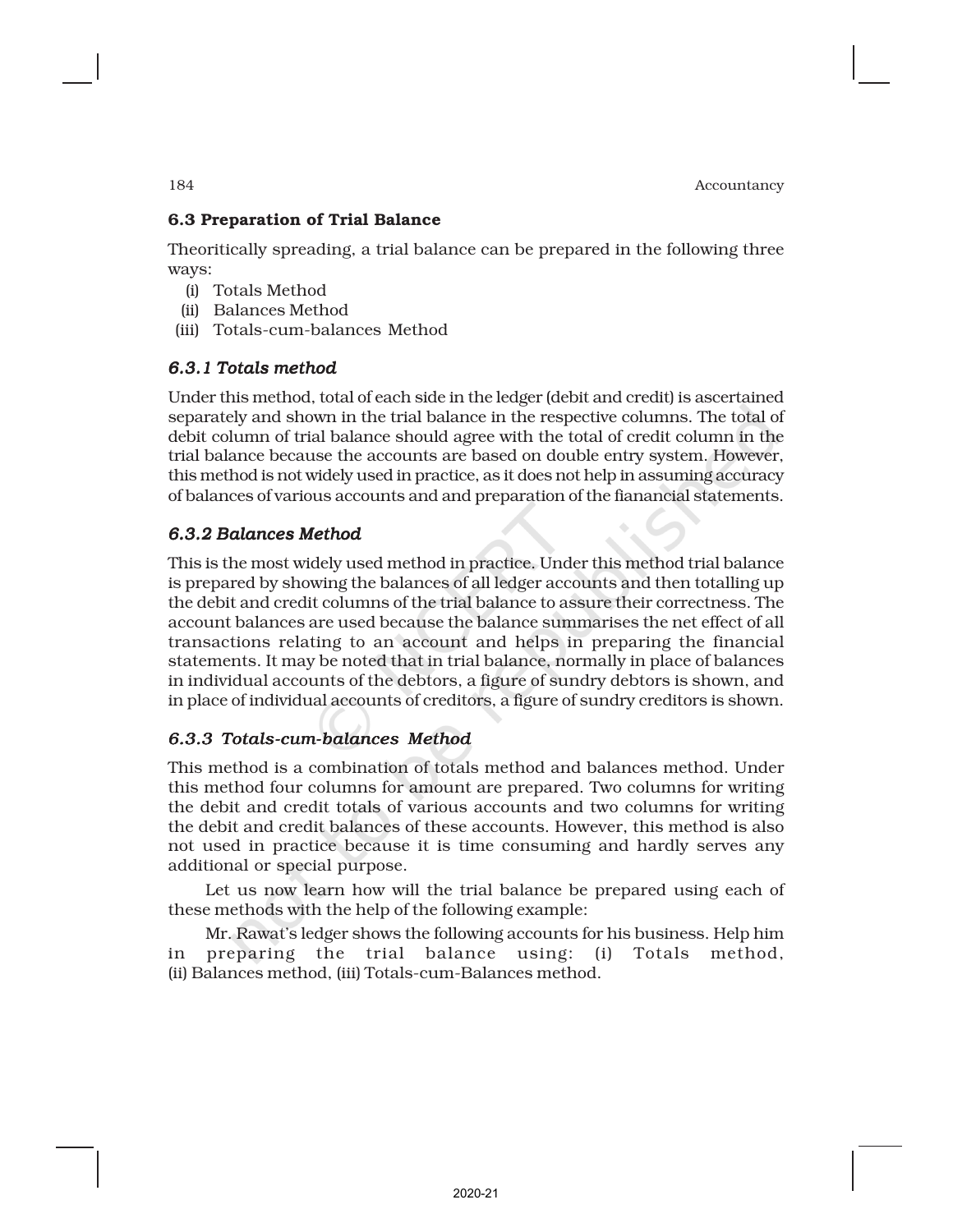| Dr.             |             |      |        |                 |                     |      | Cr.              |
|-----------------|-------------|------|--------|-----------------|---------------------|------|------------------|
| Date            | Particulars | J.F. | Amount | Date            | Particulars         | J.F. | Amount           |
| 2014<br>Dec. 31 | Balance c/d |      | 60,000 | 2014<br>Jan. 01 | Balance b/d<br>Cash |      | 40,000<br>20,000 |
|                 |             |      | 60,000 | 2015            |                     |      | 60,000           |
|                 |             |      |        | Jan. 01         | Balance b/d         |      | 60,000           |

## Rawat's Capital Account

### Rohan's Account

| Dr.     |                    |      |        |           |             |      | Cr.    |
|---------|--------------------|------|--------|-----------|-------------|------|--------|
| Date    | <b>Particulars</b> | J.F. | Amount | Date      | Particulars | J.F. | Amount |
| 2014    |                    |      |        | 2014      |             |      |        |
|         | Cash               |      | 40,000 | Jan. $01$ | Balance b/d |      | 10,000 |
| Dec. 31 | Balance c/d        |      | 20,000 |           | Purchases   |      | 50,000 |
|         |                    |      | 60,000 | 2015      |             |      | 60,000 |
|         |                    |      |        | Jan. 1    | Balance b/d |      | 20,000 |

## Machinery Account

| Dr.     |             |      |        |         |              |      | Cr.    |
|---------|-------------|------|--------|---------|--------------|------|--------|
| Date    | Particulars | J.F. | Amount | Date    | Particulars  | J.F. | Amount |
|         |             |      |        |         |              |      |        |
| 2014    |             |      |        | 2014    |              |      |        |
| Dec. 31 | Balance b/d |      | 20,000 |         | Depreciation |      | 3,000  |
|         |             |      |        | Dec. 31 | Balance c/d  |      | 17,000 |
|         |             |      | 20,000 |         |              |      | 20,000 |
| 2015    |             |      |        |         |              |      |        |
| Jan. 01 | Balance b/d |      | 17,000 |         |              |      |        |

# Rahul's Account

| Dr.                     | Cr.                         |      |                            |                 |                     |      |                            |  |  |
|-------------------------|-----------------------------|------|----------------------------|-----------------|---------------------|------|----------------------------|--|--|
| Date                    | <b>Particulars</b>          | J.F. | Amount                     | Date            | Particulars         | J.F. | Amount                     |  |  |
| 2014<br>Jan. 01<br>2015 | Balance b/d<br><b>Sales</b> |      | 15,000<br>60,000<br>75,000 | 2014<br>Dec. 31 | Cash<br>Balance c/d |      | 55,000<br>20,000<br>75,000 |  |  |
| Jan. 01                 | Balance b/d                 |      | 20,000                     |                 |                     |      |                            |  |  |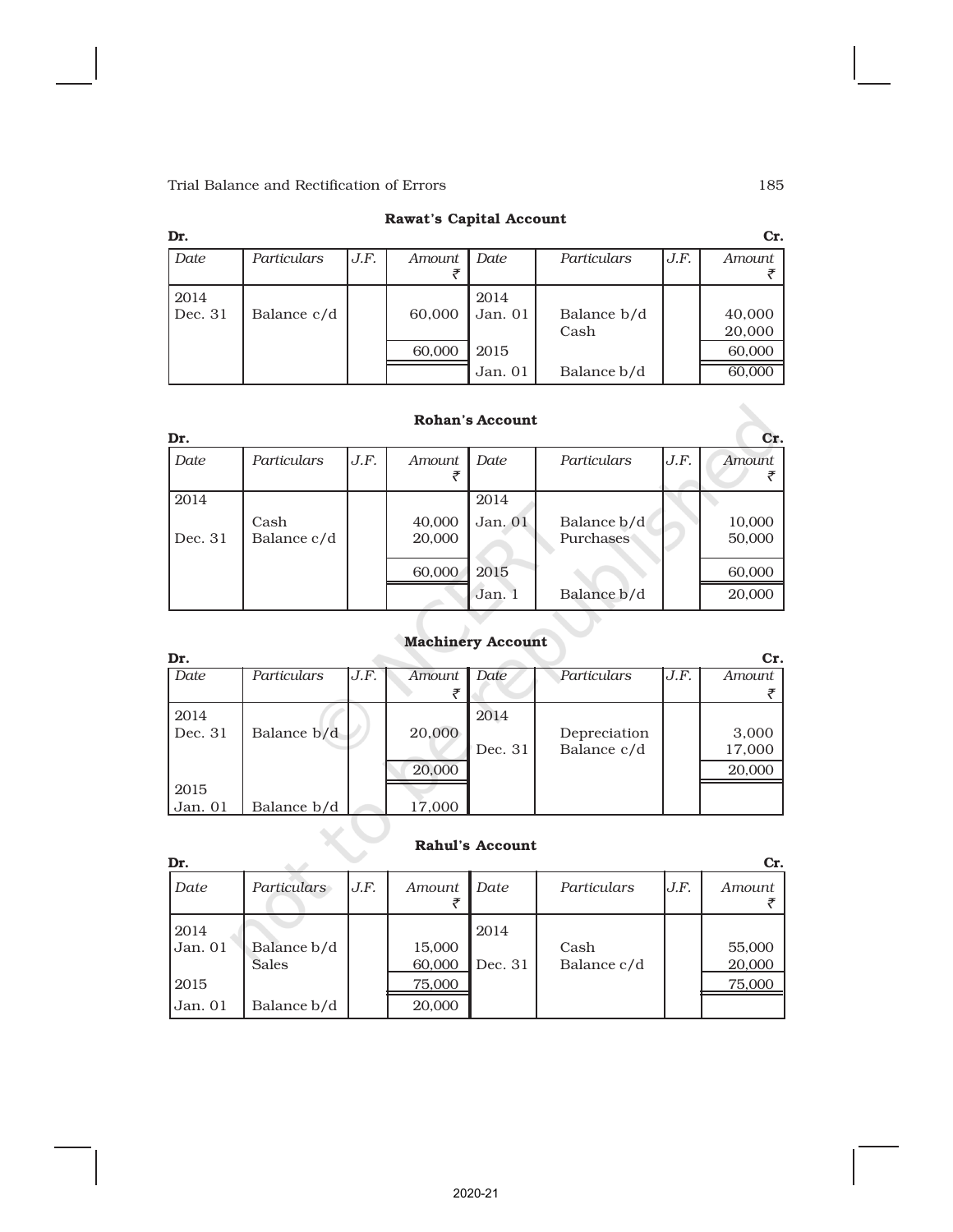### Sales Account

| Dr.  |             |      |             |      |               |      | Cr.              |
|------|-------------|------|-------------|------|---------------|------|------------------|
| Date | Particulars | J.F. | Amount Date |      | Particulars   | J.F. | Amount           |
|      |             |      |             | 2014 | Rahul<br>Cash |      | 60,000<br>10,000 |
|      |             |      |             |      |               |      | 70,000           |

### Cash Account

| Dr.       |              |      |          |         |             |      | Cr.      |
|-----------|--------------|------|----------|---------|-------------|------|----------|
| Date      | Particulars  | J.F. | Amount   | Date    | Particulars | J.F. | Amount   |
|           |              |      |          |         |             |      |          |
| 2014      |              |      |          | 2014    |             |      |          |
| Jan. $01$ | Balanc e b/d |      | 15,000   |         | Rohan       |      | 40,000   |
|           | Capital      |      | 20,000   |         | Wages       |      | 5,000    |
|           | Rahul        |      | 55,000   |         | Purchases   |      | 12,000   |
|           | <b>Sales</b> |      | 10,000   | Dec. 31 | Balance c/d |      | 43,000   |
|           |              |      | 1,00,000 |         |             |      | 1,00,000 |
| 2015      |              |      |          |         |             |      |          |
| Jan. $01$ | Balance b/d  |      | 43,000   |         |             |      |          |

## Wages Account

77

| Dr.  |             |      |             |             |      | Cr.    |
|------|-------------|------|-------------|-------------|------|--------|
| Date | Particulars | J.F. | Amount Date | Particulars | J.F. | Amount |
| 2014 |             |      |             |             |      |        |
|      | Cash        |      | 5,000       |             |      |        |
|      |             |      | 5,000       |             |      |        |

## Depreciation Account

| Dr.  |             |      |        |      |             |      | Cr.    |
|------|-------------|------|--------|------|-------------|------|--------|
| Date | Particulars | J.F. | Amount | Date | Particulars | J.F. | Amount |
| 2014 | Machinery   |      | 3,000  |      |             |      |        |
|      |             |      | 3,000  |      |             |      |        |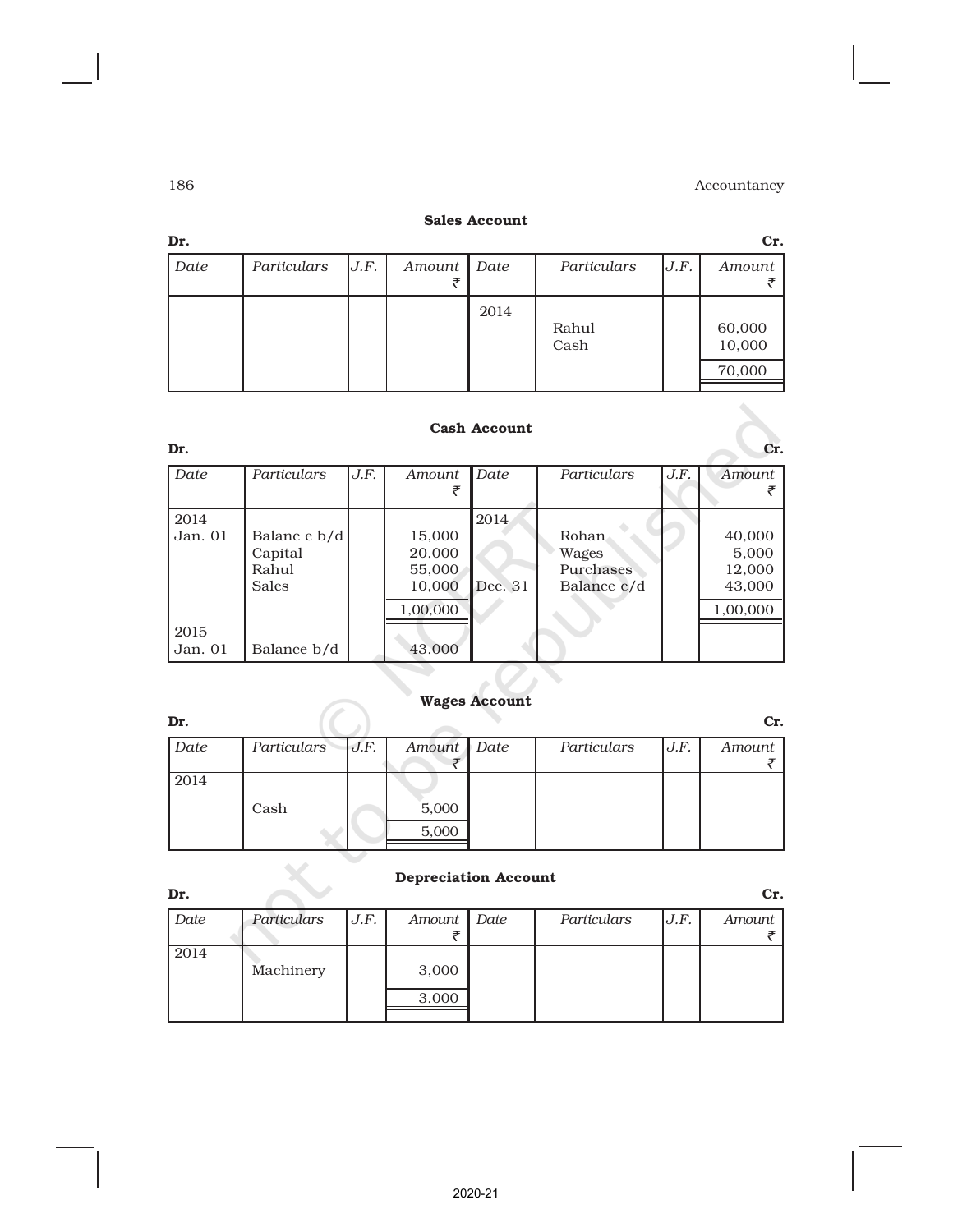### Purchases Account

| Dr.  |             |      |             |             |      | Cr.    |
|------|-------------|------|-------------|-------------|------|--------|
| Date | Particulars | J.F. | Amount Date | Particulars | J.F. | Amount |
|      |             |      |             |             |      |        |
| 2014 |             |      |             |             |      |        |
|      | Rohan       |      | 50,000      |             |      |        |
|      | Cash        |      | 12,000      |             |      |        |
|      |             |      | 62,000      |             |      |        |
|      |             |      |             |             |      |        |

The trial balance under the three methods is illustrated below:

## (i) Trial Balance as at March 31, 2014 (Using Totals Method)

| <i>Account</i><br>Title                                                                                   | L.F. | <b>Debit</b><br><b>Total</b>                                       | Credit<br><b>Total</b>                                  |
|-----------------------------------------------------------------------------------------------------------|------|--------------------------------------------------------------------|---------------------------------------------------------|
| <b>Rawat</b><br>Rohan<br>Machinery<br>Rahul<br><b>Sales</b><br>Cash<br>Wages<br>Depreciation<br>Purchases |      | 40,000<br>20,000<br>75,000<br>1,00,000<br>5,000<br>3,000<br>62,000 | 60,000<br>60,000<br>3.000<br>55,000<br>70,000<br>57,000 |
|                                                                                                           |      | 3.05.000                                                           | 3,05,000                                                |

## (ii) Trial Balance as at March 31, 2014 (Using Balances Method)

| Account Title   | L.F. | <b>Debit</b><br>Balance | Credit<br><b>Balance</b> |
|-----------------|------|-------------------------|--------------------------|
| Rawat's Capital |      |                         | 60,000                   |
| Rohan's Capital |      |                         | 20,000                   |
| Machinery       |      | 17,000                  |                          |
| Rahul           |      | 20,000                  |                          |
| <b>Sales</b>    |      |                         | 70,000                   |
| Cash            |      | 43,000                  |                          |
| Wages           |      | 5,000                   |                          |
| Depreciation    |      | 3,000                   |                          |
| Purchases       |      | 62,000                  |                          |
| Total           |      | 1.50.000                | 1.50,000                 |
|                 |      |                         |                          |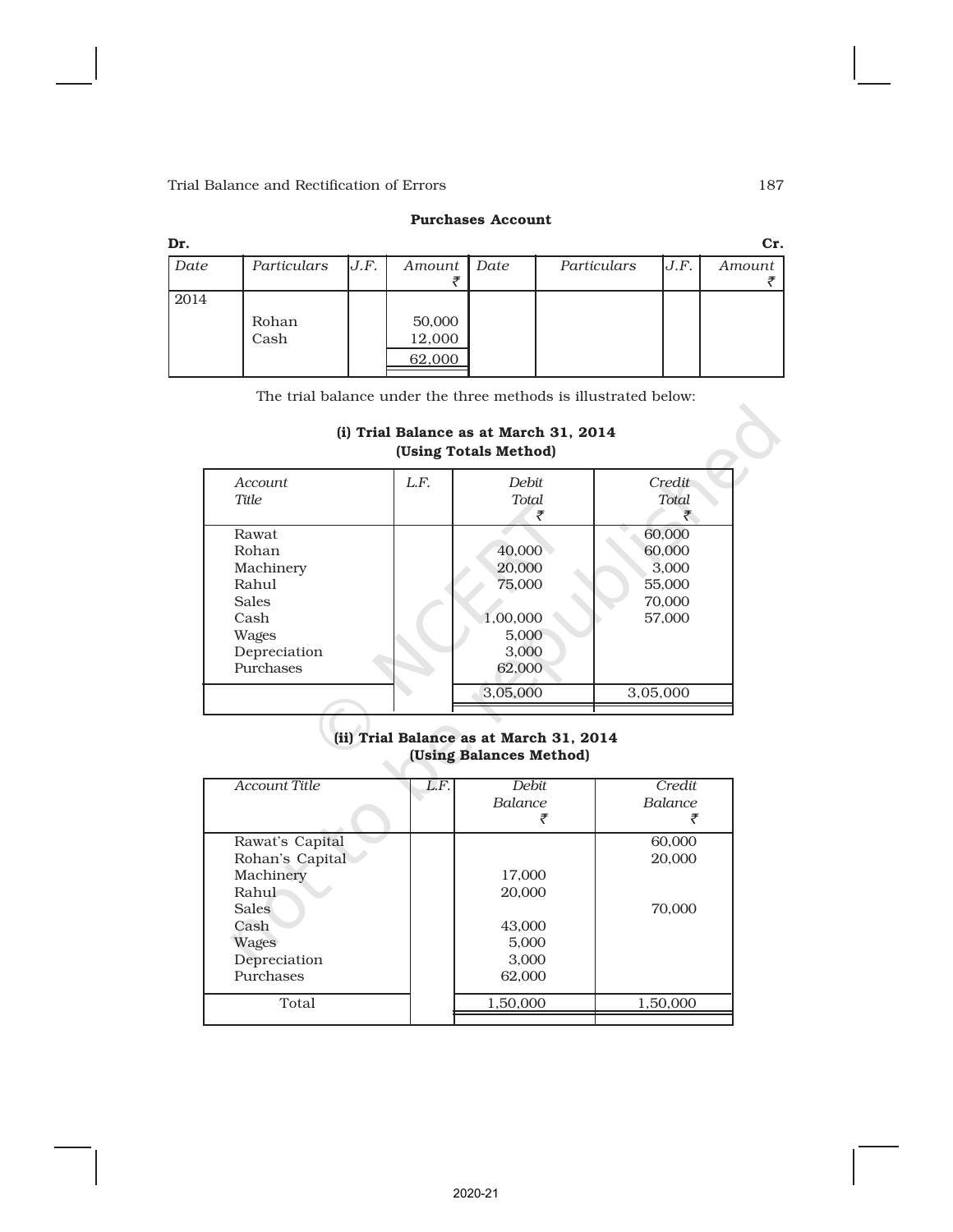188 Accountancy

| Account Title   | L.F. | <b>Debit</b><br><b>Total</b> | Credit<br><b>Total</b> | <b>Debit</b><br><b>Balance</b> | Credit<br><b>Balance</b> |
|-----------------|------|------------------------------|------------------------|--------------------------------|--------------------------|
| Rawat's Capital |      |                              | 60,000                 |                                | 60,000                   |
| Rohan           |      | 40,000                       | 60,000                 |                                | 20,000                   |
| Machinery       |      | 20,000                       | 3.000                  | 17.000                         |                          |
| Rahul           |      | 75,000                       | 55,000                 | 20,000                         |                          |
| <b>Sales</b>    |      |                              | 70,000                 |                                | 70,000                   |
| Cash            |      | 1.00.000                     | 57,000                 | 43,000                         |                          |
| Wages           |      | 5.000                        |                        | 5,000                          |                          |
| Depreciation    |      | 3.000                        |                        | 3.000                          |                          |
| Purchases       |      | 62,000                       |                        | 62,000                         |                          |
| Total           |      | 3.05.000                     | 3.05.000               | 1.50.000                       | 1.50.000                 |
|                 |      |                              |                        |                                |                          |

## (iii) Trial Balance as at March 31, 2014 (Using Totals-cum-Balances Method)

| Test Your Understanding - I                                           |                                                                                      |
|-----------------------------------------------------------------------|--------------------------------------------------------------------------------------|
| a trial balance as at March 31, 2014 based on the following balances: | Indicate against each amount wheather it is a debit or a credit balance, and prepare |
| <b>Accounts Title</b>                                                 | Amount                                                                               |
|                                                                       | ₹                                                                                    |
| Capital                                                               | 1,00,000                                                                             |
| Drawings                                                              | 16,000                                                                               |
| Machinery                                                             | 20,000                                                                               |
| <b>Sales</b>                                                          | 2,00,000                                                                             |
| Purchases                                                             | 2,10,000                                                                             |
| Sales return                                                          | 20,000                                                                               |
| Purchases return                                                      | 30,000                                                                               |
| Wages                                                                 | 40,000                                                                               |
| Goodwill                                                              | 60,000                                                                               |
| Interest received                                                     | 15,000                                                                               |
| Discount allowed                                                      | 6.000                                                                                |
| Bank overdraft                                                        | 22,000                                                                               |
| Bank loan                                                             | 90,000                                                                               |
| Debtors:                                                              |                                                                                      |
| Nathu                                                                 | 55,000                                                                               |
| Roopa                                                                 | 20,000                                                                               |
| Creditors:                                                            |                                                                                      |
| Reena                                                                 | 35,000                                                                               |
| Ganesh                                                                | 25,000                                                                               |
| Cash                                                                  | 54,000                                                                               |
| Stock on April 01, 2013                                               | 16,000                                                                               |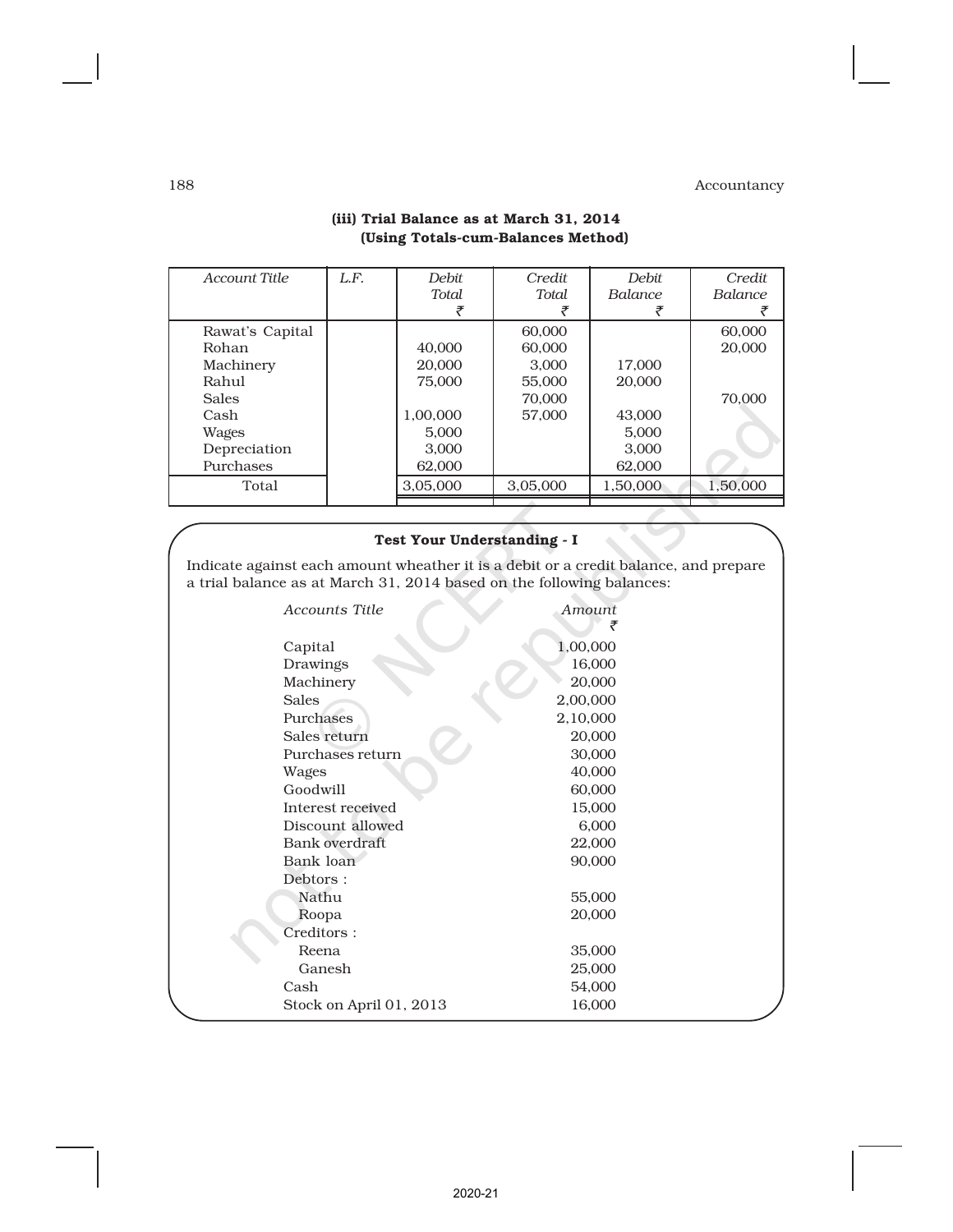## 6.4. Significance of Agreement of Trial Balance

It is important for an accountant that the trial balance should tally. Normally a tallied trial balance means that both the debit and the credit entries have been made correctly for each transaction. However, as stated earlier, the agreement of trial balance is not an absolute proof of accuracy of accounting records. A tallied trial balance only proves, to a certain extent, that the posting to the ledger is arithmetically correct. But it does not guarantee that the entry itself is correct. There can be errors, which affect the equality of debits and credits, and there can be errors, which do not affect the equality of debits and credits. Some common errors include the following:

- Error in totalling of the debit and credit balances in the trial balance.
- Error in totalling of subsidiary books.
- Error in posting of the total of subsidiary books.
- Error in showing account balances in wrong column of the tiral balance, or in the wrong amount.
- Omission in showing an account balance in the trial balance.
- Error in the calculation of a ledger account balance.
- Error while posting a journal entry: a journal entry may not have been posted properly to the ledger, i.e., posting made either with wrong amount or on the wrong side of the account or in the wrong account.
- Error in recording a transaction in the journal: making a reverse entry, i.e., account to be debited is credited and amount to be credited is debited, or an entry with wrong amount.
- Error in recording a transaction in subsidiary book with wrong name or wrong amount.

## *6.4.1 Classification of Errors*

Keeping in view the nature of errors, all the errors can be classified into the following four categories:

- Errors of Commission
- Errors of Omission
- Errors of Principle
- Compensating Errors

## *6.4.2 Errors of Commission*

These are the errors which are committed due to wrong posting of transactions, wrong totalling or wrong balancing of the accounts, wrong casting of the subsidiary books, or wrong recording of amount in the books of original entry, etc. For example: Raj Hans Traders paid  $\bar{\tau}$ 25,000 to Preetpal Traders (a supplier of goods). This transaction was correctly recorded in the cashbook.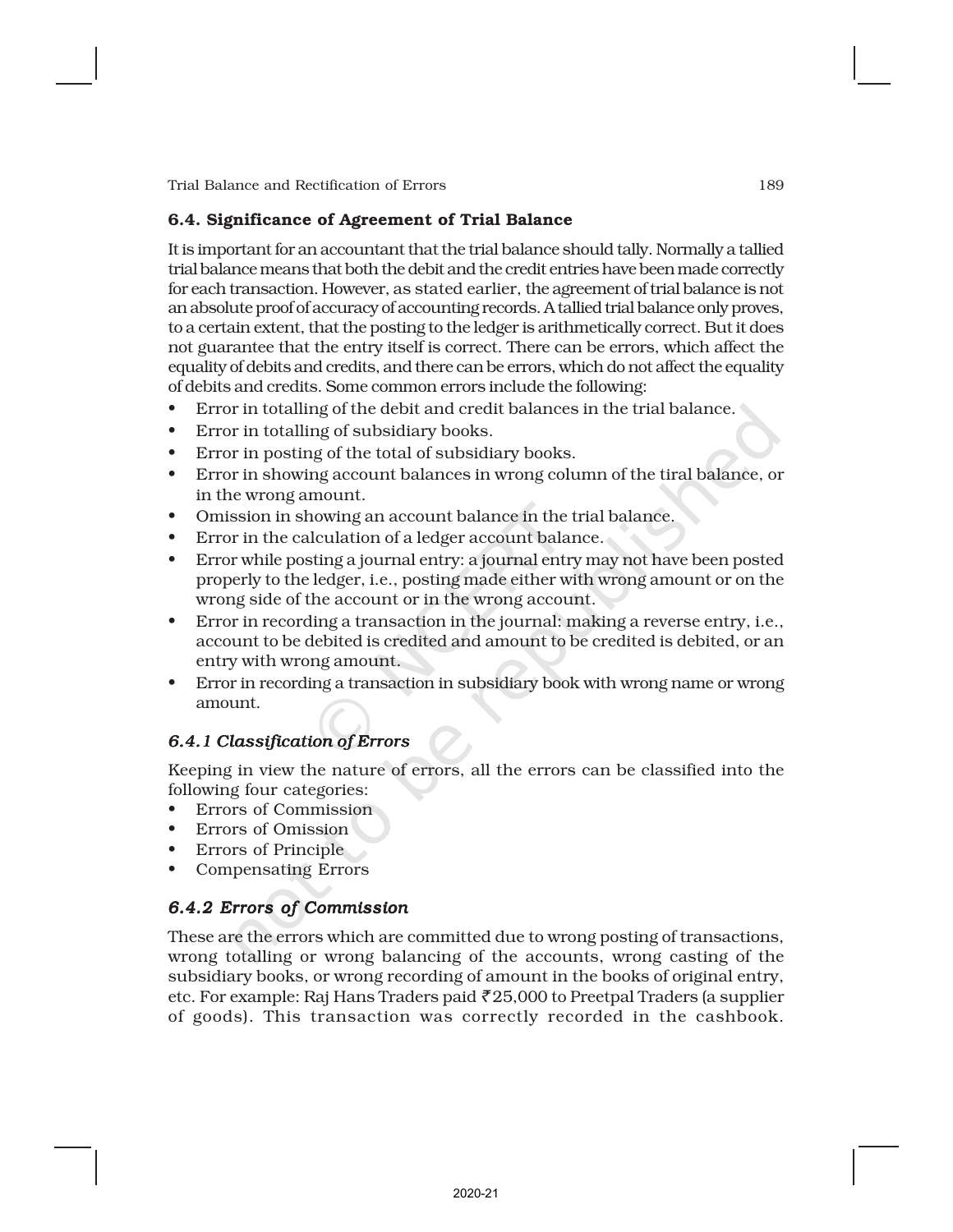But while posting to the ledger, Preetpal's account was debited with  $\bar{\tau}$  2,500 only. This constitutes an error of commission. Such an error by definition is of clerical nature and most of the errors of commission affect in the trial balance.

## *6.4.3 Errors of Omission*

The errors of omission may be committed at the time of recording the transaction in the books of original entry or while posting to the ledger. These can be of two types:

- (i) error of complete omission
- (ii) error of partial omission

When a transaction is completely omitted from recording in the books of original record, it is an error of complete omission. For example, credit sales to Mohan  $\bar{\tau}$  10,000, not entered in the sales book. When the recording of transaction is partly omitted from the books, it is an error of partial omission. If in the above example, credit sales had been duly recorded in the sales book but the posting from sales book to Mohan's account has not been made, it would be an error of partial omission.

## *6.4.4 Errors of Principle*

Accounting entries are recorded as per the generally accepted accounting principles. If any of these principles are violated or ignored, errors resulting from such violation are known as errors of principle. An error of principle may occur due to incorrect classification of expenditure or receipt between capital and revenue. This is very important because it will have an impact on financial statements. It may lead to under/over stating of income or assets or liabilities, etc. For example, amount spent on additions to the buildings should be treated as capital expenditure and must be debited to the asset account. Instead, if this amount is debited to maintenance and repairs account, it has been treated as a revenue expense. This is an error of principle. Similarly, if a credit purchase of machinery is recorded in purchases book instead of journal proper or rent paid to the landlord is recorded in the cash book as payment to landlord, these errors of principle. These errors do not affect the trial balance.

## *6.4.5 Compensating Errors*

When two or more errors are committed in such a way that the net effect of these errors on the debits and credits of accounts is nil, such errors are called compensating errors. Such errors do not affect the tallying of the trial balance. For example, if purchases book has been overcast by  $\bar{\tau}$  10,000 resulting in excess debit of  $\bar{\tau}$  10,000 in purchases account and sales returns book is undercast by  $\bar{\tau}$  10,000 resulting in short debit to sales returns account is a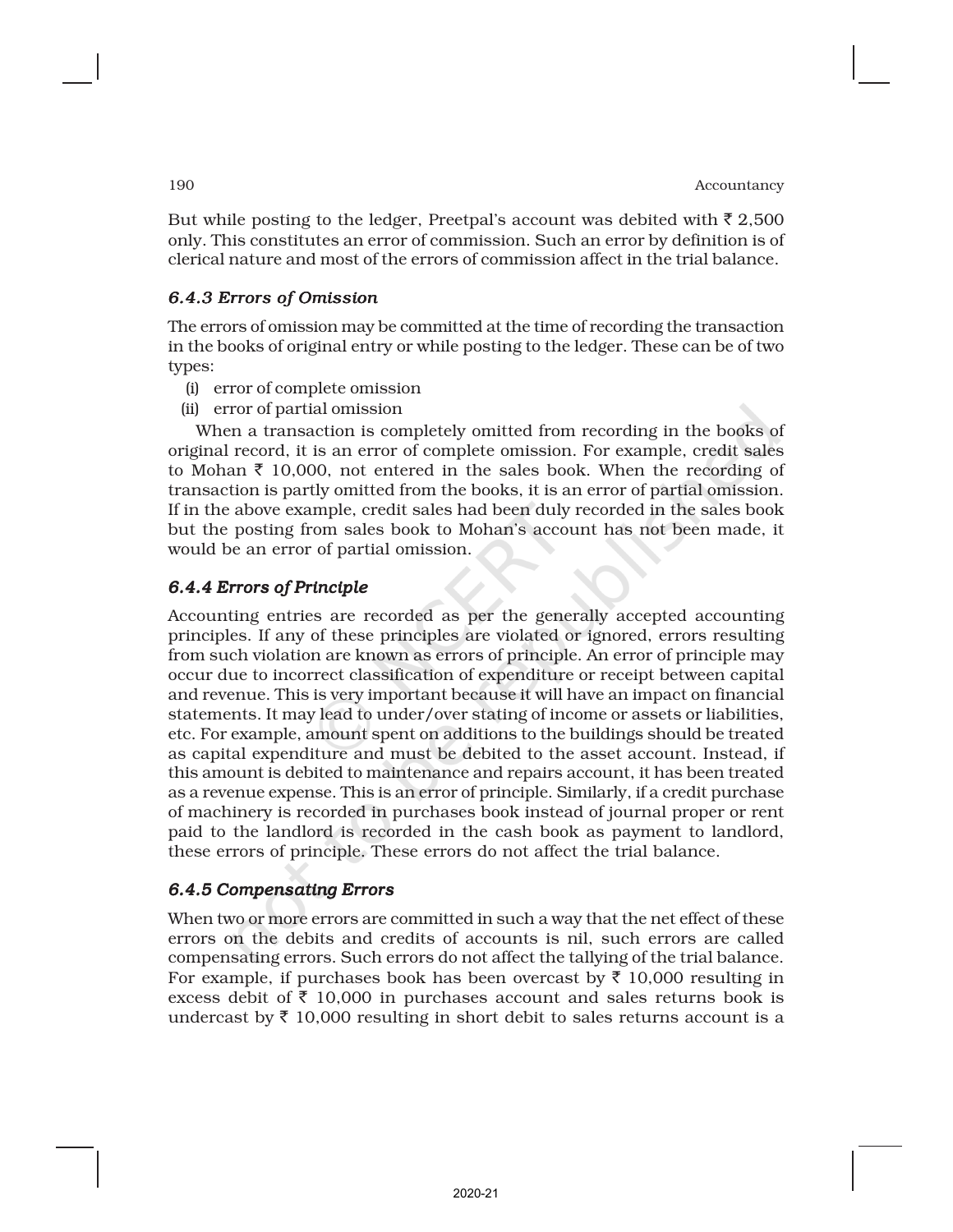case of two errors compensating each other's effect. One plus is set off by the other minus, the net effect of these two errors is nil and so they do not affect the agreement of trial balance.

## 6.5 Searching of Errors

If the trial balance does not tally, it is a clear indication that at least one error has occured. The error (or errors) needs to be located and corrected before preparing the financial statements.

If the trial balance does not tally, the accountant should take the following steps to detect and locate the errors :

- Recast the totals of debit and credit columns of the trial balance.
- Compare the account head/title and amount appearing in the trial balance, with that of the ledger to detect any difference in amount or omission of an account.
- Compare the trial balance of current year with that of the previous year to check additions and deletions of any accounts and also verify whether there is a large difference in amount, which is neither expected nor explained.
- Re-do and check the correctness of balances of individual accounts in the ledger.
- Re-check the correctness of the posting in accounts from the books of original entry.
- If the difference between the debit and credit columns is divisible by 2, there is a possibility that an amount equal to one-half of the difference may have been posted to the wrong side of another ledger account. For example, if the total of the debit column of the trial balance exceeds by  $\bar{\tau}$  1,500, it is quite possible that a credit item of  $\bar{\tau}$ 750 may have been wrongly posted in the ledger as a debit item. To locate such errors, the accountant should scan all the debit entries of an amount of  $\bar{z}$  750.
- The difference may also indicate a complete omission of a posting. For example, the difference of  $\bar{\tau}$  1,500 given above may be due to omissions of a posting of that amount on the credit side. Thus, the accountant should verify all the credit items with an amount of  $\bar{z}$  1,500.
- If the difference is a multiple of 9 or divisible by 9, the mistake could be due to transposition of figures. For example, if a debit amount of  $\bar{\tau}$  459 is posted as  $\bar{\zeta}$  954, the debit total in the trial balance will exceed the credit side by  $\bar{\mathcal{F}}$  495 (i.e. 954 – 459 = 495). This difference is divisible by 9. A mistake due to wrong placement of the decimal point may also be checked by this method. Thus, a difference in trial balance divisible by 9 helps in checking the errors for a transposed mistake.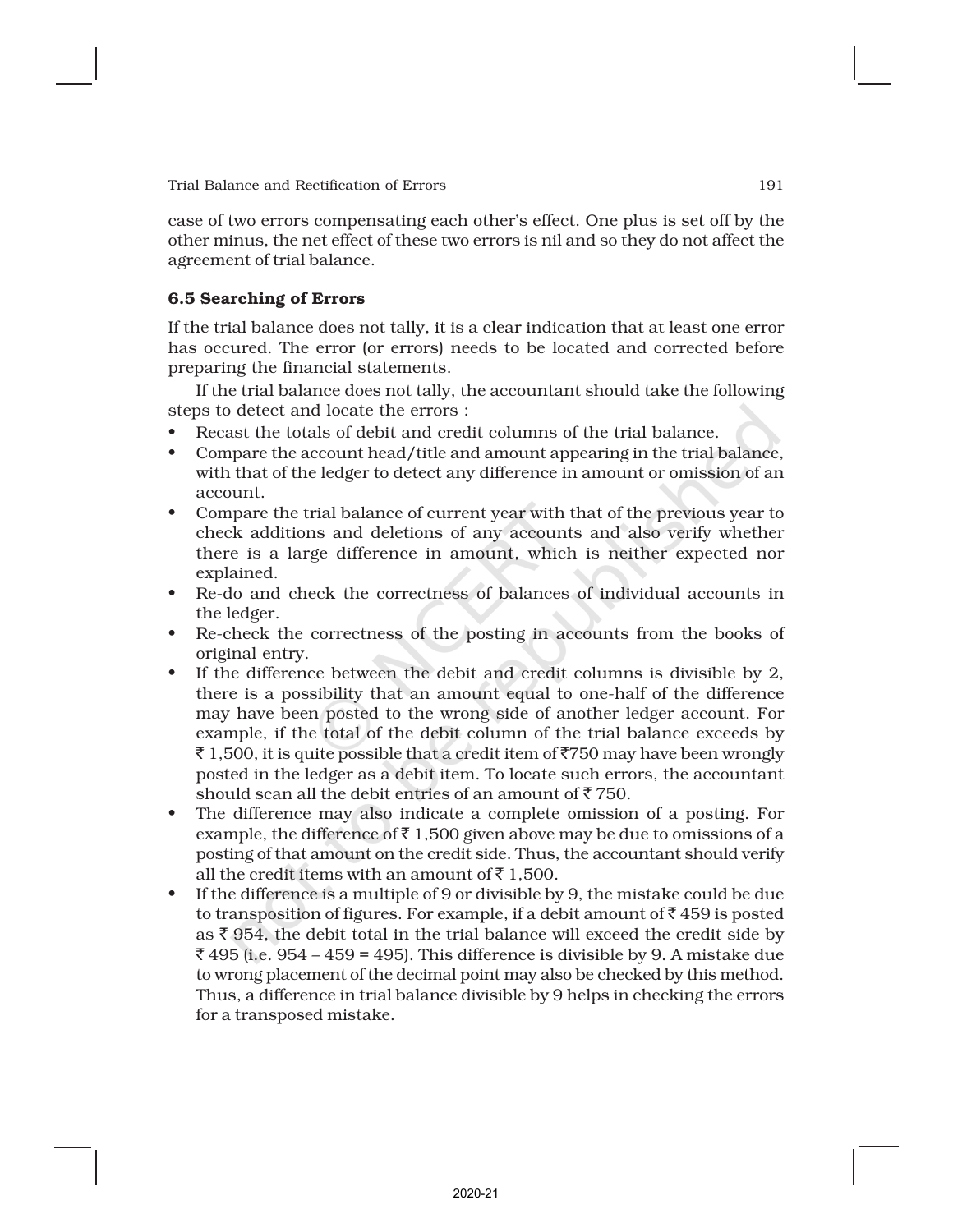### 6.6 Rectification of Errors

From the point of view of rectification, the errors may be classified into the following two categories:

- (a) errors which do not affect the trial balance.
- (b) errors which affect the trial balance.

This distinction is relevant because the errors which do not affect the trial balance usually take place in two accounts in such a manner that it can be easily rectified through a journal entry whereas the errors which affect the trial balance usually affect one account and a journal entry is not possible for rectification unless a suspense account has been opened. Such errors are rectified by passing a nullifying entry in the respective account as explained before under 6.6.2.

## *6.6.1 Rectification of Errors which do not Affect the Trial Balance*

These errors are committed in two or more accounts. Such errors are also known as two sided errors. They can be rectified by recording a journal entry giving the correct debit and credit to the concerned accounts.

Examples of such errors are – complete omission to record an entry in the books of original entry; wrong recording of transactions in the book of accounts; complete omission of posting to the wrong account on the correct side, and errors of principle.

The rectification process essentially involves:

- Cancelling the effect of wrong debit or credit by reversing it; and
- Restoring the effect of correct debit or credit.

For this purpose, we need to analyse the error in terms of its effect on the accounts involved which may be:

- (i) Short debit or credit in an account; and/or
- (ii) Excess debit or credit in an account.

Therefore, rectification entry can be done by:

- (i) debiting the account with short debit or with excess credit,
- (ii) crediting the account with excess debit or with short credit.

The procedure for rectification for such errors is explained with the help of following examples:

(a) Credit sales to Mohan  $\bar{\mathcal{F}}$  10,000 were not recorded in the sales book. This is an error of complete omission. Its affect is that Mohan's account has not been debited and Sales account has not been credited. Accordingly, recording usual entry for credit sales will rectify the error.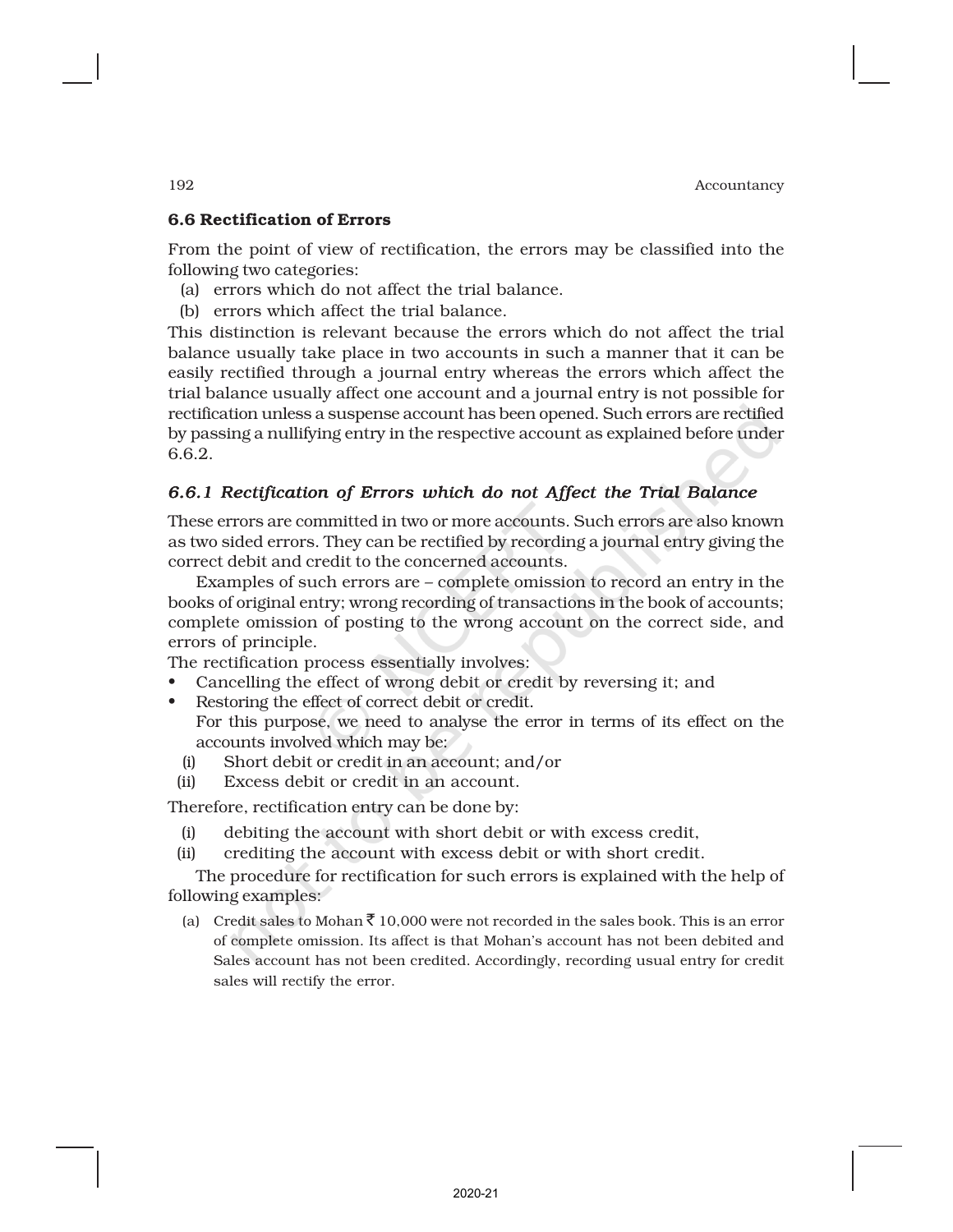| Mohan's A/c                                                                   | Dr.                                                                       | 10,000                                  |                                                                                                                                                                                                                                                                                                                                                 |
|-------------------------------------------------------------------------------|---------------------------------------------------------------------------|-----------------------------------------|-------------------------------------------------------------------------------------------------------------------------------------------------------------------------------------------------------------------------------------------------------------------------------------------------------------------------------------------------|
| To Sales A/c                                                                  |                                                                           |                                         | 10,000                                                                                                                                                                                                                                                                                                                                          |
|                                                                               |                                                                           |                                         |                                                                                                                                                                                                                                                                                                                                                 |
|                                                                               | Dr.                                                                       | 1,000                                   |                                                                                                                                                                                                                                                                                                                                                 |
| To Sales A/c                                                                  |                                                                           |                                         | 1,000                                                                                                                                                                                                                                                                                                                                           |
|                                                                               |                                                                           |                                         |                                                                                                                                                                                                                                                                                                                                                 |
|                                                                               | Dr.                                                                       | 10,000                                  |                                                                                                                                                                                                                                                                                                                                                 |
| To Sales A/c                                                                  |                                                                           |                                         | 10,000                                                                                                                                                                                                                                                                                                                                          |
| To Sales A/c                                                                  |                                                                           |                                         | 9,000                                                                                                                                                                                                                                                                                                                                           |
|                                                                               |                                                                           |                                         |                                                                                                                                                                                                                                                                                                                                                 |
| Credit sales to Mohan ₹ 10,000 were recorded as ₹ 12,000. This is an error of |                                                                           |                                         |                                                                                                                                                                                                                                                                                                                                                 |
| commission. The effect of wrong entry made has been:                          | Dr.                                                                       |                                         |                                                                                                                                                                                                                                                                                                                                                 |
| Mohan's A/c<br>To Sales A/c                                                   |                                                                           | 12,000                                  | 12,000                                                                                                                                                                                                                                                                                                                                          |
| Correct effect should have been:                                              |                                                                           |                                         |                                                                                                                                                                                                                                                                                                                                                 |
| Mohan's A/c                                                                   | Dr.                                                                       | 10,000                                  |                                                                                                                                                                                                                                                                                                                                                 |
|                                                                               | Mohan's A/c<br>Mohan's A/c<br>rectification entry will be:<br>Mohan's A/c | Correct effect should have been:<br>Dr. | Credit sales to Mohan ₹ 10,000 were recorded as ₹ 1,000 in the sales book.<br>This is an error of commission. The effect of wrong recording is shown below:<br>Now that Mohan's account has to be given an additional debit of $\bar{\xi}$ 9,000<br>and sales account has to be credited with additional amount of $\bar{\tau}$ 9,000,<br>9,000 |

| Sales A/c      | Dr. | 2,000 |       |
|----------------|-----|-------|-------|
| To Mohan's A/c |     |       | 2.000 |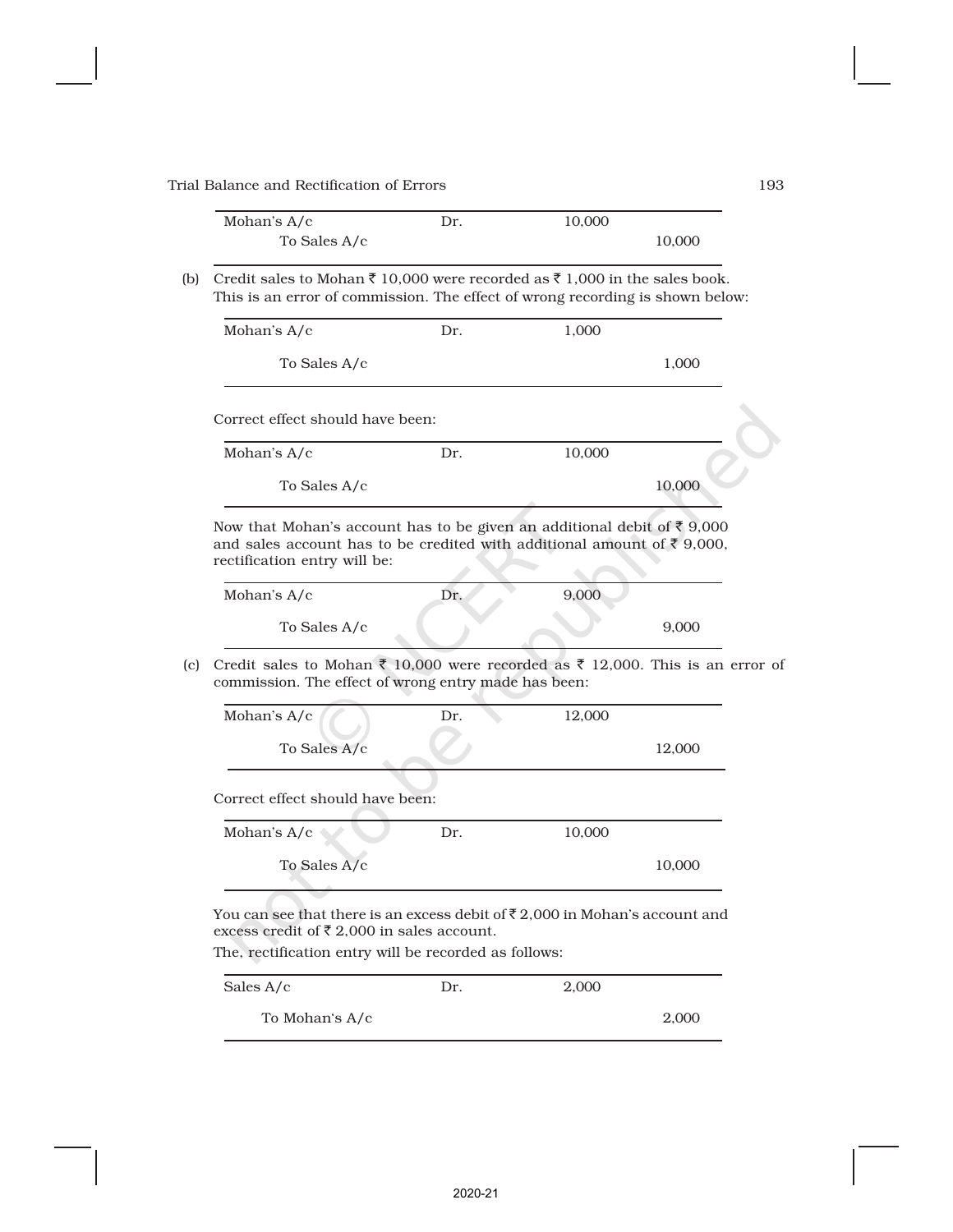(d) Credit sales to Mohan  $\overline{\tilde{\tau}}$  10,000 was correctly recorded in the sales book but was posted to Ram's account. This is an error of commission. The effect of wrong posting has been:

| Ram's A/c                                                                                                                                  | Dr. | 10,000 |        |
|--------------------------------------------------------------------------------------------------------------------------------------------|-----|--------|--------|
| To Sales A/c                                                                                                                               |     |        | 10,000 |
| Correct effect should have been:                                                                                                           |     |        |        |
| Mohan's A/c                                                                                                                                | Dr. | 10,000 |        |
| To Sales A/c                                                                                                                               |     |        | 10,000 |
| Notice that there is no error in sales account. But Ram's account has been<br>debited with $\bar{\tau}$ 10,000 instead of Mohan's account. |     |        |        |
| Hence rectification entry will be:                                                                                                         |     |        |        |
| Mohan's A/c                                                                                                                                | Dr. | 10,000 |        |
| To Ram's A/c                                                                                                                               |     |        | 10,000 |
| The effect of wrong posting has been:<br>Landlord's A/c                                                                                    | Dr. | 2,000  |        |
| To Cash A/c                                                                                                                                |     |        | 2,000  |
| Correct effect should have been:                                                                                                           |     |        |        |
| Rent A/c                                                                                                                                   | Dr. | 2,000  |        |
| To Cash A/c                                                                                                                                |     |        | 2,000  |
| Landlord's account has been wrongly debited instead of Rent account.                                                                       |     |        |        |
|                                                                                                                                            |     |        |        |
|                                                                                                                                            |     |        |        |
| Hence, rectification entry will be:<br>Rent A/c                                                                                            | Dr. | 2,000  |        |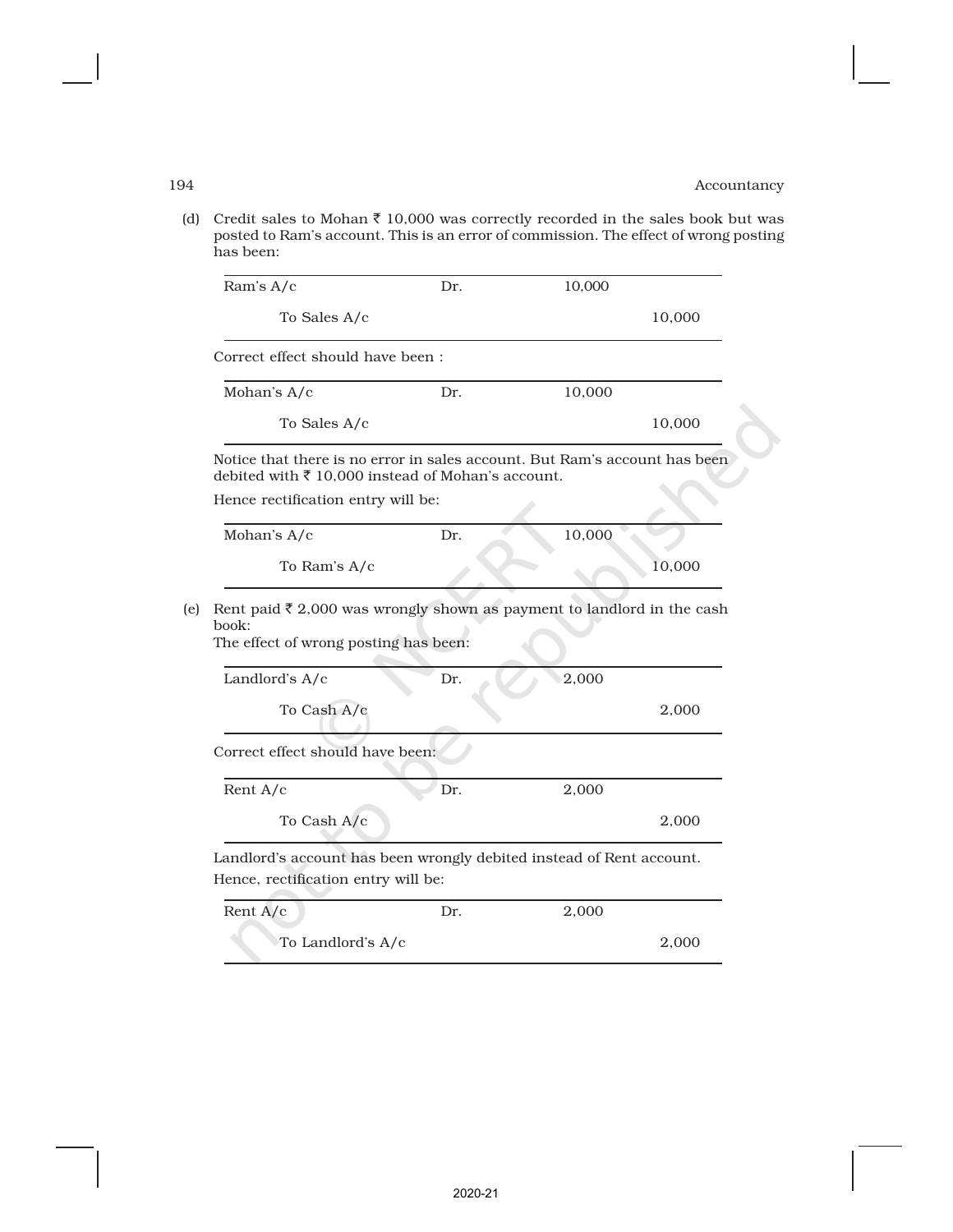|    |                                                                                                                                                             | Test Your Understanding - II |  |
|----|-------------------------------------------------------------------------------------------------------------------------------------------------------------|------------------------------|--|
| 1. | Record the rectification entry for the following transactions:<br>Credit sales to Rajni $\overline{\overline{\epsilon}}$ 5,000 recorded in Purchases book:  |                              |  |
|    | State the wrong entry recorded in the book of accounts                                                                                                      |                              |  |
|    |                                                                                                                                                             |                              |  |
|    |                                                                                                                                                             |                              |  |
|    | Correct effect should have been:                                                                                                                            |                              |  |
|    |                                                                                                                                                             |                              |  |
|    |                                                                                                                                                             |                              |  |
|    | The rectification entry will be:                                                                                                                            |                              |  |
|    |                                                                                                                                                             |                              |  |
|    |                                                                                                                                                             |                              |  |
|    |                                                                                                                                                             |                              |  |
|    | 2. Furniture purchased from M/s Rao Furnishigs for ₹8,000 was entered into the<br>purchases book.<br>State the wrong entry recorded in the book of accounts |                              |  |
|    |                                                                                                                                                             |                              |  |
|    |                                                                                                                                                             |                              |  |
|    | Correct effect should have been:                                                                                                                            |                              |  |
|    |                                                                                                                                                             |                              |  |
|    |                                                                                                                                                             |                              |  |
|    | The rectification entry will be:                                                                                                                            |                              |  |
|    |                                                                                                                                                             |                              |  |
|    |                                                                                                                                                             |                              |  |
| 3. | Cash sales to Radhika $\bar{z}$ 15,000 was shown as receipt of commission in the<br>cash book.<br>State the wrong entry recorded in the book of accounts    |                              |  |
|    |                                                                                                                                                             |                              |  |
|    |                                                                                                                                                             |                              |  |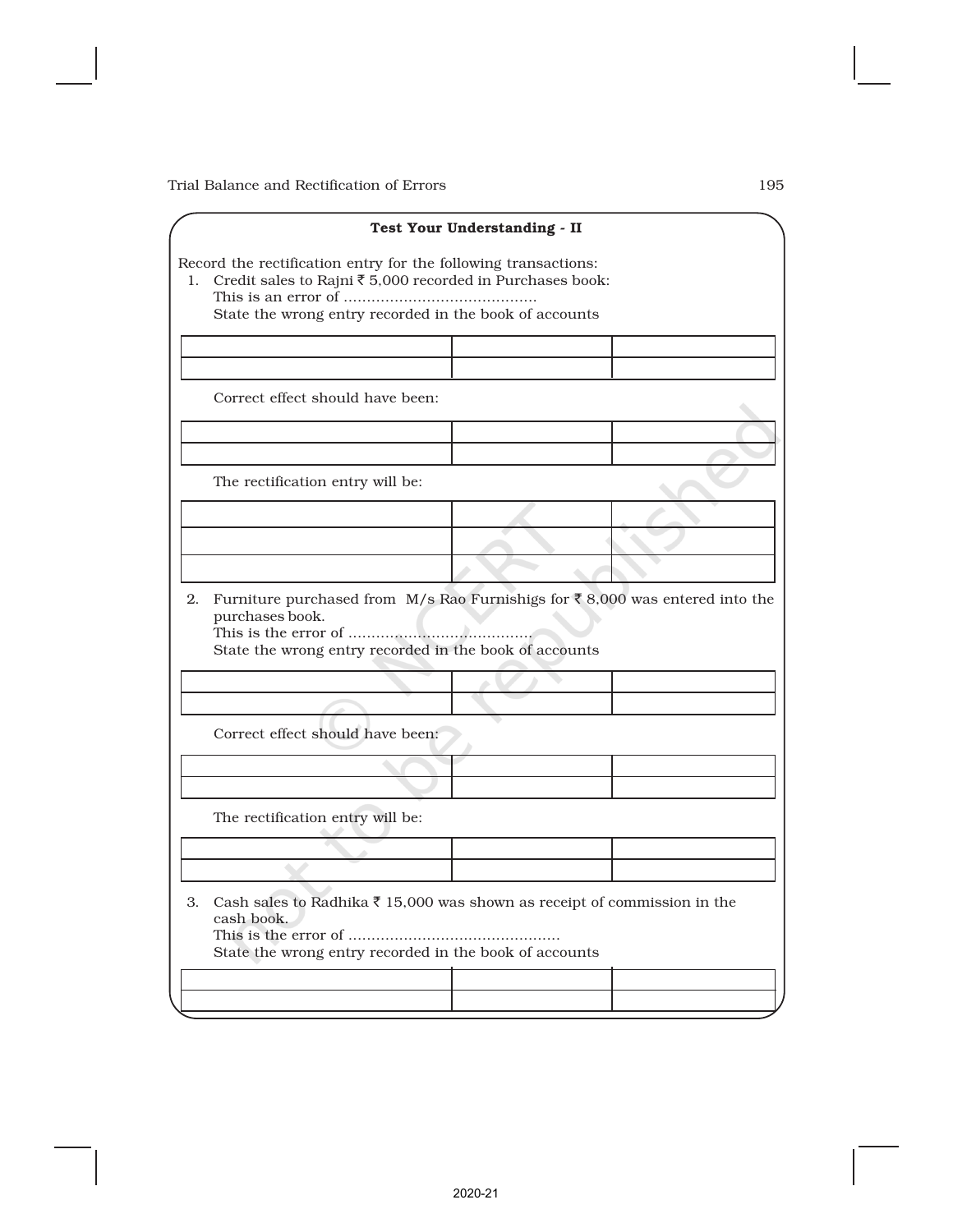### 196 Accountancy

| Correct effect should have been:                                                                                                |  |
|---------------------------------------------------------------------------------------------------------------------------------|--|
|                                                                                                                                 |  |
|                                                                                                                                 |  |
|                                                                                                                                 |  |
| The rectification entry will be:                                                                                                |  |
|                                                                                                                                 |  |
|                                                                                                                                 |  |
| 4. Cash received from Karim $\overline{\xi}$ 6,000 posted to Nadeem.<br>State the wrong entry recorded in the book of accounts: |  |
|                                                                                                                                 |  |
|                                                                                                                                 |  |
| Correct effect should have been:                                                                                                |  |
|                                                                                                                                 |  |
|                                                                                                                                 |  |
| The rectification entry will be:                                                                                                |  |
|                                                                                                                                 |  |
|                                                                                                                                 |  |
|                                                                                                                                 |  |

## *6.6.2 Rectification of Errors Affecting Trial Balance*

The errors which affect only one account can be rectified by giving an exaplanatory note in the account affected or by recording a journal entry with the help of the Suspense Account. Suspense Account is explained later in this chapter. Examples of such errors are error of casting; error of carrying forward; error of balancing; error of posting to correct account but with wrong amount; error of posting to the correct account but on the wrong side; posting to the wrong side with the wrong amount; omitting to show an account in the trial balance.

An error in the books of original entry, if discovered before it is posted to the ledger, may be corrected by crossing out the wrong amount by a single line and writing the correct amount above the crossed amount and initialling it. An error in an amount posted to the correct ledger account may also be corrected in a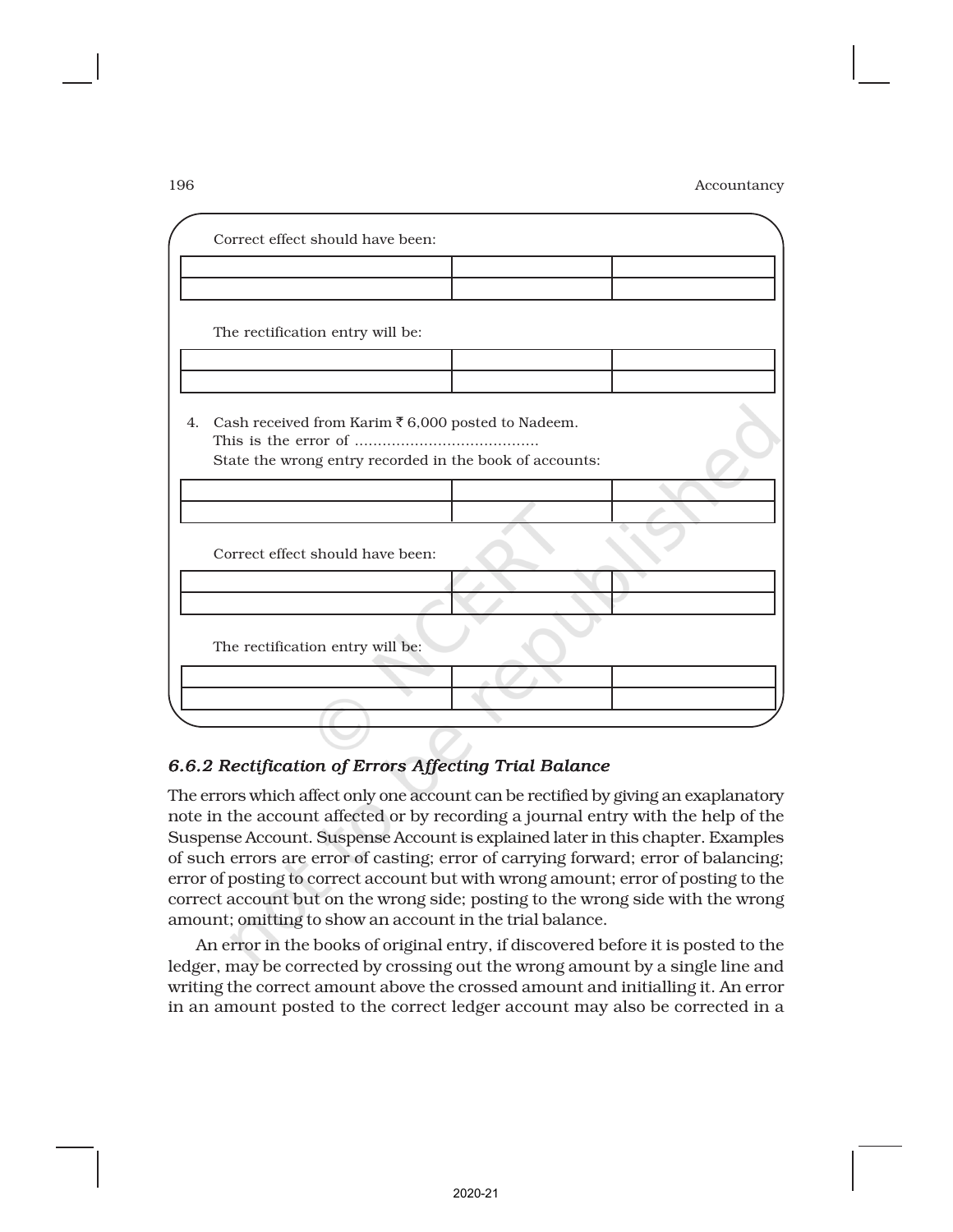similar way, or by making an additional posting for the difference in amount and giving an explanatory note in the particulars column. But errors should never be corrected by erasing or overwriting reduces the authenticity of accounting records and give an impression that something is being concealed. A better way therefore is by noting the correction on the appropriate side for neutralising the effect of the error. Take for example a case where Shyam's account was credited short by  $\bar{\tau}$  190. This will be rectified by an additional entry for  $\bar{\tau}$  190 on the credit side of his account as follows.

### Shyam's Account

| Dr.  |             |      |             |                                            |      | Cr.    |
|------|-------------|------|-------------|--------------------------------------------|------|--------|
| Date | Particulars | J.F. | Amount Date | Particulars                                | J.F. | Amount |
|      |             |      |             | Difference in<br>amount posted<br>short on |      | 190    |

Take another example, purchases book was undercast by  $\bar{\tau}$  1,000. The effect of this entry is on purchases account (debit side) where the total of purchases book is posted

### Purchases Account

| Dr.  |                                                       |      |             |             |      | Cr.    |
|------|-------------------------------------------------------|------|-------------|-------------|------|--------|
| Date | <b>Particulars</b>                                    | J.F. | Amount Date | Particulars | J.F. | Amount |
|      | Undercasting<br>purchases<br>book for the<br>month of |      | 1,000       |             |      |        |

## *Suspense Account*

Even if the trial balance does not tally due to the existence of one sided errors, accountant has to carry forward his accounting process prepare financial statements. The accountant tallies his trial balance by putting the difference on shorter side as 'suspense account'.

The process of opening of suspense account can be understood with the help of the following example:

Consider the sales book of an organisation.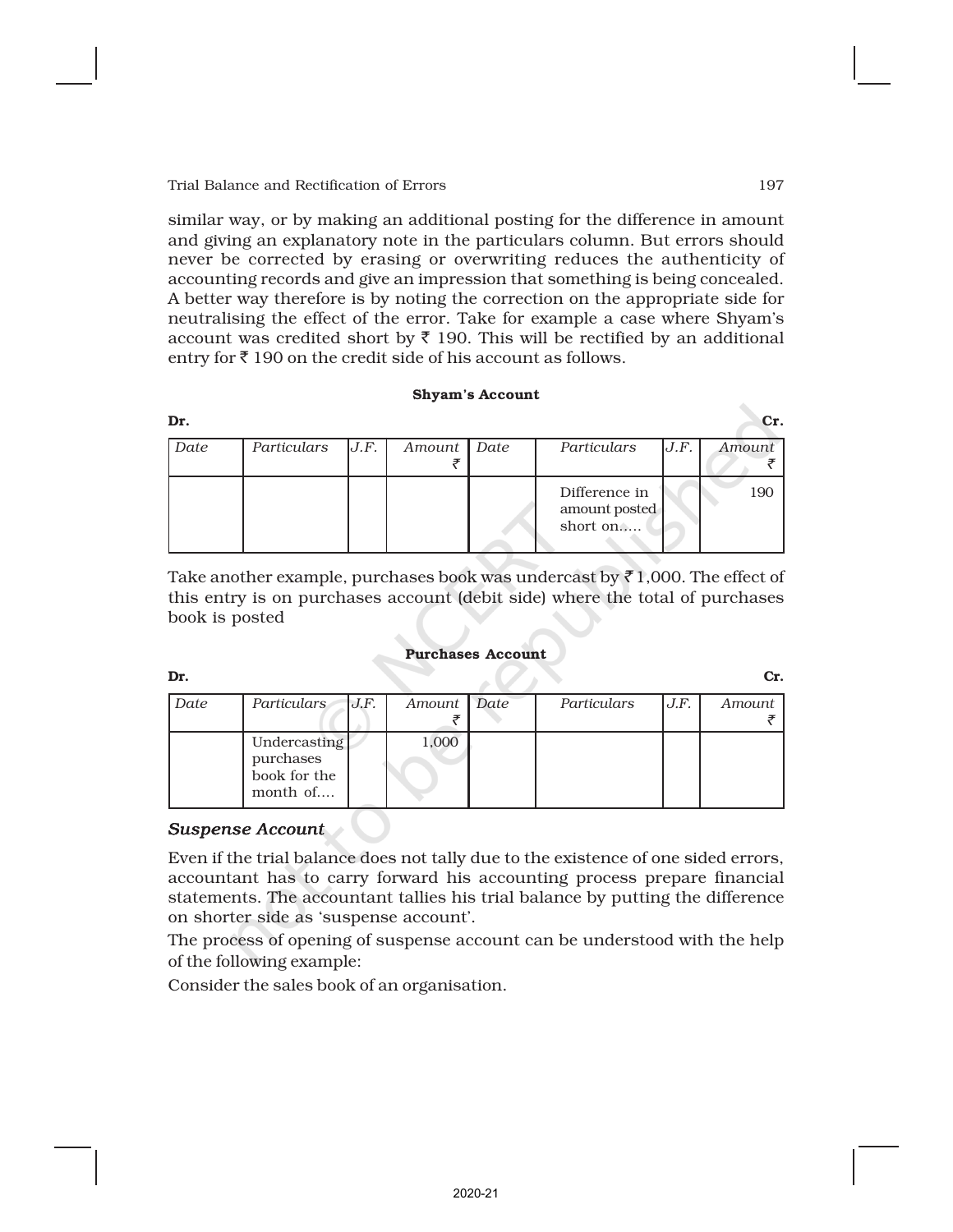### Sales Book (Journal)

| Date | Invoice<br>No. | Name of customers<br>(Accounts to be debited)                                   | L.F.I | Amount                                        |
|------|----------------|---------------------------------------------------------------------------------|-------|-----------------------------------------------|
|      |                | Ashok traders<br>Bimal service centre<br>Chopra enterprises<br>Diwakar and sons |       | 20,000<br>10,000<br>5,000<br>15,000<br>50,000 |

If sales to Diwakar and sons were not posted to his account, ledger will show the following position:

## Ashok Traders Account

| Dr.  |              |      |             |             |      | Cr.    |
|------|--------------|------|-------------|-------------|------|--------|
| Date | Particulars  | J.F. | Amount Date | Particulars | J.F. | Amount |
|      | <b>Sales</b> |      | 20,000      | Balance c/d |      | 20,000 |
|      |              |      | 20,000      |             |      | 20,000 |
|      |              |      |             |             |      |        |

## Bimal Service Centre's Account

| Dr.  |              |      |             |             |      | Cr.    |
|------|--------------|------|-------------|-------------|------|--------|
| Date | Particulars  | J.F. | Amount Date | Particulars | J.F. | Amount |
|      | <b>Sales</b> |      | 10,000      | Balance c/d |      | 10,000 |
|      |              |      | 10,000      |             |      | 10,000 |
|      |              |      |             |             |      |        |

### Chopra Enterprises Account

| Dr.  |                    |      |        |      |             |      | Cr.    |
|------|--------------------|------|--------|------|-------------|------|--------|
| Date | <b>Particulars</b> | J.F. | Amount | Date | Particulars | J.F. | Amount |
|      |                    |      |        |      |             |      |        |
|      | <b>Sales</b>       |      | 5,000  |      | Balance c/d |      | 5,000  |
|      |                    |      | 5,000  |      |             |      | 5,000  |
|      |                    |      |        |      |             |      |        |

### Sales Account

| Cr.  |             |      |             |             |      | Dr.    |
|------|-------------|------|-------------|-------------|------|--------|
| Date | Particulars | J.F. | Amount Date | Particulars | J.F. | Amount |
|      |             |      |             | Sundries    |      | 50,000 |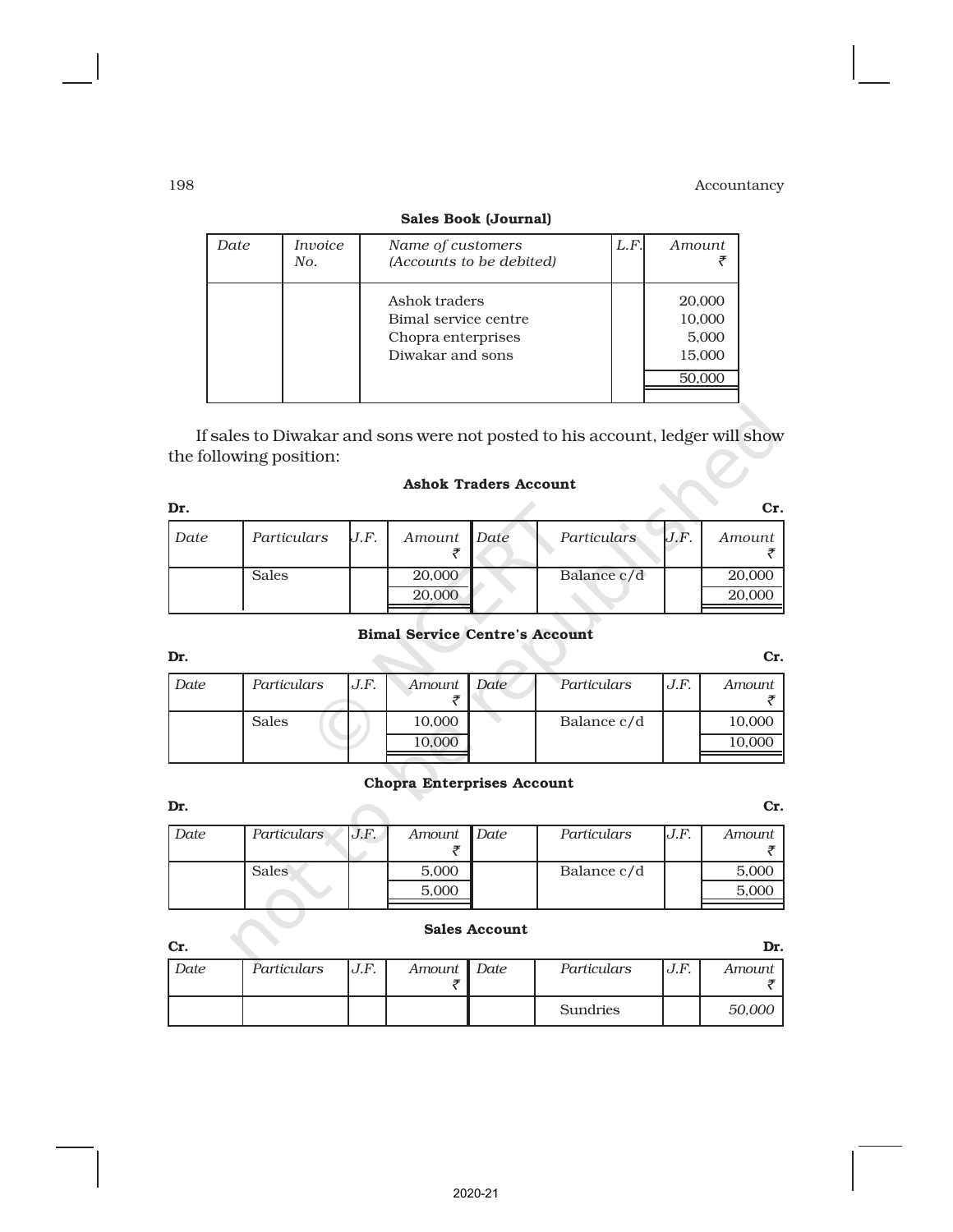The trial balance when prepared on the basis of above balances will not tally. Its credit column total will amount to  $\bar{\xi}$  50,000 and debit column total to ₹35,000. The trial balance would differ with ₹15,000. This difference will be temporarily put to suspense account and trial balance will be made to agree in the ledger.

In the above case, difference in trial balance has arisen due to one sided error (omission of posting to Diwakar and sons's account). In a real situation, there can be many other such one-sided errors which cause a difference in trial balance and thus result in opening of the suspense account. Till the all errors affecting agreement of trial balance are not located it is not possible to rectify them and tally the trial balance in such a situation, is shown in the Suspense account, make the total of debit and credit columns and proceed further with the accounting process.

When the errors are located and the specific accounts and amounts involved are identified, the amounts are transferred from suspense account to the relevant accounts thereby closing the suspense account. Thus, suspense account is not placed in any particular category of accounts and is just a temporary phenomenon*.*

While rectifying one-sided errors using suspense account, the following steps are taken:

- (i) Identify the account affected due to error.
- (ii) Ascertain the amount of excess debit/credit or short debit/credit in the affected account.
- (iii) If the error has resulted in excess debit or short credit in the affected account, credit the account with the amount of excess debit or short credit.
- (iv) If the error has resulted in excess credit or short debit in the affected account, debit the account with the amount of excess credit or short debit.
- (v) Complete the journal entry by debiting or crediting the suspense account as another account affected otherwise.

We will now discuss the process of rectification using suspense account:

(a) Credit sales to Mohan  $\bar{\tau}$  10,000 were not posted to his account. This is an error of partial omission comitted while posting entries of the sales book. Wrong effect has been:

| Mohan's A/c  | Dr. | Nil |        |
|--------------|-----|-----|--------|
| To Sales A/c |     |     | 10,000 |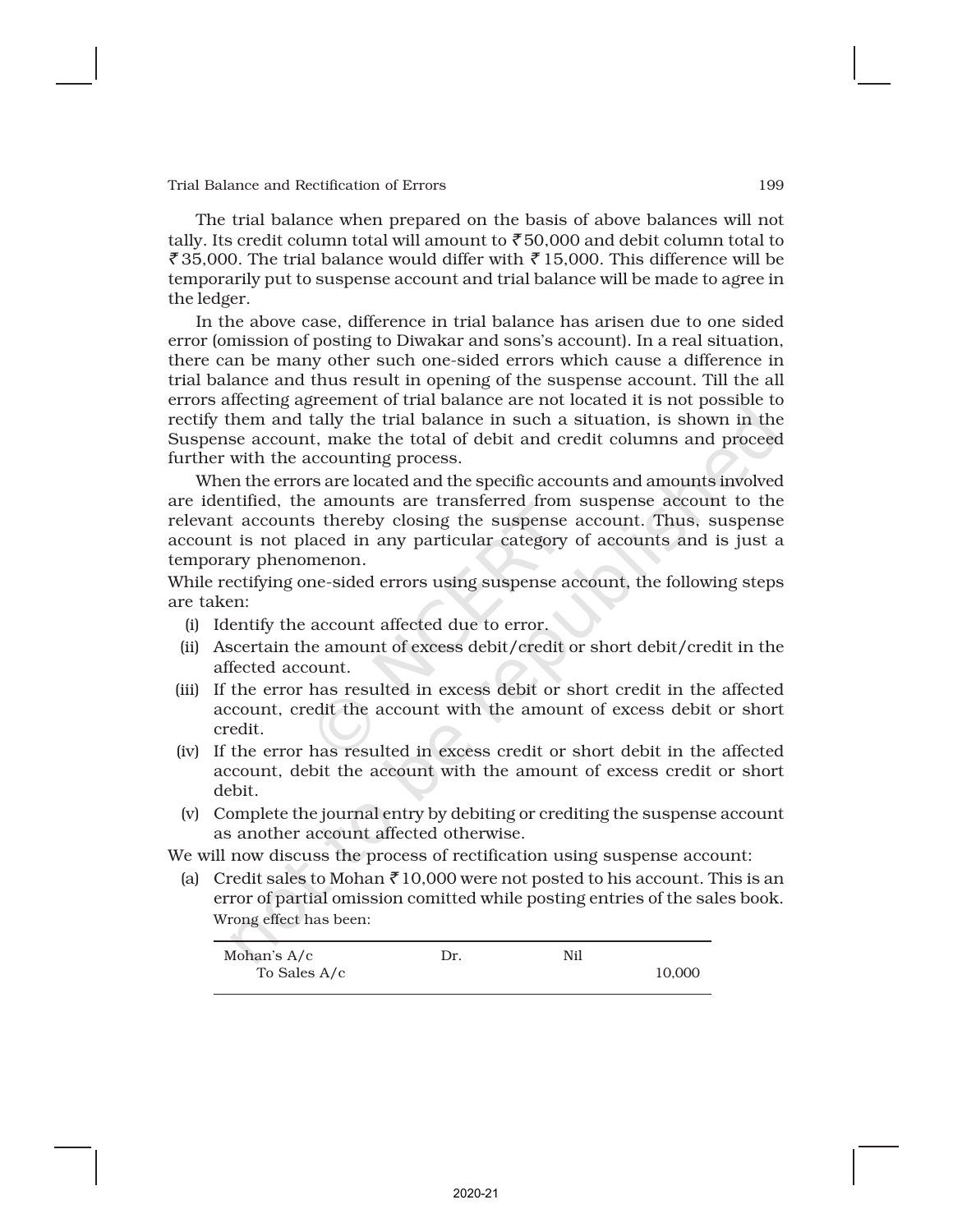| Correct effect should have been:                                                                                                                                                                                                                                                 |     |        |        |
|----------------------------------------------------------------------------------------------------------------------------------------------------------------------------------------------------------------------------------------------------------------------------------|-----|--------|--------|
| Mohan's A/c<br>To Sales A/c                                                                                                                                                                                                                                                      | Dr. | 10,000 | 10,000 |
| The rectification entry will be :                                                                                                                                                                                                                                                |     |        |        |
| Mohan's A/c<br>To Suspense A/c                                                                                                                                                                                                                                                   | Dr. | 10,000 | 10,000 |
| Credit sales to Mohan $\bar{\tau}$ 10,000 were posted to his account as $\bar{\tau}$ 7000. This is an<br>error of commission. Mohan's account has been debited with $\bar{\tau}$ 7,000 instead of<br>₹ 10,000 resulting in short debit of ₹ 3,000.<br>The wrong effect has been: |     |        |        |
| Mohan's A/c<br>To Sales A/c                                                                                                                                                                                                                                                      | Dr. | 7,000  | 10,000 |
| Correct effect should have been:                                                                                                                                                                                                                                                 |     |        |        |
| Mohan's A/c<br>To Sales A/c                                                                                                                                                                                                                                                      | Dr. | 10,000 | 10,000 |
| Hence, rectification entry will be:                                                                                                                                                                                                                                              |     |        |        |
| Mohan's A/c<br>To Suspens A/c                                                                                                                                                                                                                                                    | Dr. | 3,000  | 3,000  |
| Credit sales to Mohan ₹ 10,000 were posted to his account as ₹ 12,000.<br>This is an error of commission. The wrong effect has been:                                                                                                                                             |     |        |        |
| Mohan's A/c<br>To Sales A/c                                                                                                                                                                                                                                                      | Dr. | 12,000 | 10,000 |
| Correct effect should have been                                                                                                                                                                                                                                                  |     |        |        |
| Mohan's A/c<br>To Sales A/c                                                                                                                                                                                                                                                      | Dr. | 10,000 | 10,000 |
| The rectification entry will be:                                                                                                                                                                                                                                                 |     |        |        |
| Suspense A/c<br>To Mohan's A/c                                                                                                                                                                                                                                                   | Dr. | 2,000  | 2,000  |

(*d*) Purchases book overcast by  $\bar{z}$  1,000. Errors in casting of subsidiary books affect only those accounts where totals of the subsidiary books involved are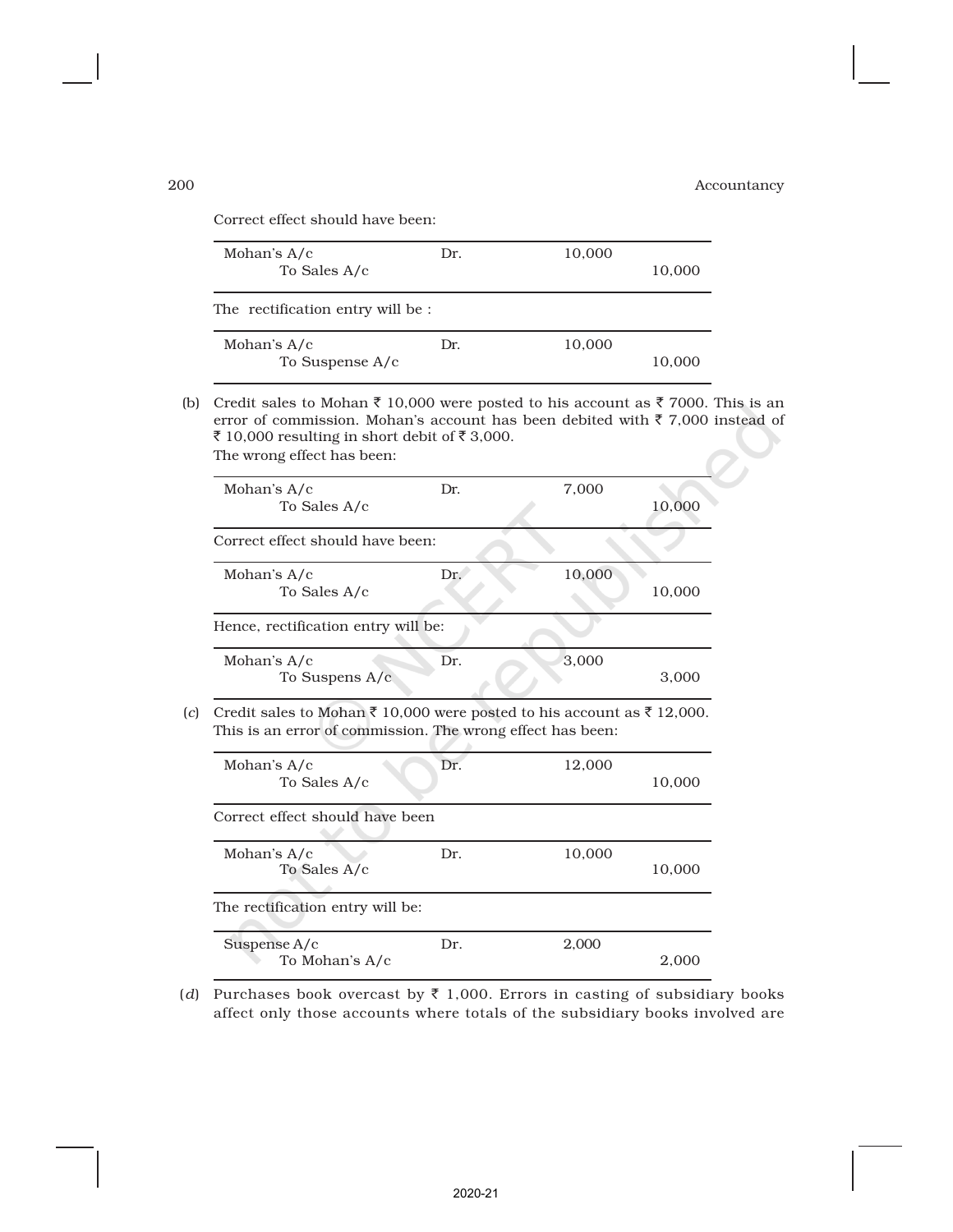posted. The accounts of individual parties are not affected. Consider the following example.

| Date | Invoice<br>No. | Name of suppliers<br>(Accounts to be credited) | L.F. | Amount                  |
|------|----------------|------------------------------------------------|------|-------------------------|
|      |                | Dheru<br>Chandraprakash<br>Sachin              |      | 8,000<br>7,000<br>6,000 |
|      |                |                                                |      | 21,000                  |
|      |                | Wrong total                                    |      | 22,000                  |
|      |                | due to overcasting                             |      |                         |

## Purchases (Journal) Book

### Dheru's Account

Dr. Cr. *Date Particulars J.F. Amount Date Particulars J.F. Amount*  $\mathcal{F}$  is the set of  $\mathcal{F}$  is the set of  $\mathcal{F}$ Purchases | 8,000

### Chandraprakash's Account

| Dr.  |             |      |             |             |      | Cr.    |
|------|-------------|------|-------------|-------------|------|--------|
| Date | Particulars | J.F. | Amount Date | Particulars | J.F. | Amount |
|      |             |      |             | Purchases   |      | 7,000  |

### Sachin's Account

| Date | Particulars | J.F. | Amount Date | Particulars | J.F | Amount |
|------|-------------|------|-------------|-------------|-----|--------|
|      |             |      |             | Purchases   |     | 6.000  |

### Purchases Account

| Dr.  |                  |               |             |      |        |
|------|------------------|---------------|-------------|------|--------|
| Date | Particulars J.F. | Amount   Date | Particulars | J.F. | Amount |
|      | Sundries         | 22,000        |             |      |        |

As you can notice that there is no error in accounts of Dheeru, Chanderprakash and Sachin. Only purchases account has been debited with  $\bar{\tau}$  1,000 extra. Hence, rectification entry will be: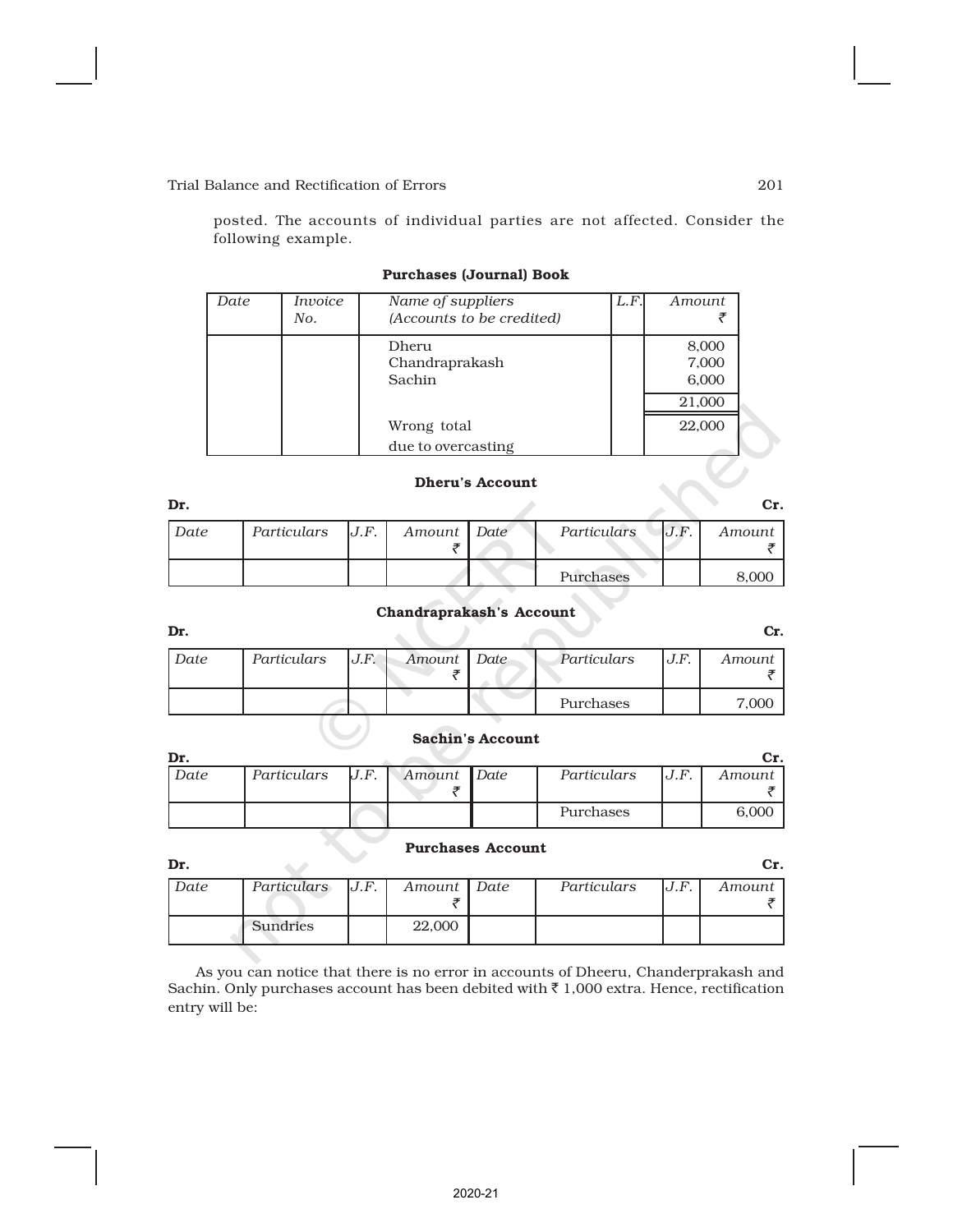Suspense  $A/c$  Dr.  $1,000$ To Purchases  $A/c$  1,000

## *6.6.3 Rectification of Errors in the Next Accounting Year*

If some errors committed during an accounting year are not located and rectified before the finalisation of financial statements, suspense account cannot be closed and its balance will be carried forward to the next accounting period. When the errors committed in one accounting year are located and rectified in the next accounting year, profit and loss adjustment account is debited or credited in place of accounts of expenses/losses and incomes/ gains in order to avoid impact on the income statement of next accounting period. You will learn about this aspect at an advanced stage of your studies in accounting.

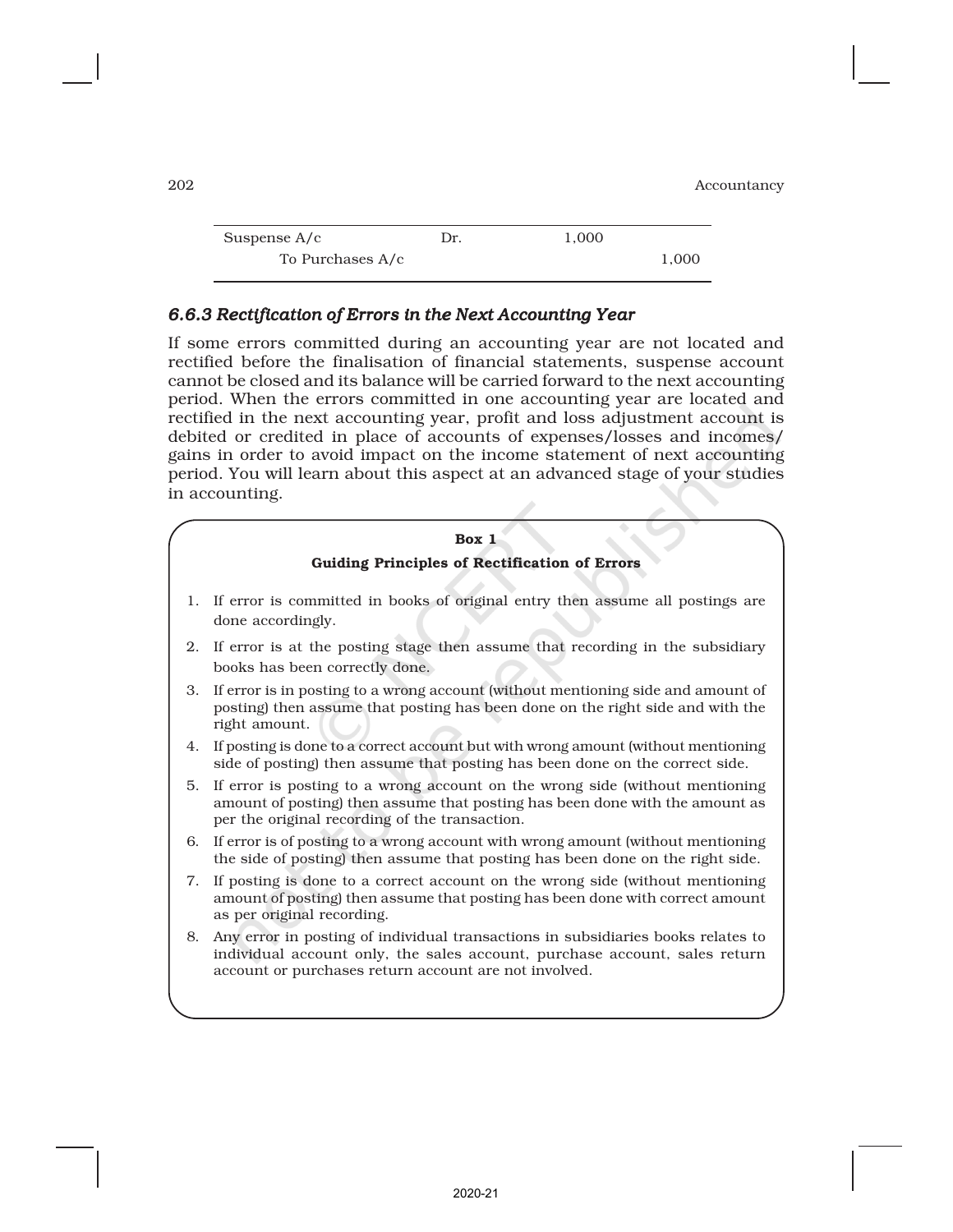| 9.  | If a transaction is recorded in cash book, then the error in posting relates to the<br>other affected account, not to cash account/bank account                                 |
|-----|---------------------------------------------------------------------------------------------------------------------------------------------------------------------------------|
| 10. | If a transaction is recorded through journal proper, then the phrase 'transaction<br>was not posted' indicates error in both the accounts involved, unless stated<br>otherwise. |
| 11. | Error in casting of subsidiary books will affect only that account where total of<br>the particular book is posted leaving the individual personal accounts unaffected.         |
|     | <b>Test Your Understanding - III</b>                                                                                                                                            |
|     | Show the effect through Journal entries:                                                                                                                                        |
| 1.  | Credit sales to Mohan $\bar{\tau}$ 10,000 were posted to his account as $\bar{\tau}$ 12,000                                                                                     |
|     |                                                                                                                                                                                 |
|     | The wrong effect has been:                                                                                                                                                      |
|     |                                                                                                                                                                                 |
|     |                                                                                                                                                                                 |
|     | The correct effect should have been:                                                                                                                                            |
|     |                                                                                                                                                                                 |
|     |                                                                                                                                                                                 |
|     | The rectification entry will be.                                                                                                                                                |
|     |                                                                                                                                                                                 |
|     |                                                                                                                                                                                 |
| 2.  | Cash paid to Neha $\bar{\tau}$ 2,000 was not posted to her account. This is an error of                                                                                         |
|     | The wrong effect has been:                                                                                                                                                      |
|     |                                                                                                                                                                                 |
|     |                                                                                                                                                                                 |
|     | The correct effect should have been:                                                                                                                                            |
|     |                                                                                                                                                                                 |
|     |                                                                                                                                                                                 |
|     | The rectification entry will be:                                                                                                                                                |
|     |                                                                                                                                                                                 |
|     |                                                                                                                                                                                 |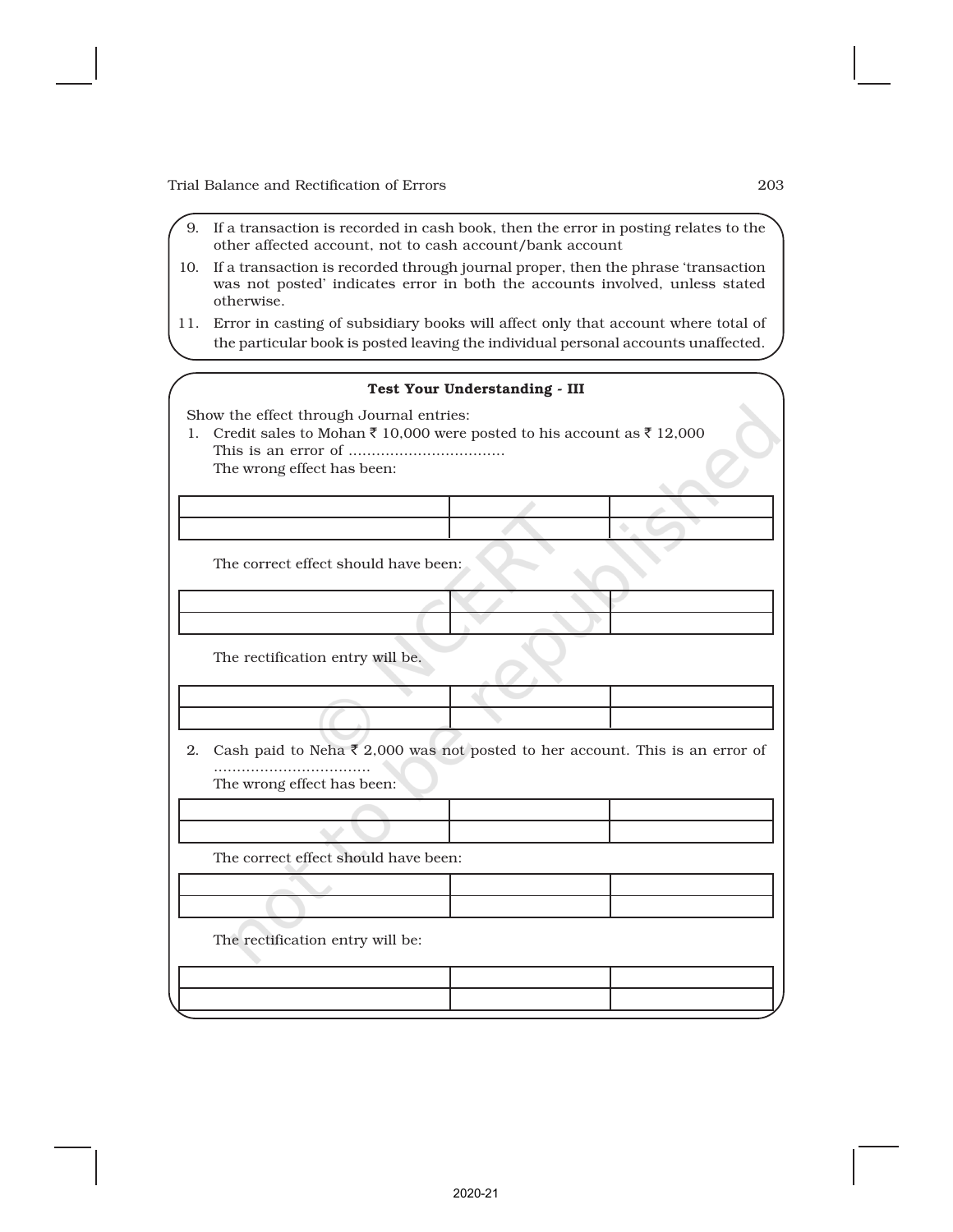| 3. | Sales returns from Megha ₹ 1,600 were posted to her account as ₹ 1,000.<br>The wrong effect has been:                                                 |  |  |  |
|----|-------------------------------------------------------------------------------------------------------------------------------------------------------|--|--|--|
|    |                                                                                                                                                       |  |  |  |
|    |                                                                                                                                                       |  |  |  |
|    | The correct effect should have been:                                                                                                                  |  |  |  |
|    |                                                                                                                                                       |  |  |  |
|    |                                                                                                                                                       |  |  |  |
|    | The rectification entry will be:                                                                                                                      |  |  |  |
|    |                                                                                                                                                       |  |  |  |
|    |                                                                                                                                                       |  |  |  |
| 4. | Depreciation written off on furniture $\bar{\tau}$ 1,500 was not posted to depreciation<br>account. This is an error of<br>The wrong effect has been: |  |  |  |
|    |                                                                                                                                                       |  |  |  |
|    |                                                                                                                                                       |  |  |  |
|    | The correct effect should have been:                                                                                                                  |  |  |  |
|    |                                                                                                                                                       |  |  |  |
|    |                                                                                                                                                       |  |  |  |
|    | The rectification entry:                                                                                                                              |  |  |  |
|    |                                                                                                                                                       |  |  |  |
|    |                                                                                                                                                       |  |  |  |

## *Illustration 1*

Rectify the following errors:

Credit purchases from Raghu  $\overline{\mathfrak{c}}$  20,000

- (i) were not recorded.
- (ii) were recorded as  $\bar{x}$  10,000.
- (iii) were recorded as  $\overline{\xi}$  25,000.
- (iv) were not posted to his account.
- (v) were posted to his account as  $\bar{\tau}$  2,000.
- (vi) were posted to Reghav's account.
- (vii) were posted to the debit of Raghu's account.
- (viii) were posted to the debit of Raghav.
- (ix) were recorded through sales book.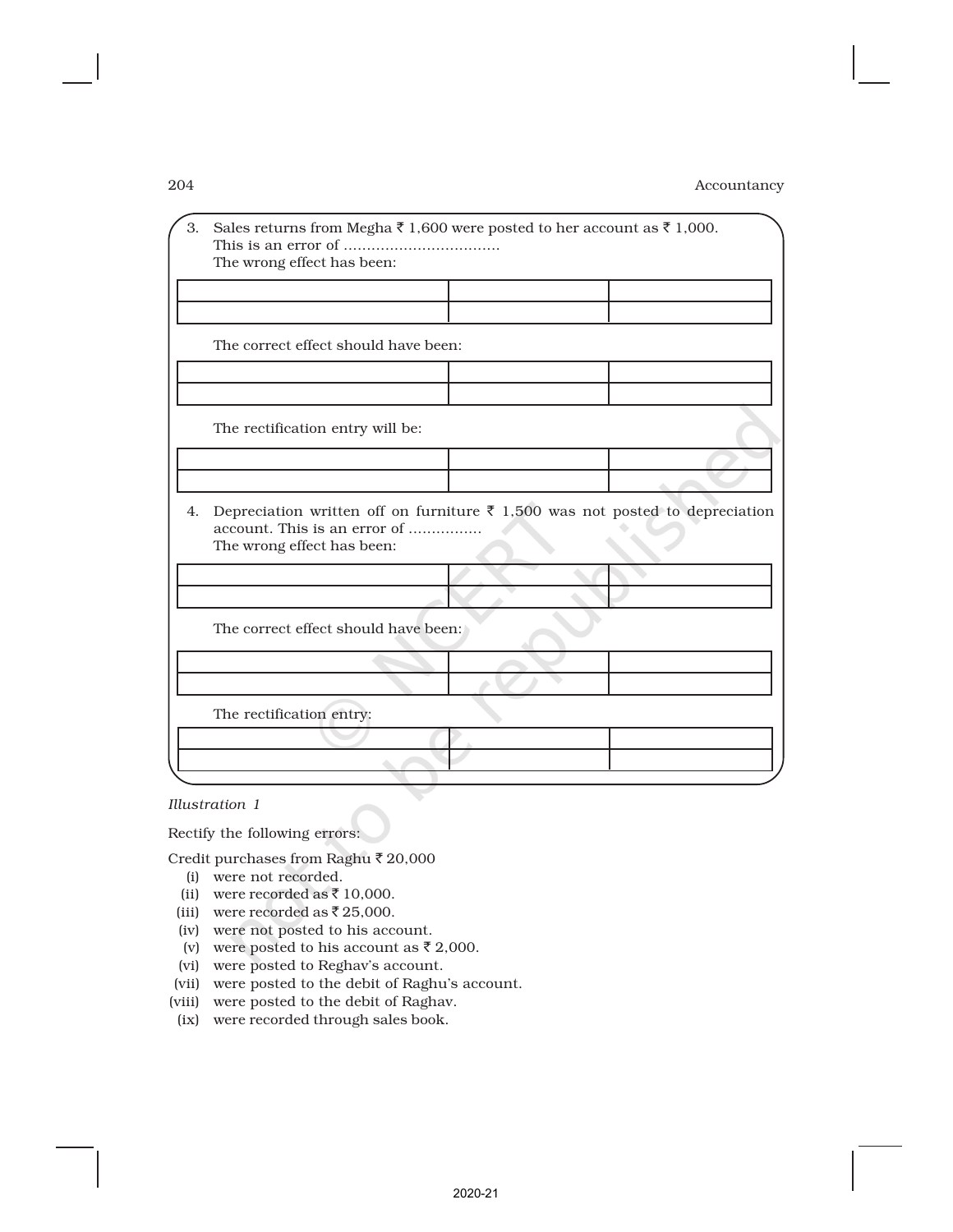*Solution*

## (i)

| Purchases A/c                                                       | Dr. | 20,000 |        |
|---------------------------------------------------------------------|-----|--------|--------|
| To Raghu's A/c                                                      |     |        | 20.000 |
| (Credit purchases from Raghu omitted to be recorded, now corrected) |     |        |        |

## (ii)

| Purchases A/c                                                                            | Dr. | 10.000 |        |
|------------------------------------------------------------------------------------------|-----|--------|--------|
| To Raghu's A/c                                                                           |     |        | 10.000 |
| (Credit purchases from Raghu recorded as ₹ 10,000 instead of ₹ 20,000,<br>now corrected) |     |        |        |
|                                                                                          |     |        |        |

## (iii)

| Raghu's A/c                                                                | Dr. |  | 5.000 |       |  |
|----------------------------------------------------------------------------|-----|--|-------|-------|--|
| To Purchases A/c                                                           |     |  |       | 5.000 |  |
| (Credit purchases from Raghu recorded as ₹ 25,000 instead of<br>₹ 20.000). |     |  |       |       |  |

### (iv)

| Suspense A/c                                                           | Dr. | 20,000 |        |
|------------------------------------------------------------------------|-----|--------|--------|
| To Raghu's A/c                                                         |     |        | 20.000 |
| (Credit purchases from Raghu not posted to his account now corrected). |     |        |        |

## (v)

| Suspense A/c   | Dr. | 18.000                                                                    |  |
|----------------|-----|---------------------------------------------------------------------------|--|
| To Raghu's A/c |     | 18.000                                                                    |  |
|                |     | (Credit purchases from Raghu $\bar{\tau}$ 20,000 posted to his account as |  |
| ₹2.000         |     |                                                                           |  |

## (vi)

| Raghay's A/c                                                            | Dr. | 20,000 |        |
|-------------------------------------------------------------------------|-----|--------|--------|
| To Raghu's A/c                                                          |     |        | 20,000 |
| (Credit purchases from Raghu wrongly credited to Raghav, now corrected) |     |        |        |
|                                                                         |     |        |        |
| (vii)                                                                   |     |        |        |
| Suspense A/c                                                            | Dr. | 40,000 |        |
| To Raghu's A/c                                                          |     |        | 40,000 |

(Credit purchases from Raghu  $\bar{\tau}$  20,000 wrongly posted to the debit of his account, now corrected).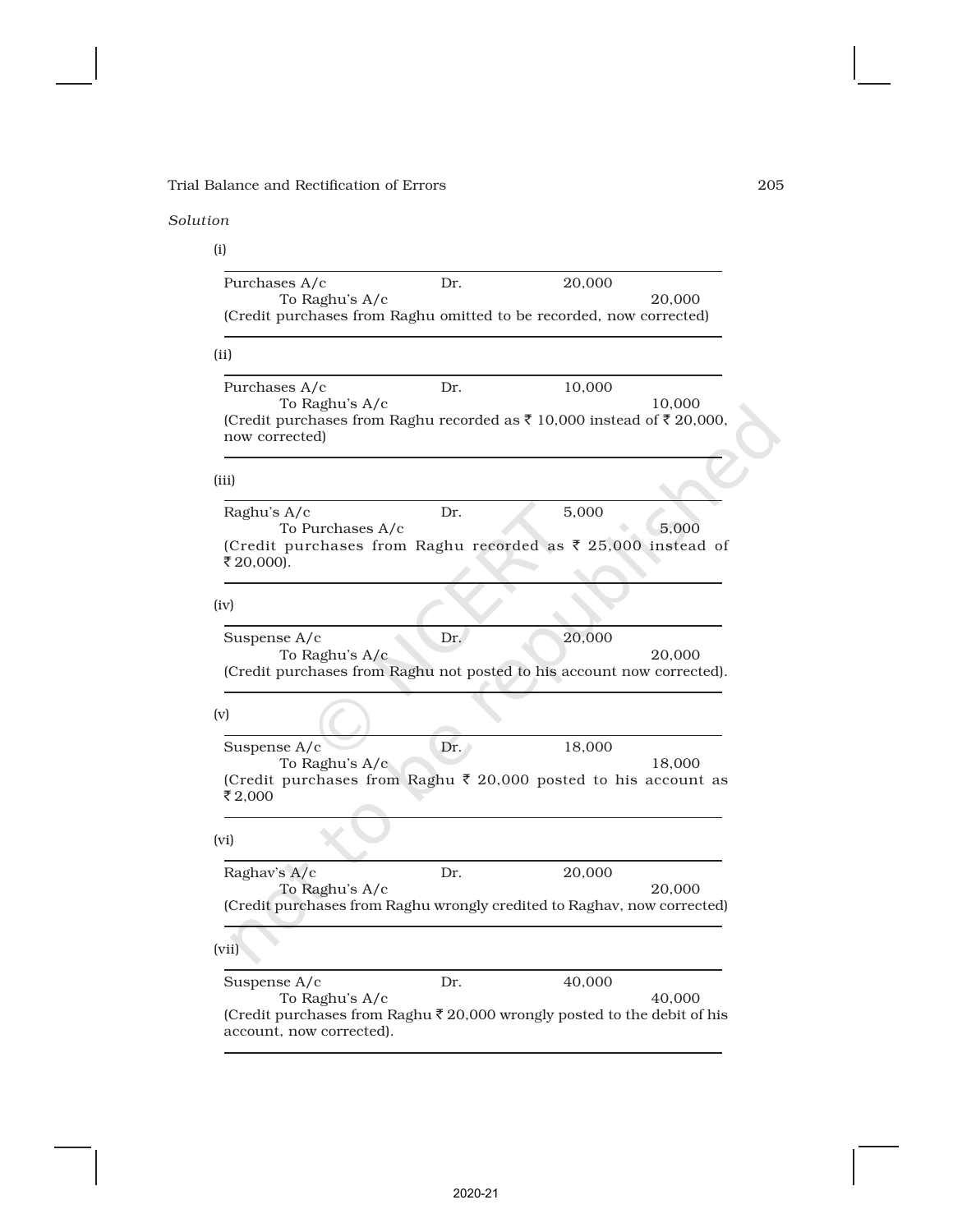(viii) Suspense A/c Dr. 40,000 To Raghav's A/c 20,000 To Raghu's  $A/c$  20,000 (Credited purchases from Raghu  $\bar{\tau}$  20,000 wrongly debited to Raghav, now corrected). (ix) Sales A/c Dr. 20,000 Purchases A/c Dr. 20,000 To Raghu's  $A/c$  40,000 (Credit purchases from Raghu wrongly recorded through sales book, now corrected). *Illustration 2* Rectify the following errors : Cash sales  $\bar{z}$  16,000 (i) were not posted to sales account. (ii) were posted as  $\bar{c}$  6,000 in sales account. (iii) were posted to commission account. *Solution* (i) Suspense A/c Dr. 16,000 To Sales A/c 16,000 (Cash sales not posted to sales account now rectified) (ii) Suspense A/c Dr. 10,000 To Sales  $A/c$  10,000 (Cash sales  $\bar{\tau}$  16,000 were posted to sales account as  $\bar{\tau}$  6,000, now rectified) (iii) Commission A/c Dr. 16,000  $To Sales A/c$  16,000 (Cash sales posted to commission account instead of sales account, now corrected)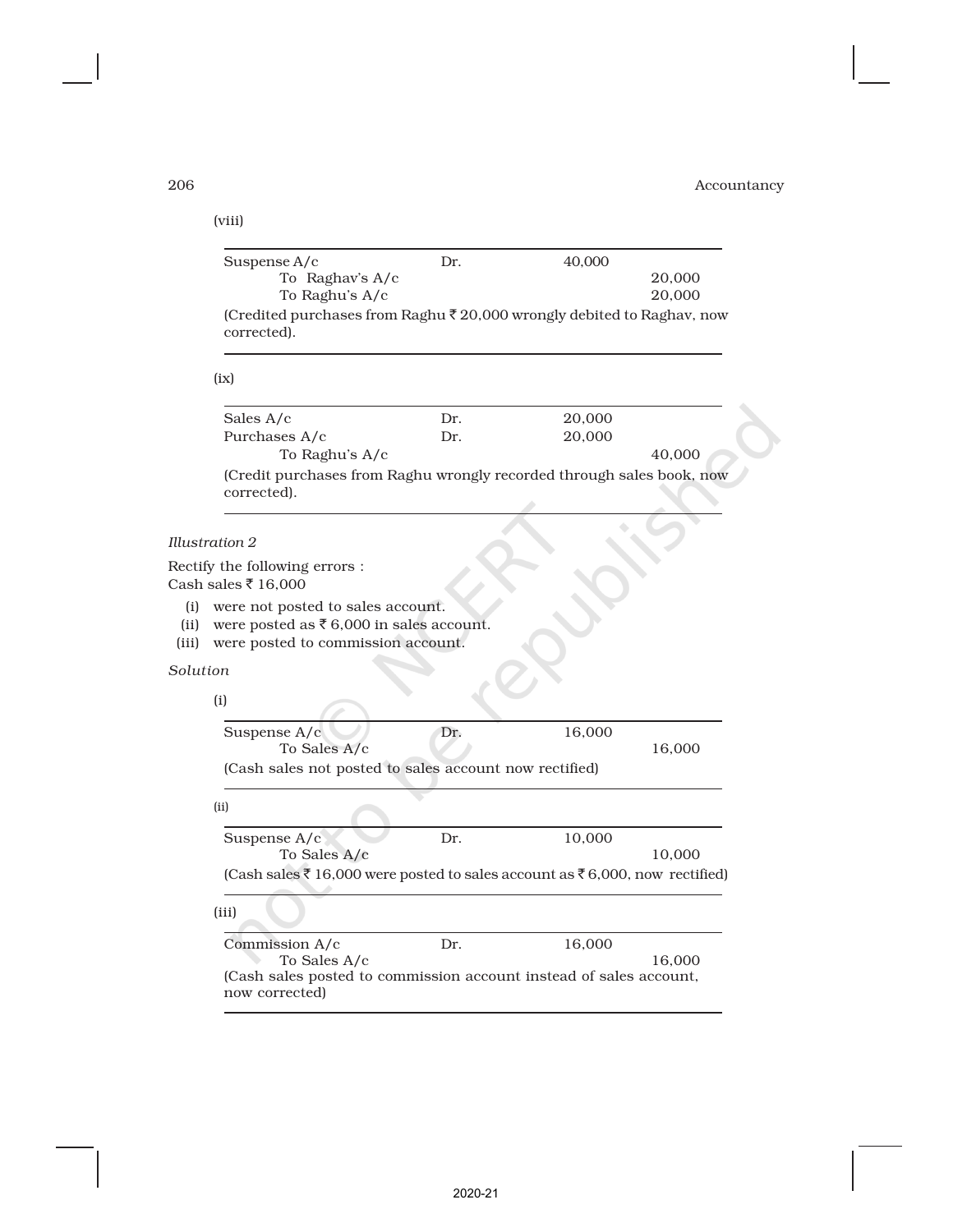### *Illustration 3*

Depreciation written-off as the machinery  $\bar{\tau}$  2,000

- (i) was not posted at all
- (ii) was not posted to machinery account
- (iii) was not posted to depreciation account

### *Solution*

(i) It was recorded through journal proper. From journal proper posting to all the accounts are made individually. Hence, no posting was made to depreciation account and machinery account. Therefore, rectification entry will be :

Depreciation A/c Dr. 2,000 To Machinery A/c 2,000 (Depreciation on machinery not posted, now corrected)

(ii) In this case posting was not made to machinery account. It is to be assumed that depreciation account should have been correctly debited. Therefore, rectification entry shall be :

| Suspense A/c                                                                   | Dr. | 2.000 |       |
|--------------------------------------------------------------------------------|-----|-------|-------|
| To Machinery A/c                                                               |     |       | 2.000 |
| (Depreciation on machinery not posted to Machinery account, now<br>corrected). |     |       |       |

(iii) In this case depreciation account was not been debited. However, machinery account must have been correctly credited. Therefore, rectification entry shall be :

| Depreciation A/c |                 | Dr. | 2.000                                                              |       |
|------------------|-----------------|-----|--------------------------------------------------------------------|-------|
|                  | To Suspense A/c |     |                                                                    | 2.000 |
|                  |                 |     | (Depreciation on machinery not posted to Depreciation account, now |       |
| corrected).      |                 |     |                                                                    |       |

### *Illustration 4*

Trial balance of Anurag did not agree. It showed an excess credit  $\bar{\tau}$  10,000. Anurag put the difference to suspense account. He located the following errors :

- (i) Sales return book over cast by  $\bar{z}$  1,000.
- (ii) Purchases book was undercast by  $\bar{z}$  600.
- (iii) In the sales book total of page no. 4 was carried forward to page 5 as  $\bar{\tau}$  1,000 instead of  $\bar{\tau}$  1,200 and total of page 8 was carried forward to page 9 as ₹ 5,600 instead of ₹ 5,000.
- (iv) Goods returned to Ram  $\bar{\tau}$  1,000 were recorded through sales book.
- (v) Credit purchases from M & Co.  $\bar{\tau}$  8,000 were recorded through sales book.
- (vi) Credit purchases from S & Co.  $\bar{\tau}$  5,000 were recorded through sales book. However, S & Co. were correctly credited.
- (vii) Salary paid  $\bar{\tau}$  2,000 was debited to employee's personal account.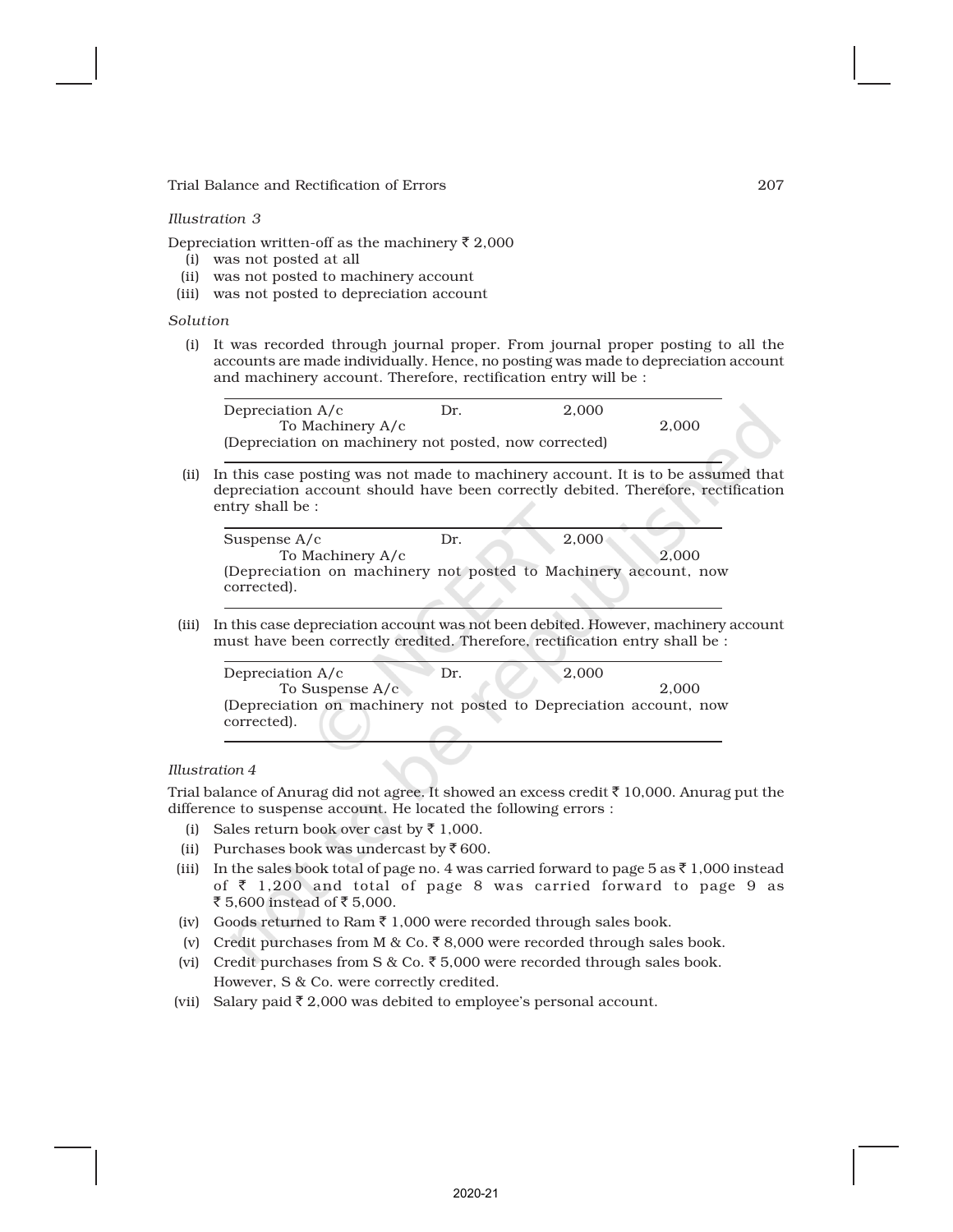208 Accountancy

*Solution*

| Suspense $A/c$<br>To Sales Return A/c                                            | Dr. | 1,000 | 1,000 |
|----------------------------------------------------------------------------------|-----|-------|-------|
| (Sales returns book overcast by $\overline{\xi}$ 1,000, now corrected).          |     |       |       |
| (ii)                                                                             |     |       |       |
| Purchases A/c                                                                    | Dr. | 600   |       |
| To Suspense A/c<br>(Purchases book undercast by $\bar{\tau}$ 600, now corrected) |     |       | 600   |
| (iii)                                                                            |     |       |       |
| Sales A/c                                                                        | Dr. | 400   |       |
|                                                                                  |     |       |       |

*Note: Errors in carry forward the total of one page to another during a period finally affects the total of that book resulting in error of under/overcasting. In this case, carry forward from page 4 to 5 resulted in undercasting of*  $\bar{\mathfrak{c}}$  200 and *carry forward from page 8 to page 9 resulted in overcasting of* ` *600. Overall*  $overcasting being ₹600-200 = ₹400.$ 

| (iv)                                                                                                                    |     |       |        |
|-------------------------------------------------------------------------------------------------------------------------|-----|-------|--------|
| Sales A/c<br>To Return Outwards A/c<br>(Return Outwards wrongly recorded through sales book, now rectified).            | Dr. | 1,000 | 1,000  |
| (v)                                                                                                                     |     |       |        |
| Purchases A/c                                                                                                           | Dr. | 8,000 |        |
| Sales A/c                                                                                                               | Dr. | 8,000 |        |
| To M & Co.'s $A/c$                                                                                                      |     |       | 16,000 |
| (Credit purchases wrongly recorded through sales book, now rectified).<br>(vi)                                          |     |       |        |
| Purchases A/c                                                                                                           | Dr. | 5,000 |        |
| Sales A/c                                                                                                               | Dr. | 5,000 |        |
| To Suspense A/c                                                                                                         |     |       | 10,000 |
| (Credit purchases wrongly recorded through sales book, however suppliers<br>account correctly credited, now rectified). |     |       |        |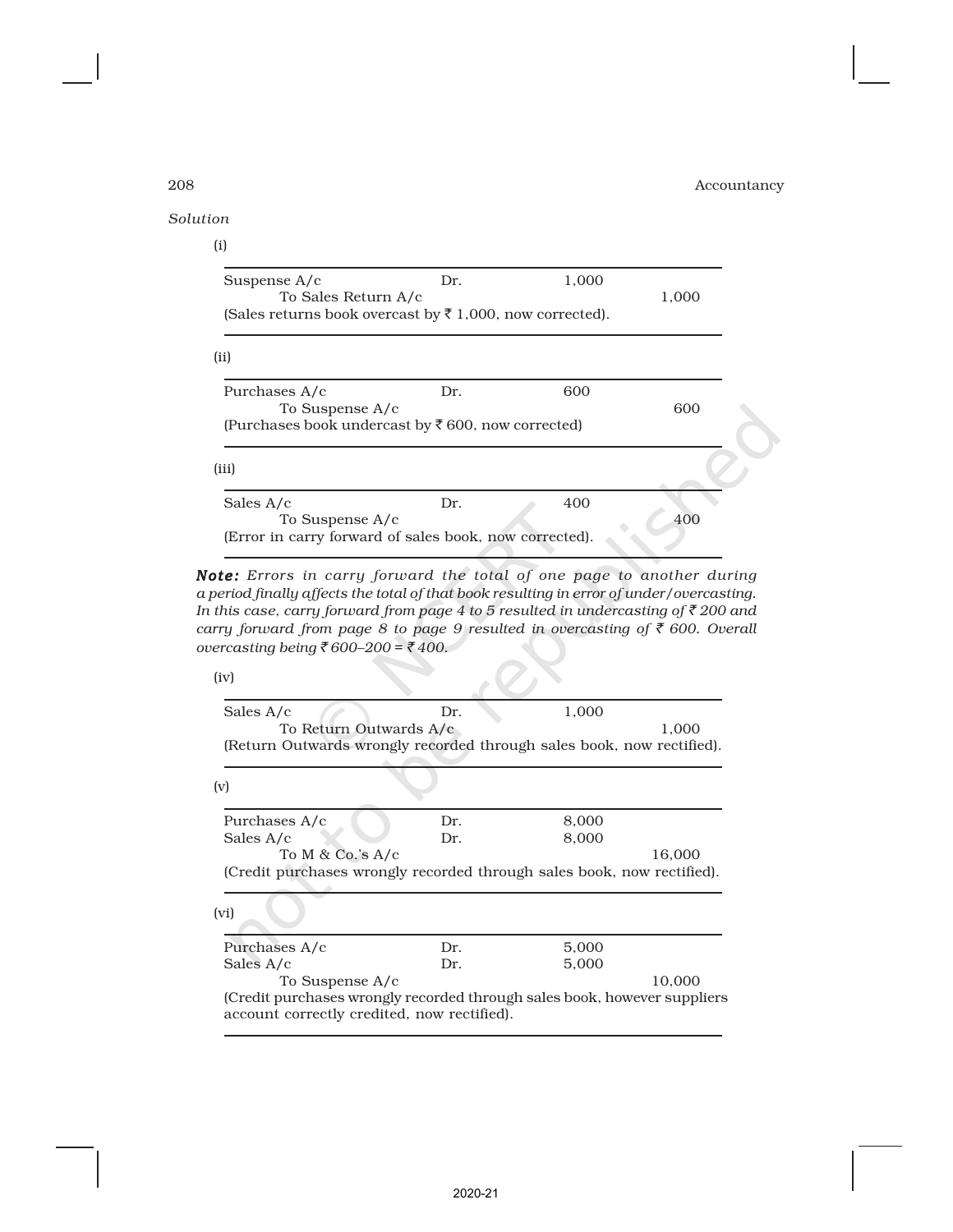(vii)

| Salary A/c                 | Dr.                                                              | 2.000 |       |
|----------------------------|------------------------------------------------------------------|-------|-------|
| To Employee's personal A/c |                                                                  |       | 2.000 |
|                            | (Salary paid wrongly debited to employee's personal account, now |       |       |
| corrected)                 |                                                                  |       |       |

### Suspense Account

**Dr.** Cr. *Date Particulars J.F. Amount Date Particulars J.F. Amount*  $\bar{z}$  , and the set of  $\bar{z}$ Difference as per 10,000 trial balance  $\begin{array}{|c|c|c|c|c|c|}\n\hline\n\text{Sales} & & & 0.000 & \text{Sales} & & & 0.000 & \text{Sales} & & & 0.000 & \text{Sales} & & & 0.000 & \text{Sales} & & & 0.000 & \text{Sales} & & & 0.000 & \text{Sales} & & & & 0.000 & \text{Sales} & & & & 0.000 & \text{Sales} & & & & 0.000 & \text{Sales} & & & & 0.000 & \text{Sales} & & & & 0.000 & \text$ Sales return 1,000 Sales 400<br>Purchases 5,000 5.000 Purchases Sales 5,000 11,000 11,000

### *Illustration 5*

Trial balance of Rahul did not agree. Rahul put the difference to suspense account. Subsequently, he located the following errors :

- (i) Wages paid for installation of Machinery  $\bar{\tau}$  600 was posted to wages account.
- (ii) Repairs to Machinery  $\bar{\tau}$  400 debited to Machinery account.
- (iii) Repairs paid for the overhauling of second hand machinery purchased  $\bar{\tau}$  1,000 was debited to Repairs account.
- (iv) Own business material  $\bar{\tau}$  8,000 and wages  $\bar{\tau}$  2,000 were used for construction of building. No adjustment was made in the books.
- (v) Furniture purchased for  $\overline{\xi}$  5,000 was posted to purchase account as  $\overline{\xi}$  500.
- (vi) Old machinery sold to Karim at its book value of  $\bar{\tau}$  2,000 was recorded through sales book.
- (vii) Total of sales returns book  $\bar{\tau}$  3,000 was not posted to the ledger. Rectify the above errors and prepare suspense account to ascertain the original difference in trial balance.

(i)

| Machinery A/c                                                                                 | Dr. | 600 |     |
|-----------------------------------------------------------------------------------------------|-----|-----|-----|
| To Wages A/c                                                                                  |     |     | 600 |
| (Wages paid for installation of machinery wrongly debited to wages account,<br>now rectified) |     |     |     |

(ii)

| Repairs A/c      | Dr. | 400                                                               |
|------------------|-----|-------------------------------------------------------------------|
| To Machinery A/c |     | 400                                                               |
|                  |     | (Repairs paid wrongly debited to machinery account now rectified) |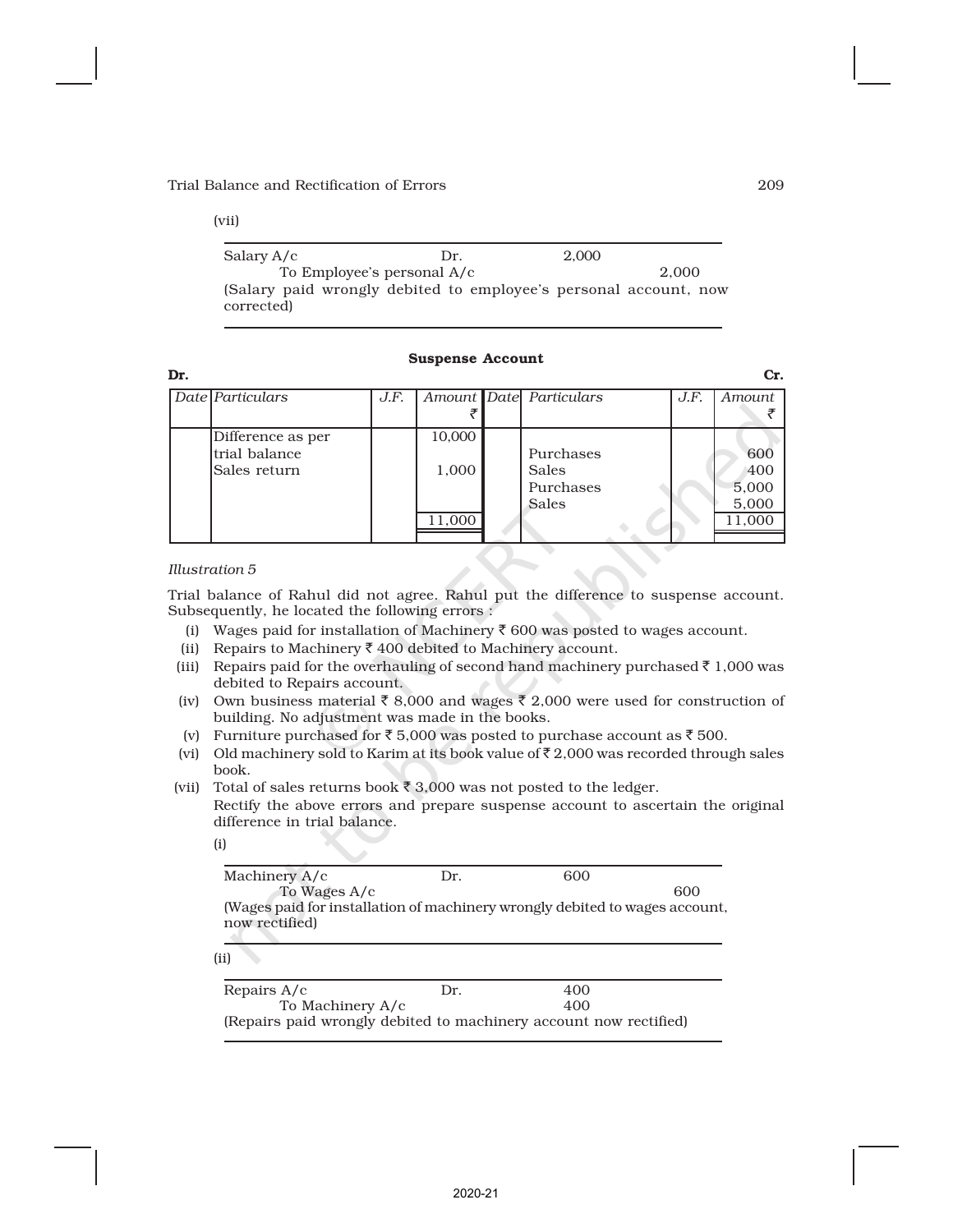| Machinery A/c<br>To Repairs A/c<br>(Repairs for overhauling of second hand machinery purchased, wrongly<br>debited to repairs account, now rectified).                | Dr.                     | 1,000  | 1.000          |
|-----------------------------------------------------------------------------------------------------------------------------------------------------------------------|-------------------------|--------|----------------|
| (iv)                                                                                                                                                                  |                         |        |                |
| Building A/c<br>To Purchases A/c<br>To Wages A/c<br>(Material and wages used for construction of Building, not debited to<br>building account).                       | Dr.                     | 10,000 | 8,000<br>2,000 |
| (v)                                                                                                                                                                   |                         |        |                |
| Furniture A/c<br>To Purchases A/c<br>To Suspense A/c<br>(Furniture purchased for $\bar{\tau}$ 5,000 wrongly debited to purchases account as<br>₹ 500, now rectified). | Dr.                     | 5,000  | 500<br>4,500   |
| (vi)                                                                                                                                                                  |                         |        |                |
| Sales A/c<br>To Machinery<br>(Sale of machinery wrongly recorded in sales book, now rectified).                                                                       | Dr.                     | 2,000  | 2.000          |
| (vii)                                                                                                                                                                 |                         |        |                |
| Sales Return A/c<br>To Suspense A/c<br>(Total of sales returns book not posted to ledger, now rectified).                                                             | Dr.                     | 3,000  | 3,000          |
|                                                                                                                                                                       | <b>Suspense Account</b> |        |                |

| Date   Particulars                 | J.F. |       | Amount Date   Particulars | J.F. | Amount         |
|------------------------------------|------|-------|---------------------------|------|----------------|
| Difference as per<br>trial balance |      | 7.500 | Furniture<br>Sales return |      | 4,500<br>3.000 |
|                                    |      | 7,500 |                           |      | 7,500          |
|                                    |      |       |                           |      |                |

*Hence, original difference in Trial Balance was* ` *7,500 excess on the Credit side.*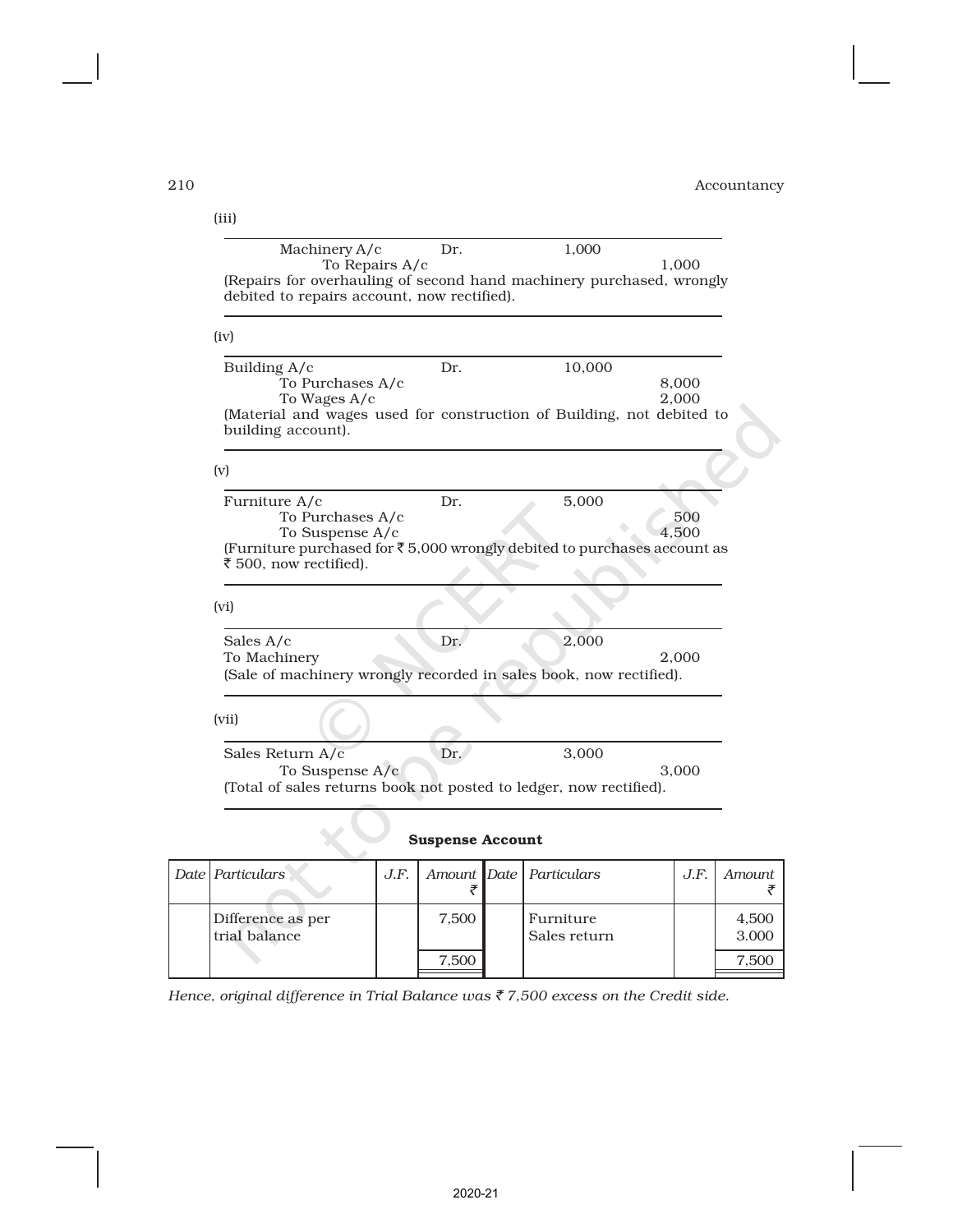### *Illustration 6*

Trial balance of Anant Ram did not agree. It showed an excess credit of  $\bar{\tau}$  16,000. He put the difference to suspense account. Subsequently the following errors were located:

- (i) Cash received from Mohit  $\bar{\tau}$  4,000 was posted to Mahesh as  $\bar{\tau}$  1,000.
- (ii) Cheque for  $\bar{\tau}$  5,800 received from Arnav in full settlement of his account of  $\bar{\tau}$  6,000, was dishonoured. No entry was passed in the books on dishonour of the cheque.
- (iii)  $\bar{\tau}$  800 received from Khanna, whose account had previously been written off as bad, was credited to his account.
- (iv) Credit sales to Manav for  $\bar{\tau}$  5,000 was recorded through the purchases book as  $\overline{5}$  2,000.
- (v) Purchases book undercast by  $\bar{z}$  1,000.
- (vi) Repairs on machinery  $\bar{\tau}$  1,600 wrongly debited to Machinery account as  $\bar{\tau}$  1,000.
- (vii) Goods returned by Nathu  $\bar{\tau}$  3,000 were taken into stock. No entry was recorded in the books.

*Solution*

## (i)

| Mahesh's A/c                | Dr. | 1.000 |       |
|-----------------------------|-----|-------|-------|
| Suspense A/c                | Dr. | 3.000 |       |
| To Mohit's A/c              |     |       | 4.000 |
| $\sim$ $\sim$ $\sim$ $\sim$ |     |       |       |

(Cash received from Mohit  $\bar{\tau}$  4,000 wrongly posted to Mahesh as  $\bar{\tau}$ 1,000, now rectified)

| (ii) |  |  |
|------|--|--|
|      |  |  |

| Arnav's A/c                                                               | Dr. | 6.000 |       |
|---------------------------------------------------------------------------|-----|-------|-------|
| To Bank A/c                                                               |     |       | 5.800 |
| To Discount Allowed A/c                                                   |     |       | 200   |
| (Cheque received from Arnay for ₹ 5,800 in full settlement of his account |     |       |       |

of  $\bar{\tau}$  6,000, dishonoured but no entry made in books, now rectified)

### (iii)

| Khanna's A/c                                                              | Dr. | 800 |     |
|---------------------------------------------------------------------------|-----|-----|-----|
| To Bad debts recovered A/c                                                |     |     | 800 |
| (Bad debts recovered wrongly credited to Khanna's account, now rectified) |     |     |     |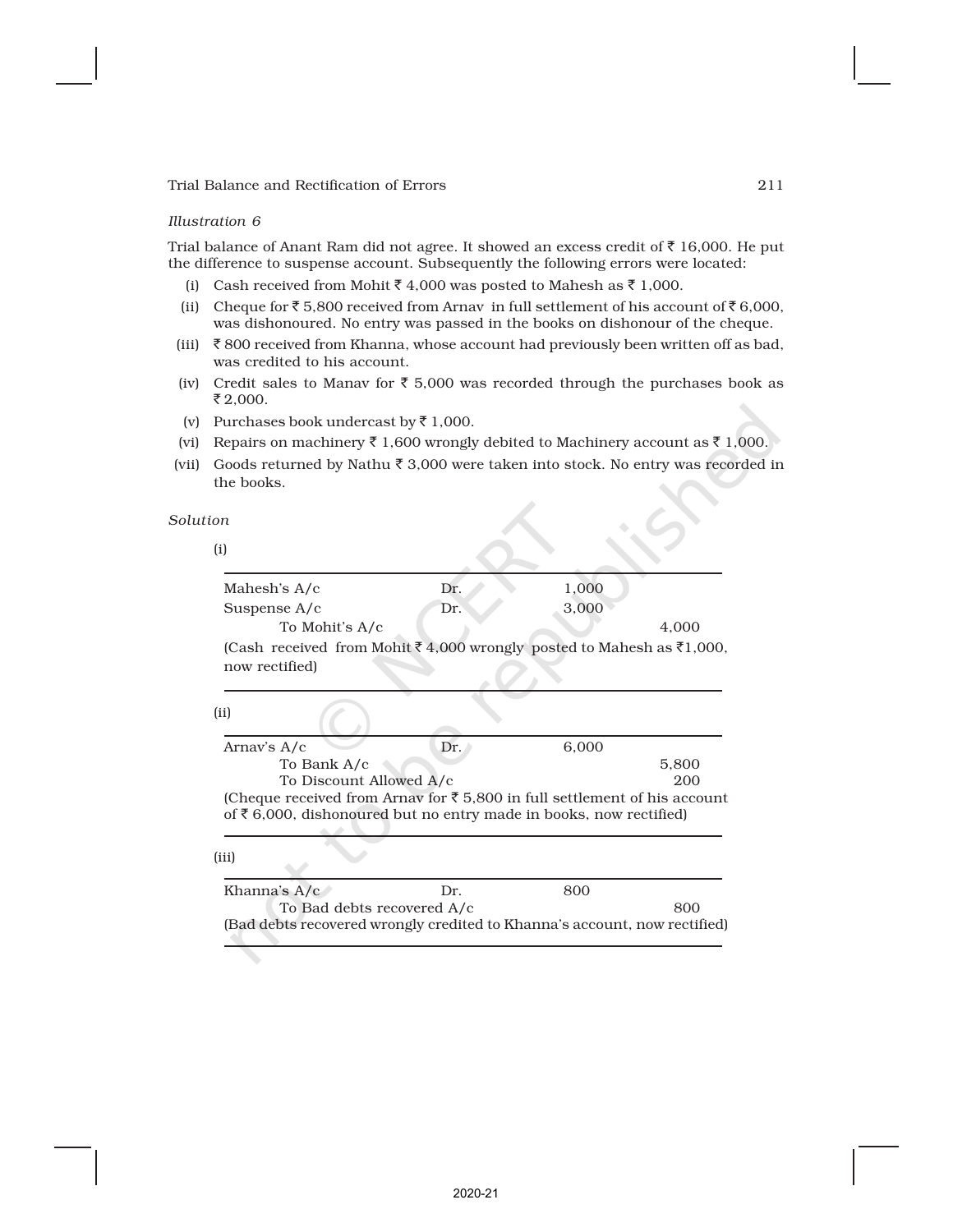# (iv) Manav's  $A/c$  Dr. 7,000 To Purchases  $A/c$  2,000 To Sales  $A/c$  5,000 (Credit sales to Manav  $\bar{\tau}$  5,000 wrongly recorded through purchases book as  $\bar{\tau}$  2,000, now rectified) (v) Purchases A/c Dr. 1,000 To Suspense  $A/c$  1,000 (Purchases book undercast by  $\bar{z}$  1,000) (vi) Repairs A/c Dr. 1,600 To Machinery  $A/c$  1,000<br>To Suspense  $A/c$  600 To Suspense  $A/c$ (Repairs on machinery  $\bar{\tau}$  1,600 wrongly debited to machinery account as ₹ 1,000, now rectified) (vii) Sales Return A/c Dr. 3,000 To Nathu's  $A/c$  3,000 (Sales return from Nathu not recorded)

Dr. Cr.

| Datel Particulars                           | J.F. |                           | Amount Date Particulars             | J.F. | Amount                           |
|---------------------------------------------|------|---------------------------|-------------------------------------|------|----------------------------------|
| Difference as per<br>trial balance<br>Mohit |      | 16,000<br>3,000<br>19,000 | Purchases<br>Repairs<br>Balance c/d |      | 1,000<br>600<br>17,400<br>19,000 |

Suspense Account

*Note: Even after rectification of errors suspense account is showing a debit balance of* ` *17,400. This is due to non-detection of errors affecting trial balance. Balance of suspense account will be carried forward to the next year and will be eliminated as and when all the remaining errors affecting trial balance are located.*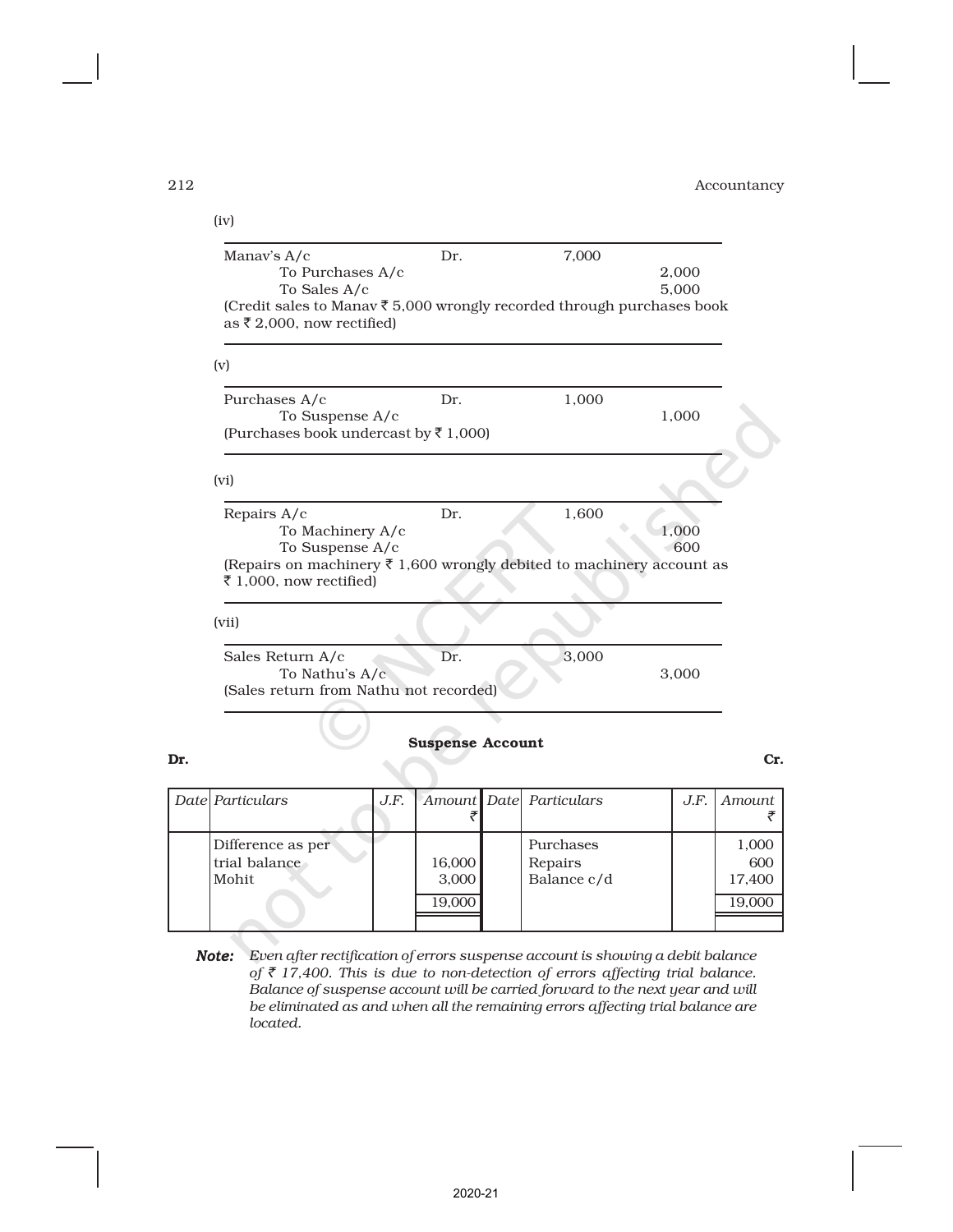### *Illustration 7*

Trial balance of Kailash did not agree. He put the difference to suspense account. The following errors were discovered :

- (i) Goods withdrawn by Kailash for personal use  $\bar{\tau}$  500 were not recorded in the books.
- (ii) Discount allowed to Ramesh  $\bar{e}$  60 on receiving  $\bar{e}$  2,040 from him was not recorded in the books.
- (iii) Discount received from Rohan  $\bar{\tau}$  50 on paying  $\bar{\tau}$  3,250 to him was not posted at all.
- (iv)  $\bar{\tau}$  700 received from Khalil, a debtor, whose account had earlier been written-off as bad, were credited to his personal account.
- (v) Cash received from Govil, a debtor,  $\bar{\xi}$  5,000 was posted to his account as  $\bar{\xi}$  500.
- (vi) Goods returned to Mahesh  $\bar{\tau}$  700 were posted to his account as  $\bar{\tau}$  70.
- (vii) Bill receivable from Narayan  $\bar{\tau}$  1,000 was dishonoured and wrongly debited to allowances account as  $\bar{z}$  10,000.

Give journal entries to rectify the above errors and prepare suspense account to ascertain the amount of difference in trial balance.

### *Solution*

# (i) Drawings A/c Dr. 500 To Purchases  $A/c$  500 (Goods withdrawn by proprietor for personal use not recorded, now rectified). (ii)

| Discount allowed A/c                                     | Dr. | 60 |    |
|----------------------------------------------------------|-----|----|----|
| To Ramesh's A/c                                          |     |    | 60 |
| (Discount allowed to Ramesh not recorded, now rectified) |     |    |    |

| (iii) |  |  |  |
|-------|--|--|--|
|       |  |  |  |

| Rohan's A/c                                              | 50 |    |
|----------------------------------------------------------|----|----|
| To Discount received A/c                                 |    | 50 |
| (Discount received from Rohan not posted, now corrected) |    |    |

### (iv)

| Khalil's $A/c$ | Dr.                                                                     | 700. |     |
|----------------|-------------------------------------------------------------------------|------|-----|
|                | To Bad debts recovered A/c                                              |      | 700 |
|                | (Bad debts recovered wrongly credited to debtor's personal account, now |      |     |

corrected)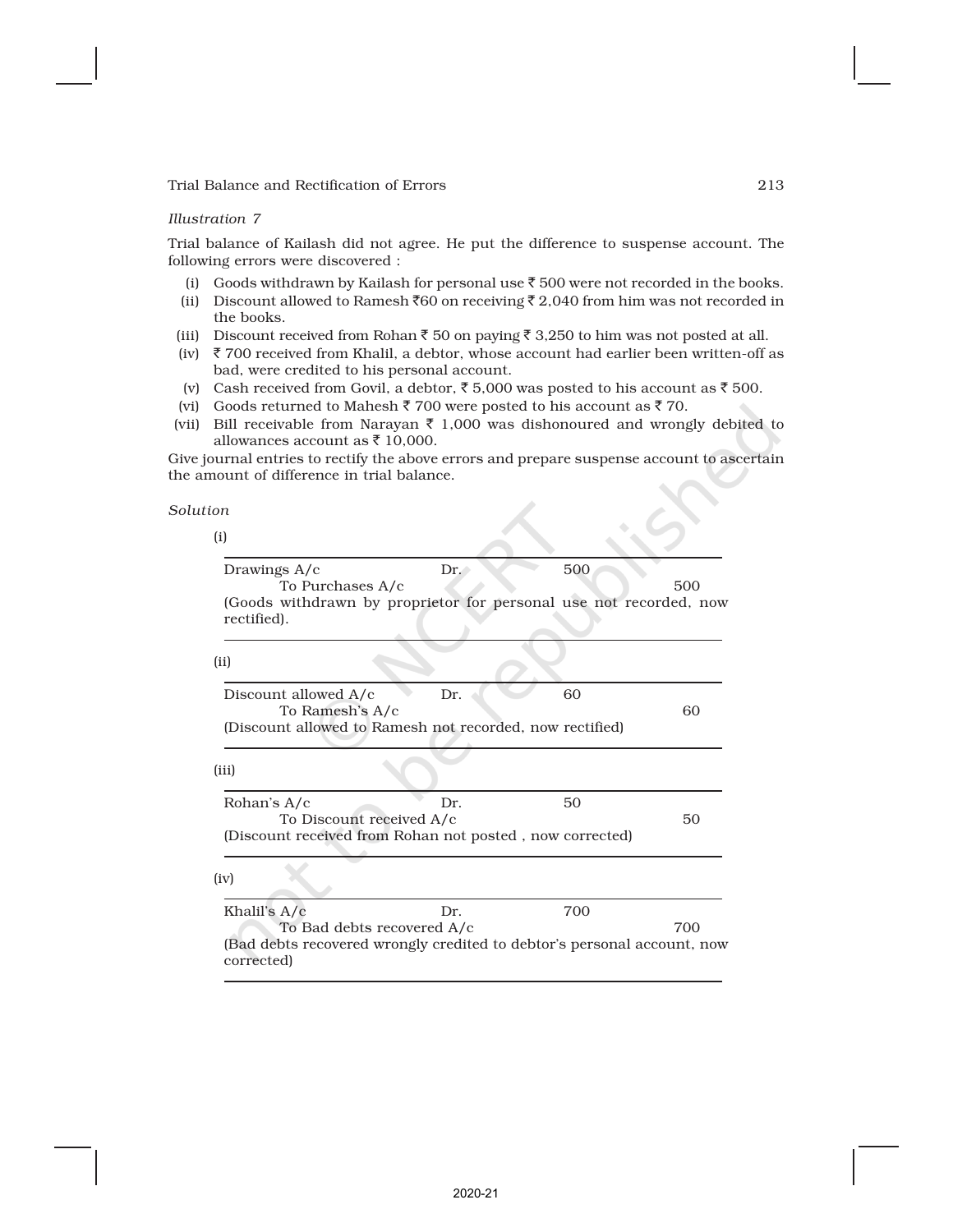### (v)

| Suspense A/c                                                       | Dr. | 4.500 |       |
|--------------------------------------------------------------------|-----|-------|-------|
| To Govil's A/c                                                     |     |       | 4.500 |
| (Cash received from Govil ₹ 5,000 wrongly posted to his account as |     |       |       |
| ₹ 500)                                                             |     |       |       |

### (vi)

| Mahesh's $A/c$                                                   | Dr. | 630 |     |  |
|------------------------------------------------------------------|-----|-----|-----|--|
| To Suspense A/c                                                  |     |     | 630 |  |
| (Goods returned to Mahesh ₹ 700 wrongly posted to his account as |     |     |     |  |
| $\bar{\tau}$ 70, now corrected)                                  |     |     |     |  |
|                                                                  |     |     |     |  |

## (vii)

| Narayan's A/c     | Dr.   | 1.000 |        |
|-------------------|-------|-------|--------|
| Suspense A/c      | Dr.   | 9.000 |        |
| To Allowances A/c |       |       | 10.000 |
| $ -$              | - - - |       |        |

(Bill receivables from Narayan  $\bar{\tau}$  1,000 wrongly debited to allowances account as  $\bar{x}$  10,000).

# Suspense Account

| Dr. |                   |  |        |                              | Cr.          |
|-----|-------------------|--|--------|------------------------------|--------------|
|     | Datel Particulars |  |        | J.F. Amount Date Particulars | J.F.I Amount |
|     |                   |  |        |                              |              |
|     | Govil             |  | 4,500  | Mahesh                       | 630          |
|     | Allowances        |  | 9,000  | Difference as per            | 12.870       |
|     |                   |  |        | trial balance                |              |
|     |                   |  | 13,500 |                              | 13,500       |
|     |                   |  |        |                              |              |

### Test Your Understanding - IV

*Tick the Correct Answer*

- (1) Agreement of trial balance is affected by:
	- (a) One sided errors only.
	- (b) Two sided errors only.
	- (c) Both (a) and (b).
	- (*d*) None of the above.
- (2) Which of the following is not an error of principle:
	- (a) Purchase of furniture debited to purchases account.
	- (*b*) Repairs on the overhauling of second hand machinery purchased debited to repairs account.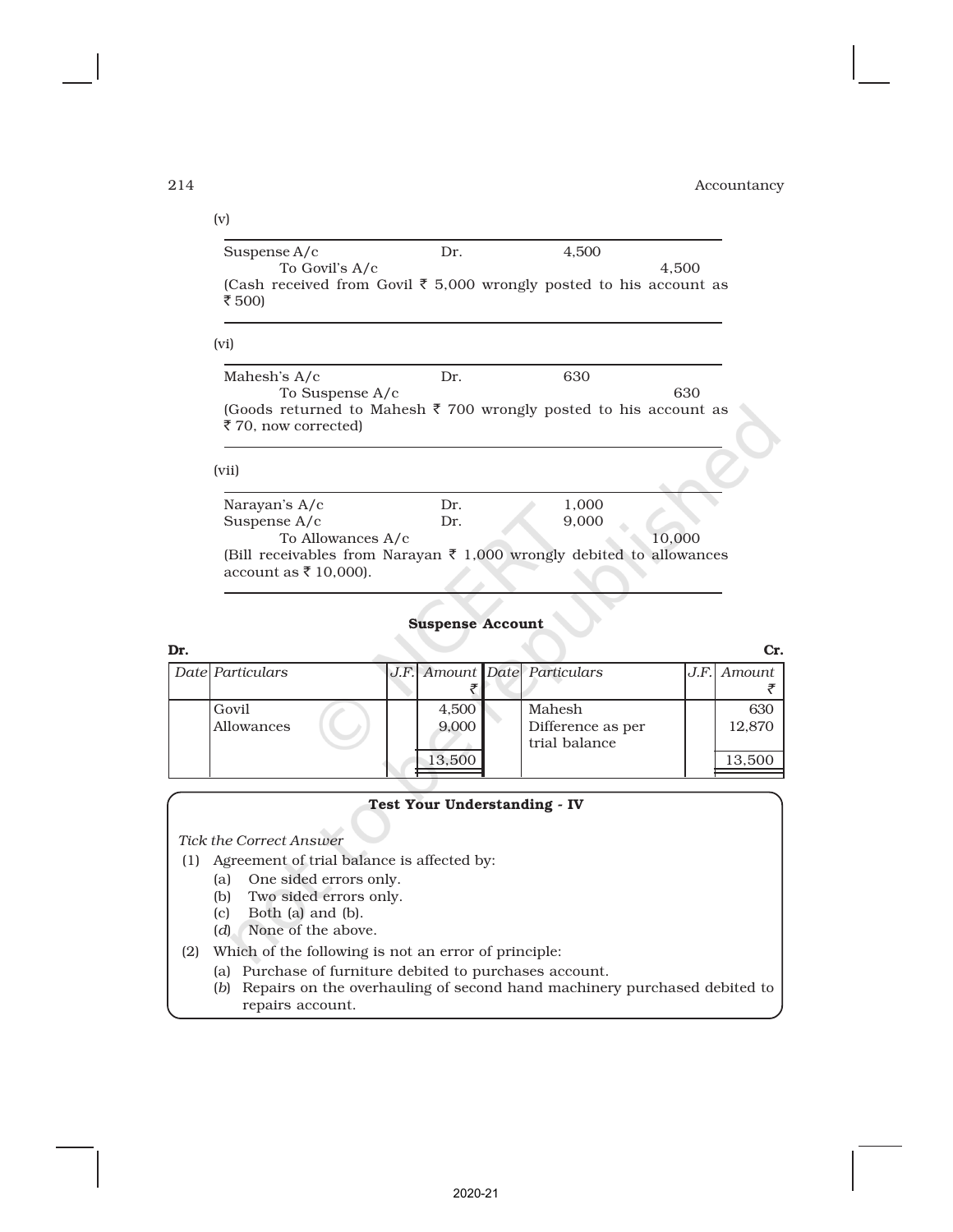- (c) Cash received from Manoj posted to Saroj.
- (d) Sale of old car credited to sales account.
- (3) Which of the following is not an error of commission:
	- (a) Overcasting of sales book.
	- (b) Credit sales to Ramesh  $\bar{\tau}$  5,000 credited to his account.
	- (c) Wrong balancing of machinery account.
	- (d) Cash sales not recorded in cash book.
- (4) Which of following errors will be rectified through suspense account:
	- (*a*) Sales return book undercast by  $\bar{z}$  1,000.
	- (b) Sales return by Madhu  $\bar{\tau}$  1,000 not recorded.
	- (c) Sales return by Madhu Rs 1,000. recorded as  $\bar{z}$  100.
	- (d) Sales return by Madhu  $\bar{\tau}$  1,000 recorded through purchases returns book
- (5) If the trial balance agrees, it implies that:
	- (a) There is no error in the books.
	- (b) There may be two sided errors in the book.
	- (c) There may be one sided error in the books.
	- (d) There may be both two sided and one sided errors in the books.
- (6) If suspense account does not balance off even after rectification of errors it implies that:
	- (a) There are some one sided errors only in the books yet to be located.
	- (b) There are no more errors yet to be located.
	- (c) There are some two sided errors only yet to be located.
	- (d) There may be both one sided errors and two sided errors yet to be located.
- (7) If wages paid for installation of new machinery is debited to wages Account, it is:
	- (a) An error of commission.
	- (b) An error of principle.
	- (c) A compensating error.
	- (d) An error of omission.
- (8) Trial balance is:
	- (a) An account.
	- (b) A statement.
	- (c) A subsidiary book.
	- (d) A principal book.
- (9) A Trial balance is prepared:
	- (a) After preparation financial statement.
	- (b) After recording transactions in subsidiary books.
	- (c) After posting to ledger is complete.
	- (d) After posting to ledger is complete and accounts have been balanced,

### *Key Terms Introduced in the Chapter*

- - Trial Balance Compensating Error
	- Error of Commission Error of Principle
	- Error Omission Suspense Account
	-
-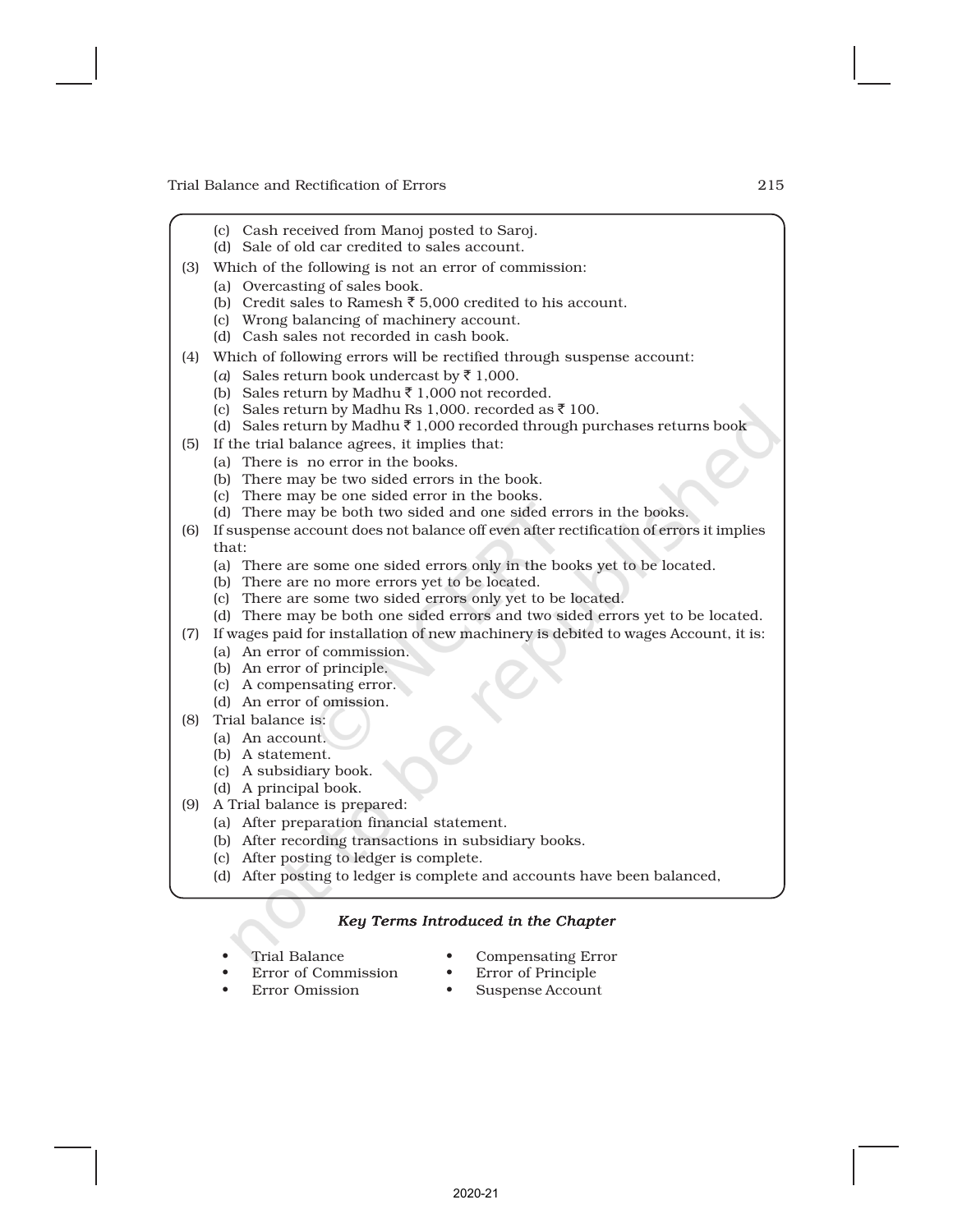### *Summary with Reference to Learning Objectives*

- 1. *Meaning of trial balance*: A statement showing the abstract of the balance (debit/credit) of various accounts in the ledger.
- 2. *Objectives of trial balance*: The main objectives of preparing the trial balance are : (i) to ascertain the arithmetical accuracy of the ledger accounts; (ii) to help in locating errors; and (iii) to help in the preparatioon of the final accounts.
- 3. *Preparation of trial balance by the balance method*: In this method, the trial balance has three columns. The first column is for the head of the account, the second column for writing the debit balance and the third for the credit balance of each account in the ledger.
- 4. *Various types of errors*:
	- (i) *Errors of commission*: Errors caused due to wrong recording of a transaction, wrong totalling, wrong casting, wrong balancing, etc.
	- (ii) *Errors of Omission*: Errors caused due to omission of recording a transaction entirely or party in the books of account.
	- (iii) *Errors of Principle*: Errors arising due to wrong classificatrion of receipts and payments between revenue and capital receipts and revenue and capital expenditure.
	- (iv) *Compensating errors*: Two or more errors committed in such a way that they nullify the effect of each other on the debits and credits.
- 5. *Rectification of errors*: Errors affecting only one account can be rectified by giving an explanatory note or by passing a journal entry. Errors which affect two or more accounts are rectified by passing a journal entry.
- 6. *Meaning and utility of suspense account*: An account in which the difference in the trial balance is put till such time that errors are located and rectified. It facilitates the preparation of financial statements even when the trial balance does not tally.
- 7. *Disposal of suspense account*: When all the errors are located and rectified the suspense account stands disposed off.

### *Questions for Practice*

*Short Answers*

- 1. State the meaning of a trial balance?
- 2. Give two examples of errors of principle?
- 3. Give two examples of errors of commission?
- 4. What are the methods of preparing trial balance?
- 5. What are the steps taken by an accountant to locate the errors in the trial balance?
- 6. What is a suspense account? Is it necessary that is suspense account will balance off after rectification of the errors detected by the accountant? If not, then what happens to the balance still remaining in suspense account?
- 7. What kinds of errors would cause difference in the trial balance. Also list examples that would not be revealed by a trial balance?
- 8. State the limitations of trial balance?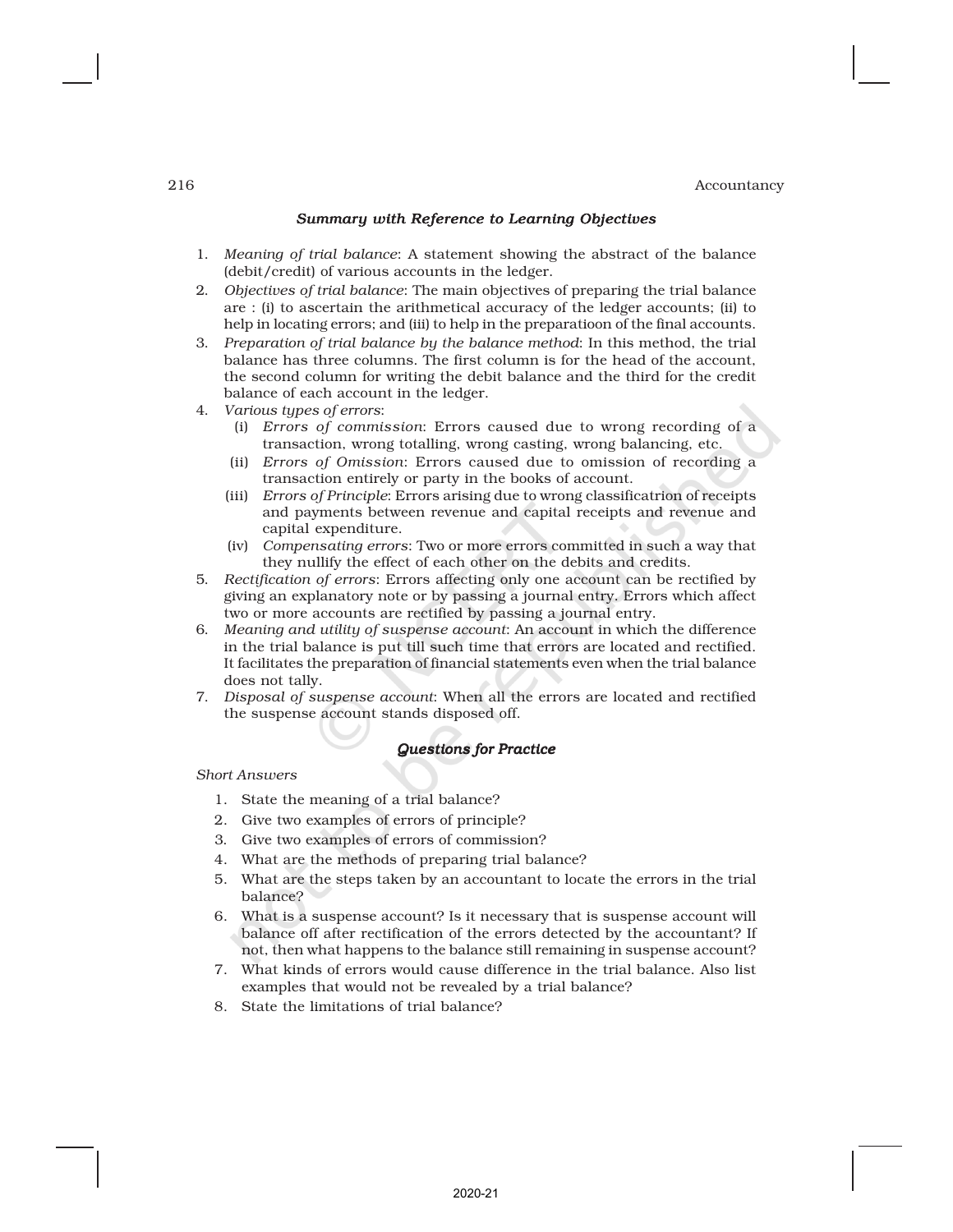### *Long Answers*

- 1. Describe the purpose for the preparation of trial balance.
- 2. Explain errors of principle and give two examples with measures to rectify them.
- 3. Explain the errors of commission and give two examples with measures to rectify them.
- 4. What are the different types of errors that are usually committed in recording business transaction.
- 5. As an accountant of a company, you are disappointed to learn that the totals in your new trial balance are not equal. After going through a careful analysis, you have discovered only one error. Specifically, the balance of the Office Equipment account has a debit balance of  $\bar{z}$  15,600 on the trial balance. However, you have figured out that a correctly recorded credit purchase of pendrive for  $\bar{\tau}$  3,500 was posted from the journal to the ledger with a  $\bar{\tau}$  3,500 debit to Office Equipment and another  $\bar{\tau}$  3,500 debit to creditors accounts. Answer each of the following questions and present the amount of any misstatement :
	- (a) Is the balance of the office equipment account overstated, understated, or correctly stated in the trial balance?
	- (b) Is the balance of the creditors account overstated, understated, or correctly stated in the trial balance?
	- (c) Is the debit column total of the trial balance overstated, understated, or correclty stated?
	- (d) Is the credit column total of the trial balance overstated, understated, or correctly stated?
	- (e) If the debit column total of the trial balance is  $\bar{\tau}$  2,40,000 before correcting the error, what is the total of credit column.

*Numerical Questions*

- 1. Rectify the following errors:
	- (i) Credit sales to Mohan  $\bar{X}$  7,000 were not recorded.
	- (ii) Credit purchases from Rohan  $\bar{\tau}$  9,000 were not recorded.
	- (iii) Goods returned to Rakesh  $\bar{\tau}$  4,000 were not recorded.
	- (iv) Goods returned from Mahesh  $\bar{\tau}$  1,000 were not recorded.
- 2. Rectify the following errors:
	- (i) Credit sales to Mohan  $\bar{z}$  7,000 were recorded as  $\bar{z}$  700.
	- (ii) Credit purchases from Rohan  $\bar{\tau}$  9,000 were recorded as  $\bar{\tau}$  900.
	- (iii) Goods returned to Rakesh  $\bar{z}$  4,000 were recorded as  $\bar{z}$  400.
	- (iv) Goods returned from Mahesh  $\bar{\tau}$  1,000 were recorded as  $\bar{\tau}$ 100.
- 3. Rectify the following errors:
	- (i) Credit sales to Mohan  $\overline{5}$  7,000 were recorded as  $\overline{5}$ 7,200.
	- (ii) Credit purchases from Rohan  $\bar{\tau}$  9,000 were recorded as  $\bar{\tau}$  9,900.
	- (iii) Goods returned to Rakesh  $\bar{\tau}$  4,000 were recorded as  $\bar{\tau}$  4,040.
	- (iv) Goods returned from Mahesh  $\bar{z}$  1,000 were recorded as  $\bar{z}$ 1,600.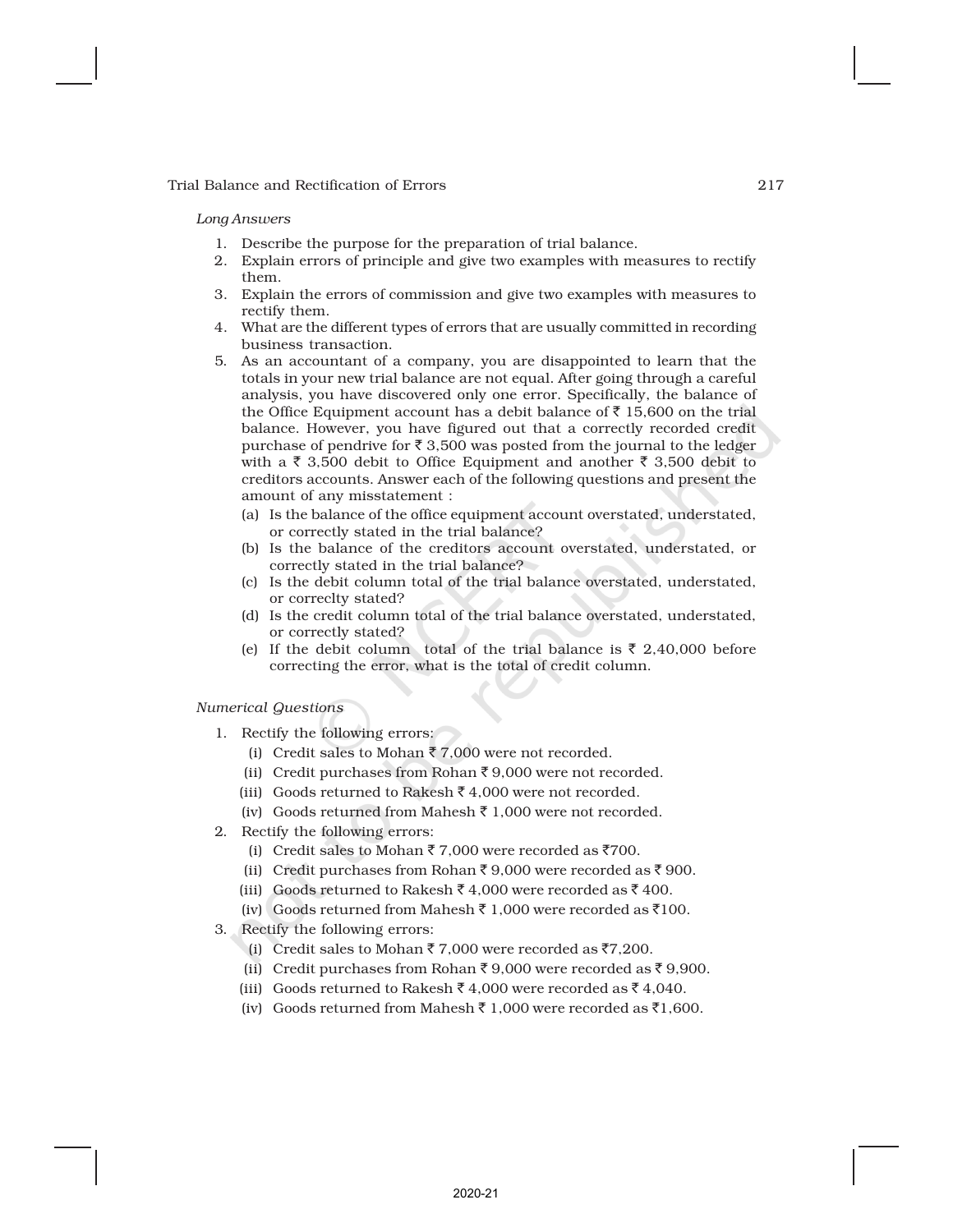### 218 Accountancy

- 4. Rectify the following errors:
	- (a) Salary paid  $\bar{z}$  5,000 was debited to employee's personal account.
	- (b) Rent Paid  $\bar{\tau}$  4,000 was posted to landlord's personal account.
	- (c) Goods withdrawn by proprietor for personal use  $\bar{\tau}$  1,000 were debited to sundry expenses account.
	- (d) Cash received from Kohli  $\bar{\tau}$  2,000 was posted to Kapur's account.
	- (e) Cash paid to Babu  $\bar{z}$  1,500 was posted to Sabu's account.
- 5. Rectify the following errors:
	- (a) Credit Sales to Mohan  $\bar{\tau}$  7,000 were recorded in purchases book.
	- (b) Credit Purchases from Rohan  $\bar{\tau}$  9.00 were recorded in sales book.
	- (c) Goods returned to Rakesh  $\bar{\tau}$  4,000 were recorded in the sales return book.
	- (d) Goods returned from Mahesh  $\bar{\tau}$  1,000 were recorded in purchases return book.
	- (e) Goods returned from Nahesh  $\bar{\bar{\tau}}$  2,000 were recorded in purchases book.
- 6. Rectify the following errors:
	- (a) Sales book overcast by  $\overline{\zeta}$  700.
	- (b) Purchases book overcast by  $\bar{z}$  500.
	- (c) Sales return book overcast by  $\bar{\mathcal{E}}$  300.
	- (d) Purchase return book overcast by  $\bar{z}$  200.
- 7. Rectify the following errors:
	- (a) Sales book undercast by  $\overline{\mathfrak{F}}300$ .
	- (b) Purchases book undercast by  $\overline{\xi}400$ .
	- (c) Return Inwards book undercast by  $\bar{\mathfrak{c}}200$ .
	- (d) Return outwards book undercast by  $\bar{x}$ 100.
- 8. Rectify the following errors and ascertain the amount of difference in trial balance by preparing suspense account:
	- (a) Credit sales to Mohan  $\bar{z}$  7,000 were not posted.
	- (b) Credit purchases from Rohan  $\bar{\tau}$  9,000 were not posted.
	- (c) Goods returned to Rakesh  $\bar{z}$  4,000 were not posted.
	- (d) Goods returned from Mahesh  $\bar{z}$  1,000 were not posted.
	- (e) Cash paid to Ganesh  $\bar{z}$  3,000 was not posted.
	- (f) Cash sales  $\bar{\tau}$  2,000 were not posted.

(*Ans*: Difference in trial balance  $\bar{\tau}$  2,000 excess credit).

- 9. Rectify the following errors and ascertain the amount of difference in trial balance by preparing suspense account:
	- (a) Credit sales to Mohan  $\bar{z}$  7,000 were posted as  $\bar{z}$  9,000.
	- (b) Credit purchases from Rohan  $\bar{z}$  9,000 were posted as  $\bar{z}$  6,000.
	- (c) Goods returned to Rakesh  $\bar{\tau}$  4,000 were posted as  $\bar{\tau}$  5,000.
	- (d) Goods returned from Mahesh  $\bar{\tau}$  1,000 were posted as  $\bar{\tau}$  3,000.
	- (e) Cash sales  $\bar{z}$  2,000 were posted as  $\bar{z}$  200.
	- (*Ans*: Difference in trial balance  $\bar{\tau}$  5,800 excess debit.)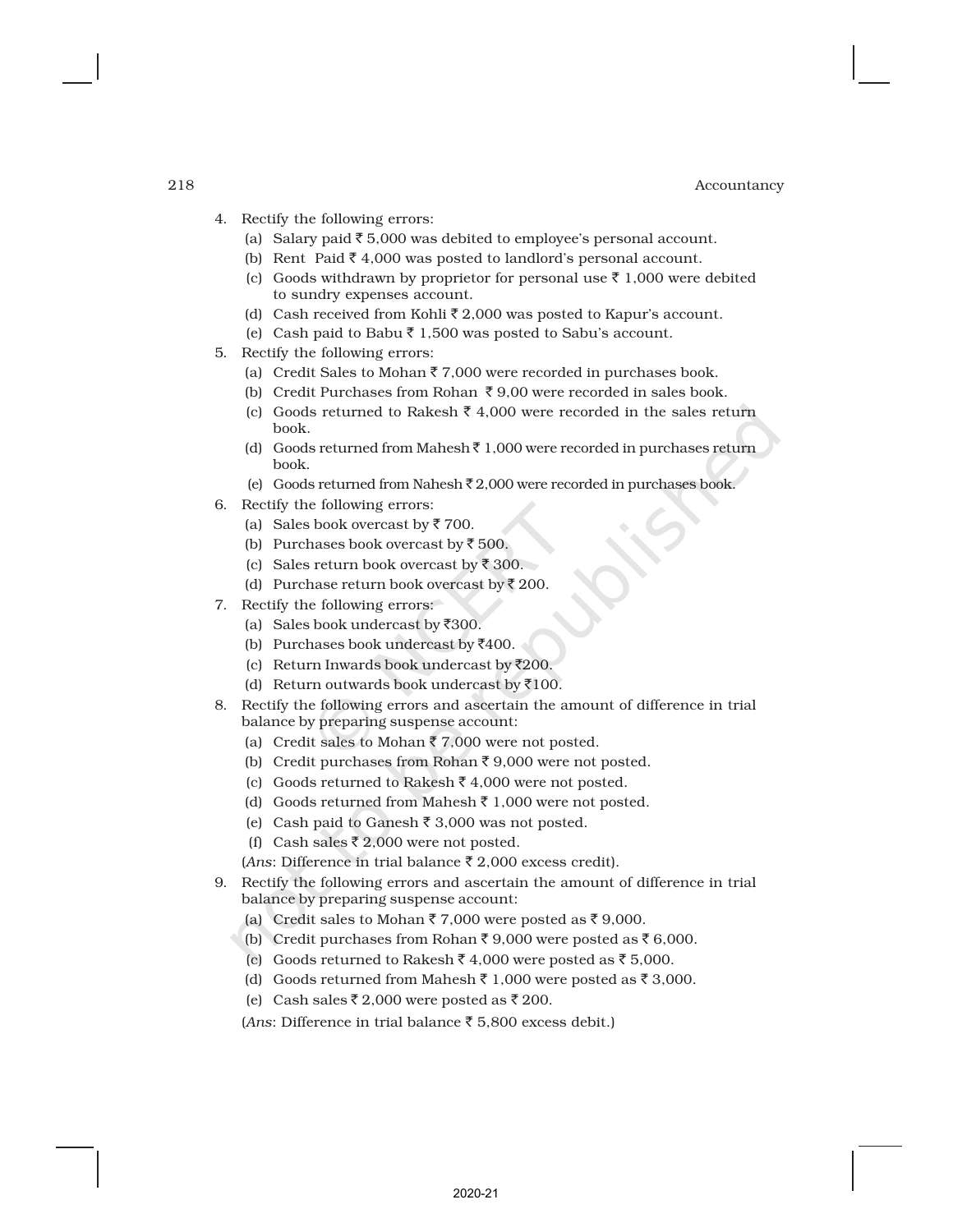- 10. Rectify the following errors:
	- (a) Credit sales to Mohan  $\bar{z}$  7,000 were posted to Karan.
	- (b) Credit purchases from Rohan  $\bar{\tau}$  9,000 were posted to Gobind.
	- (c) Goods returned to Rakesh  $\bar{z}$  4,000 were posted to Naresh.
	- (d) Goods returned from Mahesh  $\bar{\tau}$  1,000 were posted to Manish.
	- (e) Cash sales  $\bar{\tau}$  2,000 were posted to commission account.
- 11. Rectify the following errors assuming that a suspense account was opened. Ascertain the difference in trial balance.
	- (a) Credit sales to Mohan  $\bar{\tau}$  7,000 were posted to the credit of his account.
	- (b) Credit purchases from Rohan  $\bar{\tau}$  9,000 were posted to the debit of his account as ₹6,000.
	- (c) Goods returned to Rakesh  $\bar{z}$  4,000 were posted to the credit of his account.
	- (d) Goods returned from Mahesh  $\bar{\tau}$  1,000 were posted to the debit of his account as  $\bar{\tau}$  2,000.

(e) Cash sales  $\bar{\tau}$  2,000 were posted to the debit of sales account as  $\bar{\tau}$  5,000. (Ans: Difference in trial balance  $\bar{\tau}$  3,000 excess debit).

- 12. Rectify the following errors assuming that a suspense account was opened. Ascertain the difference in trial balance.
	- (a) Credit sales to Mohan  $\bar{z}$  7,000 were posted to Karan as  $\bar{z}$  5,000.
	- (b) Credit purchases from Rohan  $\overline{\xi}$  9,000 were posted to the debit of Gobind  $as \bar{x} 10,000.$
	- (c) Goods returned to Rakesh  $\bar{\tau}$  4,000 were posted to the credit of Naresh  $as ₹ 3,000.$
	- (d) Goods returned from Mahesh  $\bar{\tau}$  1,000 were posted to the debit of Manish as  $\bar{z}$  2,000.
	- (e) Cash sales  $\bar{z}$  2,000 were posted to commission account as  $\bar{z}$  200.
	- (Ans: Difference in trial balance ₹ 14, 800 excess debit).
- 13. Rectify the following errors assuming that suspense account was opened. Ascertain the difference in trial balance.
	- (a) Credit sales to Mohan  $\bar{z}$  7,000 were recorded in Purchase Book. However, Mohan's account was correctly debited.
	- (b) Credit purchases from Rohan  $\bar{\tau}$  9,000 were recorded in sales book. However, Rohan's account was correctly credited.
	- (c) Goods returned to Rakesh  $\overline{\mathfrak{c}}$  4,000 were recorded in sales return book. However, Rakesh's account was correctly debited.
	- (d) Goods returned from Mahesh  $\bar{\tau}$  1,000 were recorded through purchases return book. However, Mahesh's account was correctly credited.
	- (e) Goods returned to Naresh  $\bar{\tau}$  2,000 were recorded through purchases book. However, Naresh's account was correctly debited.

(Ans: Difference in trial balance  $\bar{\tau}$  6,000 excess debit).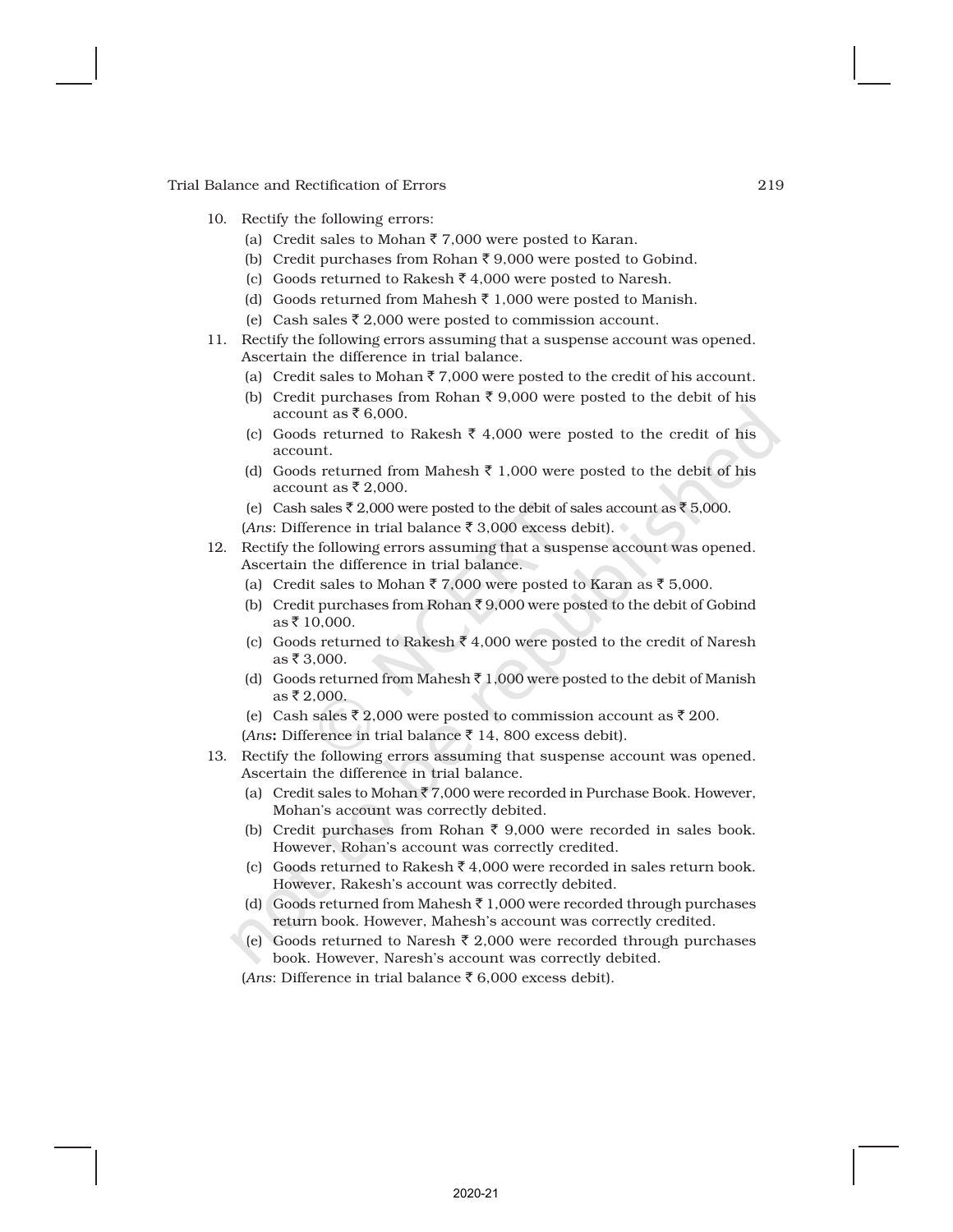### 220 Accountancy

- 14. Rectify the following errors :
	- (a) Furniture purchased for  $\bar{\tau}$  10,000 wrongly debited to purchases account.
	- (b) Machinery purchased on credit from Raman for  $\bar{z}$  20,000 was recorded through purchases book.
	- (c) Repairs on machinery  $\bar{\tau}$  1,400 debited to machinery account.
	- (d) Repairs on overhauling of secondhand machinery purchased  $\bar{\tau}$  2,000 was debited to Repairs account.
	- (e) Sale of old machinery at book value of  $\bar{c}$  3,000 was credited to sales account.
- 15. Rectify the following errors assuming that suspension account was opened. Ascertain the difference in trial balance.
	- (a) Furniture purchased for  $\bar{\tau}$  10,000 wrongly debited to purchase account  $as \, \xi \, 4,000.$
	- (b) Machinery purchased on credit from Raman for  $\bar{\tau}$  20,000 recorded through Purchases Book as  $\bar{z}$  6,000.
	- (c) Repairs on machinery  $\bar{\tau}$  1,400 debited to Machinery account as  $\bar{z}$  2,400.
	- (d) Repairs on overhauling of second hand machinery purchased  $\bar{\tau}$  2,000 was debited to Repairs account as  $\overline{\mathfrak{c}}$  200.
	- (e) Sale of old machinery at book value  $\bar{z}$  3,000 was credited to sales account  $as \xi 5,000.$

 $(Ans:$  Difference in trial balance  $\bar{z}$  8,800 excess credit).

- 16. Rectify the following errors :
	- (a) Depreciation provided on machinery  $\bar{\xi}$  4,000 was not posted.
	- (b) Bad debts written of  $\bar{\tau}$  5,000 were not posted.
	- (c) Discount allowed to a debtor  $\bar{\tau}$  100 on receiving cash from him was not posted.
	- (d) Discount allowed to a debtor  $\bar{x}$  100 on receiving cash from him was not posted to discount account.
	- (e) Bill receivable for  $\bar{\tau}$  2,000 received from a debtor was not posted.
- 17. Rectify the following errors :
	- (a) Depreciation provided on machinery  $\bar{\tau}$  4,000 was posted as  $\bar{\tau}$  400.
	- (b) Bad debts written of  $\bar{\tau}$  5,000 were posted as  $\bar{\tau}$  6,000.
	- (c) Discount allowed to a debtor  $\bar{\tau}$  100 on receiving cash from him was posted as  $\bar{z}$  60.
	- (d) Goods withdrawn by proprietor for personal use  $\bar{\tau}$  800 were posted as ₹ 300.
	- (e) Bill receivable for  $\bar{\tau}$  2,000 received from a debtor was posted as ₹  $3,000$ .
- 18. Rectify the following errors assuming that suspense account was opened. Ascertain the difference in trial balance.
	- (a) Depreciation provided on machinery  $\bar{\xi}$  4,000 was not posted to Depreciation account.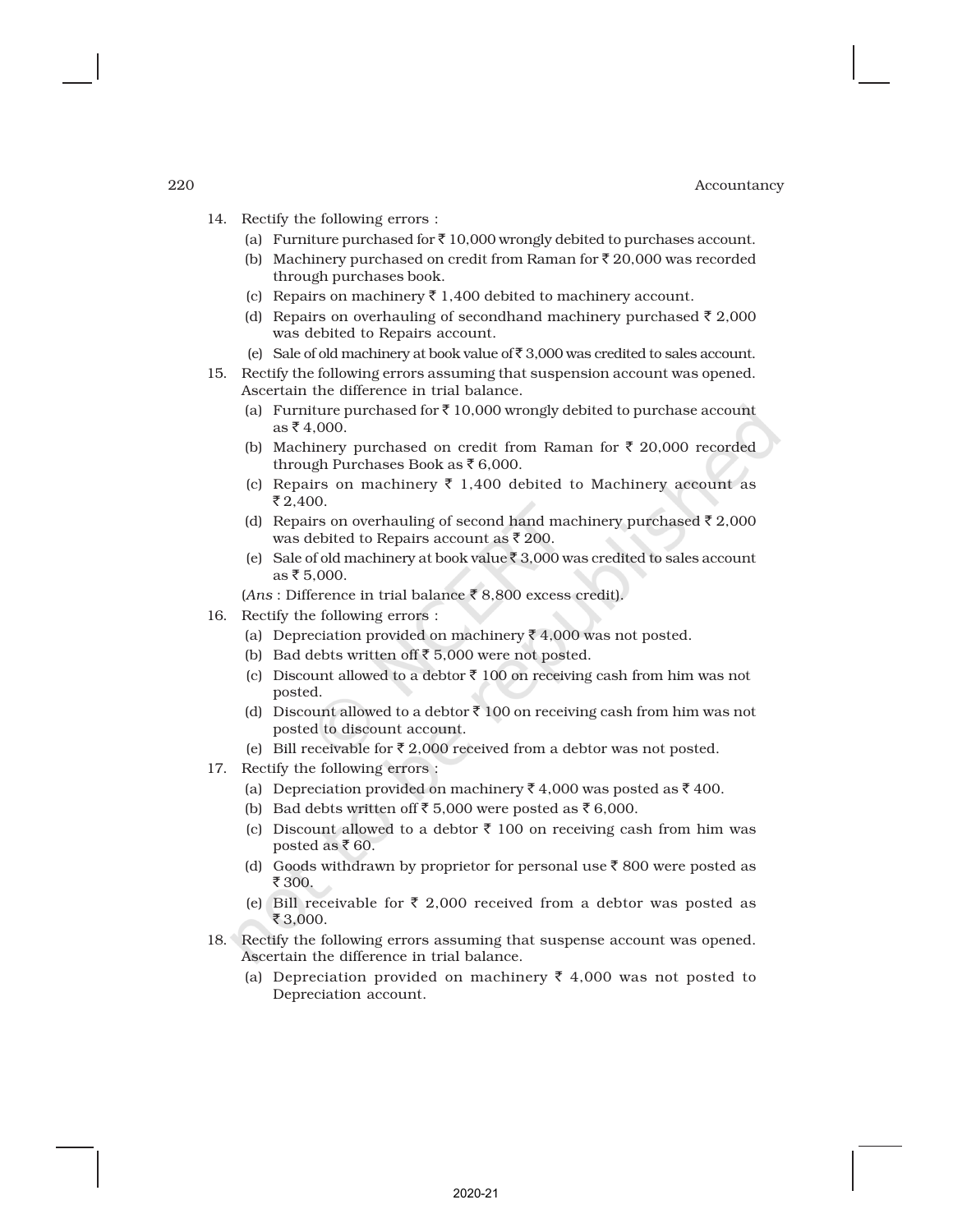- (b) Bad debts written-off  $\bar{\tau}$  5,000 were not posted to Debtors account.
- (c) Discount allowed to a debtor  $\bar{\tau}$  100 on receiving cash from him was not posted to discount allowed account.
- (d) Goods withdrawn by proprietor for personal use  $\bar{z}$  800 were not posted to Drawings account.
- (e) Bill receivable for  $\overline{\xi}$  2,000 received from a debtor was not posted to Bills receivable account.

(*Ans*: Difference in trial balance  $\bar{\tau}$  1,900 excess credit).

- 19. Trial balance of Anuj did not agree. It showed an excess credit of  $\bar{\tau}$  6,000. He put the difference to suspense account. He discovered the following errors
	- (a) Cash received from Ravish  $\bar{\tau}$  8,000 posted to his account as ₹ $6,000.$
	- (b) Returns inwards book overcast by  $\bar{z}$  1,000.
	- (c) Total of sales book  $\bar{\tau}$  10,000 was not posted to Sales account.
	- (d) Credit purchases from Nanak  $\bar{\tau}$  7,000 were recorded in sales Book. However, Nanak's account was correctly credited.
	- (e) Machinery purchased for  $\bar{x}$  10,000 was posted to purchases account as ₹5,000. Rectify the errors and prepare suspense account.
	- $(Ans: Total of supense account \t{5} 19,000).$
- 20. Trial balance of Raju showed an excess debit of  $\bar{z}$  10,000. He put the difference to suspense account and discovered the following errors :
	- (a) Depreciation written-off the furniture  $\bar{\xi}$  6,000 was not posted to Furniture account.
	- (b) Credit sales to Rupam  $\bar{\tau}$  10,000 were recorded as  $\bar{\tau}$  7,000.
	- (c) Purchases book undercast by  $\bar{\tau}$  2,000.
	- (d) Cash sales to Rana  $\bar{\tau}$  5,000 were not posted.
	- (e) Old Machinery sold for  $\bar{\tau}$  7,000 was credited to sales account.
	- (f) Discount received  $\bar{\tau}$  800 from kanan on playing cash to him was not posted. Rectify the errors and prepare suspense account.
	- (Ans: Balance carried forward in suspense account  $\bar{z}$  1,000 (cr.)).
- 21. Trial balance of Madan did not agree and he put the difference to suspense account. He discovered the following errors:
	- (a) Sales return book overcast by  $\bar{z}$  800.
	- (b) Purchases return to Sahu  $\bar{z}$  2,000 were not posted.
	- (c) Goods purchased on credit from Narula  $\bar{\tau}$  4,000 though taken into stock, but no entry was passed in the books.
	- (d) Installation charges on new machinery purchased  $\bar{\tau}$  500 were debited to sundry expenses account as  $\bar{z}$  50.
	- (e) Rent paid for residential accommodation of madam (the proprietor) ₹ 1,400 was debited to Rent account as ₹ 1,000.
		- Rectify the errors and prepare suspense account to ascertain the difference in trial balance.
	- (*Ans*: Difference in trial balance  $\bar{\tau}$  2,050 excess credit).

2020-21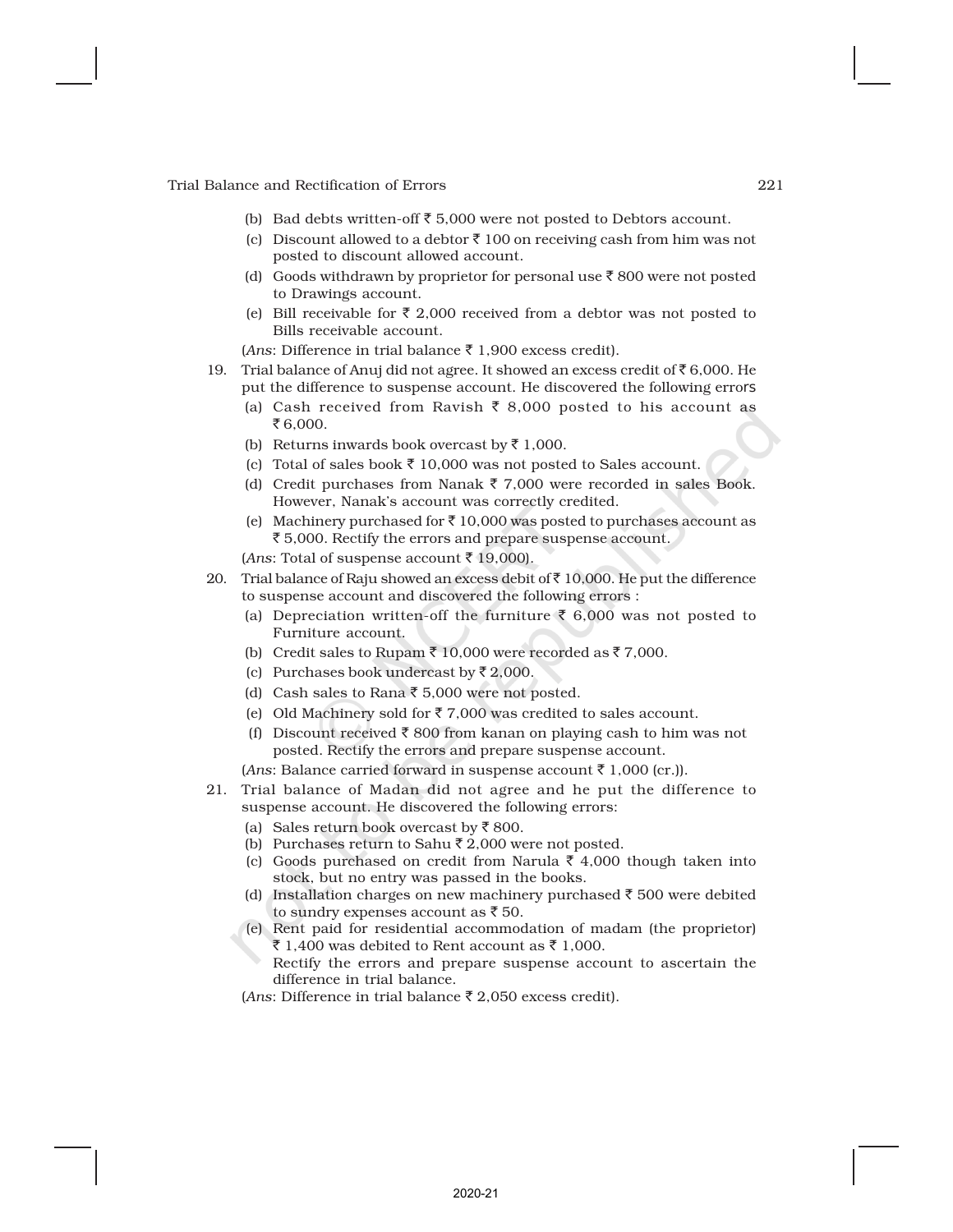### 222 Accountancy

- 22. Trial balance of Kohli did not agree and showed an excess debit of  $\bar{\tau}$  16,300. He put the difference to a suspense account and discovered the following errors:
	- (a) Cash received from Rajat  $\bar{\tau}$  5,000 was posted to the debit of Kamal as ₹6,000.
	- (b) Salaries paid to an employee  $\overline{\tau}$  2,000 were debited to his personal account  $as ₹ 1200.$
	- (c) Goods withdrawn by proprietor for personal use  $\bar{\tau}$  1,000 were credited to sales account as  $\bar{z}$  1,600.
	- (d) Depreciation provided on machinery  $\bar{\tau}$  3,000 was posted to Machinery account as ₹ 300.
	- (e) Sale of old car for  $\bar{\tau}$  10,000 was credited to sales account as  $\overline{\xi}$  6,000. Rectify the errors and prepare suspense account. (*Ans*: total of suspense account :  $\bar{\tau}$  17,700).
- 23. Give journal entries to rectify the following errors assuming that suspense account had been opened.
	- (a) Goods distributed as free sample  $\bar{z}$  5,000 were not recorded in the books.
	- (b) Goods withdrawn for personal use by the proprietor  $\bar{\tau}$  2,000 were not recorded in the books.
	- (c) Bill receivable received from a debtor  $\bar{\tau}$  6,000 was not posted to his account.
	- (d) Total of Returns inwards book  $\bar{z}$  1,200 was posted to Returns outwards account.
	- (e) Discount allowed to Reema  $\bar{\tau}$  700 on receiving cash from her was recorded in the books as  $\bar{z}$  70.

(Ans: Difference in trial balance  $\bar{\tau}$  3,600 excess debit).

- 24. Trial balance of Khatau did not agree. He put the difference to suspense account and discovered the following errors :
	- (a) Credit sales to Manas  $\bar{z}$  16,000 were recorded in the purchases book as  $\bar{\tau}$  10,000 and posted to the debit of Manas as  $\bar{\tau}$  1,000.
	- (b) Furniture purchased from Noor  $\bar{\tau}$  6,000 was recorded through purchases book as  $\bar{\tau}$  5,000 and posted to the debit of Noor  $\bar{\tau}$  2,000.
	- (c) Goods returned to Rai  $\bar{\tau}$  3,000 recorded through the Sales book as  $\overline{5}$  1,000.
	- (d) Old machinery sold for  $\bar{\tau}$  2,000 to Maneesh recorded through sales book as  $\bar{\tau}$  1,800 and posted to the credit of Manish as  $\bar{\tau}$  1,200.
	- (e) Total of Returns inwards book  $\bar{\tau}$  2,800 posted to Purchase account. Rectify the above errors and prepare suspense account to ascertain the difference in trial balance.

(*Ans*: Difference in trial balance  $\bar{\tau}$  15,000 excess debit).

- 25. Trial balance of John did not agree. He put the difference to suspense account and discovered the following errors :
	- (a) In the sales book for the month of January total of page 2 was carried forward to page 3 as  $\bar{\tau}$  1,000 instead of  $\bar{\tau}$  1200 and total of page 6 was carried forward to page 7 as  $\bar{\tau}$  5,600 instead of  $\bar{\tau}$  5,000.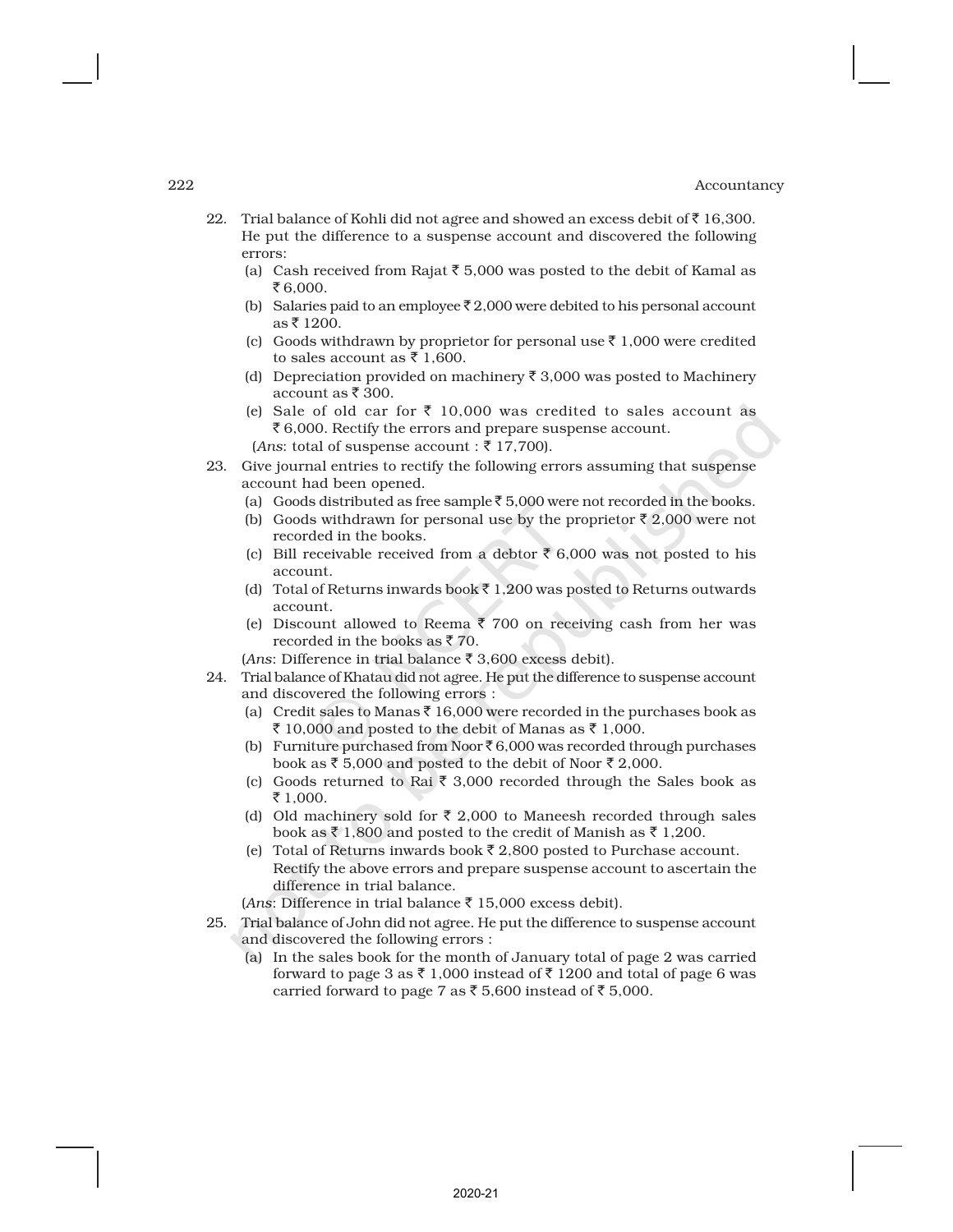- (b) Wages paid for installation of machinery  $\bar{\tau}$  500 was posted to wages account as  $\bar{z}$  50.
- (c) Machinery purchased from R & Co. for  $\bar{\tau}$  10,000 on credit was entered in Purchase Book as  $\bar{z}$  6,000 and posted there from to R & Co. as ₹ 1,000.
- (d) Credit sales to Mohan  $\bar{\tau}$  5,000 were recorded in Purchases Book.
- (e) Goods returned to Ram  $\bar{z}$  1,000 were recorded in Sales Book.
- (f) Credit purchases from S & Co. for  $\bar{\tau}$  6,000 were recorded in sales book. However, S & Co. was correctly credited.
- (g) Credit purchases from M & Co.  $\bar{\tau}$  6,000 were recorded in Sales Book as  $\bar{\xi}$  2,000 and posted there from to the credit of M & Co. as  $\bar{$ }1,000.
- (h) Credit sales to Raman  $\bar{\tau}$  4,000 posted to the credit of Raghvan as ₹ 1,000.
- (i) Bill receivable for  $\bar{\tau}$  1,600 from Noor was dishonoured and posted to debit of Allowances account.
- (j) Cash paid to Mani  $\bar{z}$  5,000 against our acceptance was debited to Manu.
- (k) Old furniture sold for  $\bar{\tau}$  3,000 was posted to Sales account as  $\overline{5}$  1,000.
- (l) Depreciation provided on furniture  $\bar{\tau}$  800 was not posted.
- (m) Material  $\bar{\tau}$  10,000 and wages  $\bar{\tau}$  3,000 were used for construction of building. No adjustment was made in the books. Rectify the errors and prepare suspense to ascertain the difference in trial balance.

 $(Ans:$  Difference in trial balance  $\bar{\tau}$  13,850 excess credit).

### *Checklist to Test Your Understanding*

*Test your understanding - I*

Trial Balance Total  $\bar{z}$  5,17,000

*Test your understanding - II*

| 1. | Purchases A/c<br>To Rajni's A/c                 | Dr. | 5,000<br>5,000           |
|----|-------------------------------------------------|-----|--------------------------|
|    | Rajni's A/c<br>To Sales A/c                     | Dr. | 5,000<br>5,000           |
|    | Rajni's A/c<br>To Sales A/c<br>To Purchases A/c | Dr. | 10,000<br>5,000<br>5,000 |
|    |                                                 |     |                          |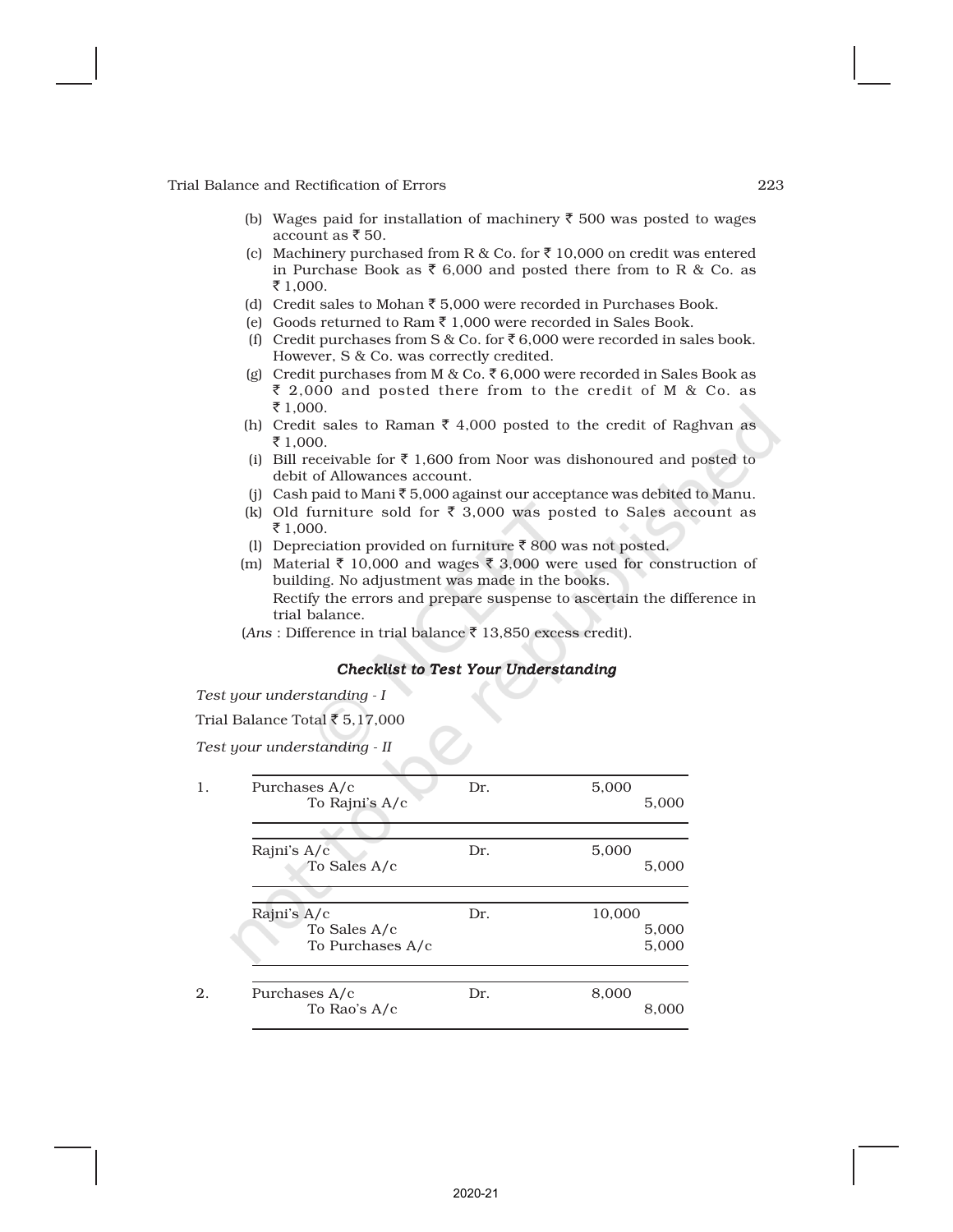|    | Furniture A/c<br>To Purchases A/c                    | Dr. | 8,000  | 8,000            |
|----|------------------------------------------------------|-----|--------|------------------|
| З. | Cash A/c<br>To Commission A/c                        | Dr. | 15,000 | 15,000           |
|    | Cash A/c<br>To Sales A/c                             | Dr. | 15,000 | 15,000           |
|    | Commission A/c<br>To Sales A/c                       | Dr. |        | 15,000<br>15,000 |
| 4. | Cash A/c<br>To Nadeem's A/c                          | Dr. | 6,000  | 6,000            |
|    | Cash A/c<br>To Karim's A/c                           | Dr. | 6,000  | 6,000            |
| 1. | Test Your Understanding - III<br>Error of Commission |     |        |                  |
|    | Mohan's A/c<br>To Sales A/c                          | Dr. | 12,000 | 12,000           |
|    | Mohan's A/c<br>To Sales A/c                          | Dr. | 10,000 | 10,000           |
|    | Suspense A/c<br>To Mohan's A/c                       | Dr. | 2,000  | 2,000            |
| 2. | Error of Partial omission                            |     |        |                  |
|    | XXX A/c<br>To Cash A/c                               | Dr. | 2,000  | 2,000            |
|    | Neha's A/c<br>To Suspense A/c                        | Dr. | 2,000  | 2,000            |
|    | Neha's A/c<br>To Suspense A/c                        | Dr. | 2,000  | 2,000            |